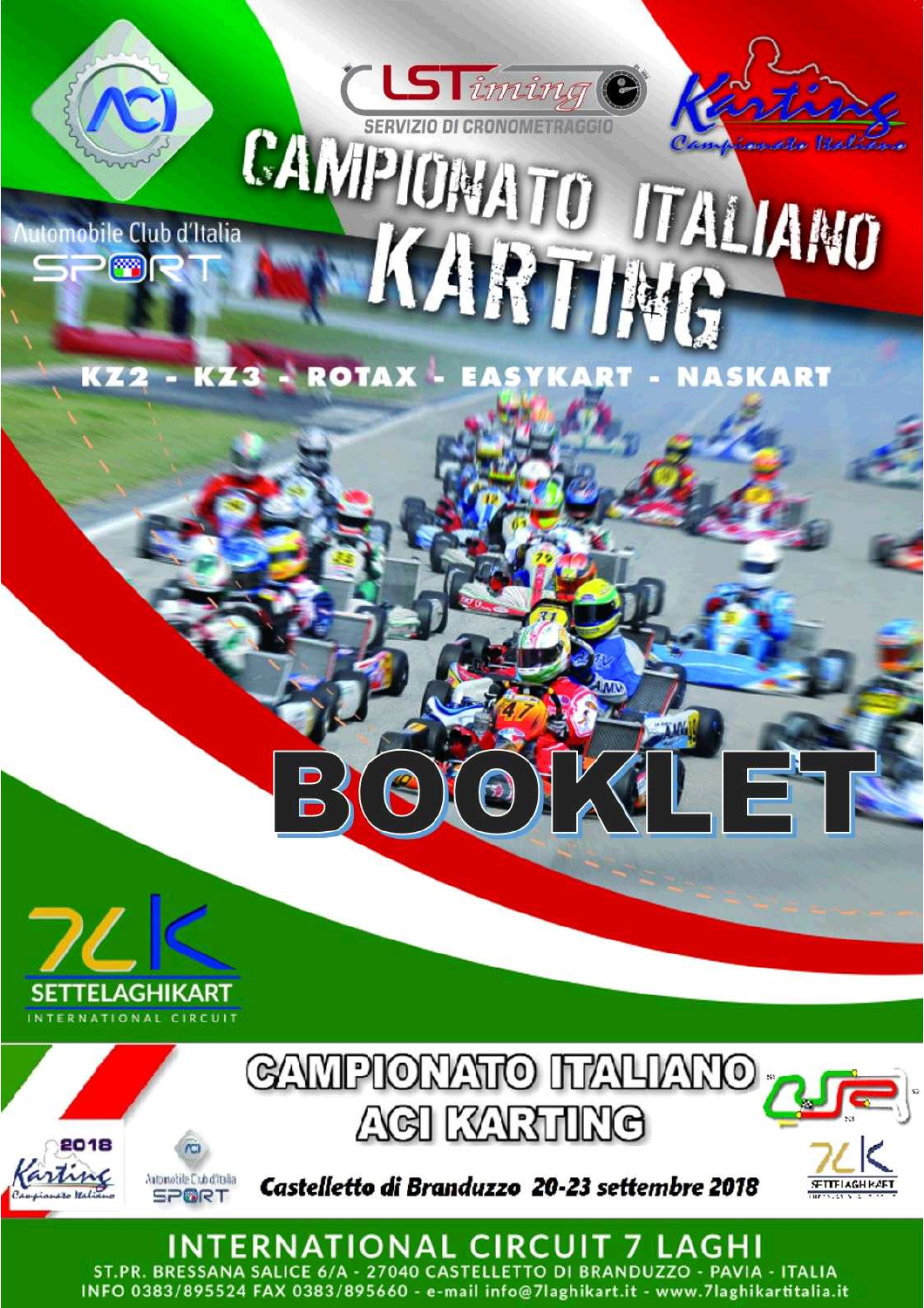

### GAMPIONATO ITALIANO ; ACI KARTING

Castelletto di Branduzzo 20-23 settembre 2018



**KZ3 JUNIOR** Gara 2 (R2) **Document 15.1 OFFICIAL** 

**Risultati Definitivi** 

| Rnk                |                                | No. | Entrant                        | <b>Nation Driver</b>  |                            |                       | <b>Nation Equipment</b>             | Laps           | Time                          | Gap                  |       | Interv. Best Lap Penalty |           | Points       |
|--------------------|--------------------------------|-----|--------------------------------|-----------------------|----------------------------|-----------------------|-------------------------------------|----------------|-------------------------------|----------------------|-------|--------------------------|-----------|--------------|
| $1 \triangle 5$    |                                | 501 | <b>CASTAGNETTI PAOLO</b>       | E I                   | Castagnetti Paolo          | £.                    | Gp/alu Group / Tm Racing / Vega     | 13             | 10:35.605                     |                      |       | 48.160                   |           | 26           |
| $2 \Delta$         |                                | 522 | <b>LODDO GIAN MARCO</b>        | $\leq$ $\blacksquare$ | <b>Loddo Gian Marco</b>    | $\leq$ $\blacksquare$ | Crg / Tm Racing / Vega              | 13             | 10:39.743                     | 4.138                | 4.138 | 48.540                   |           | 22           |
| 3                  | $\mathbf{A}$                   | 511 | VRK S.R.L.                     | $\leq$ 1              | <b>Menegatti Dennis</b>    | $\leq$                | Vrk / Tm Racing / Vega              | 13             | 10:42.379                     | 6.774                | 2.636 | 48.704                   |           | 18           |
|                    | $\mathbf{A}^{\intercal}$       | 564 | <b>LEPRI SIMONE</b>            | $\leq$ $\blacksquare$ | Lepri Simone               | E                     | Energy / Tm Racing / Vega           | 13             | 10:42.592                     | 6.987                | 0.213 | 48.541                   |           | 14           |
| 5                  | <b>A</b> 10                    | 559 | <b>GAFFURI VALERIANO</b>       | E I                   | Gaffuri Christian          | ≦∎ I                  | Crg / Tm Racing / Vega              | 13             | 10:42.912                     | 7.307                | 0.320 | 48.375                   |           | 12           |
| 6                  | $\mathbf{A}^{\intercal}$       | 526 | MINGUZZI SIMONE                | $\leq$ $\parallel$    | <b>Minguzzi Simone</b>     | $\leq$ $\blacksquare$ | Srk / Dea / Vega                    | 13             | 10:43.521                     | 7.916                | 0.609 | 48.296                   |           | 10           |
| $\overline{7}$     | $\triangle$ 10                 | 541 | <b>MORANDI MARCO</b>           | ≦ II                  | <b>Morandi Simone</b>      | 11                    | Crg / Tm Racing / Vega              | 13             | 10:44.693                     | 9.088                | 1.172 | 48.385                   |           | 8            |
| 8                  | $\equiv$                       | 502 | NGM MOTORSPORT ASD             | $\leq$ $\blacksquare$ | <b>Tolfo Edoardo</b>       | €                     | Formula K / Tm Racing / Vega        | 13             | 10:47.059 11.454              |                      | 2.366 | 48.125                   |           | 6            |
| 9                  | $\blacktriangle$ <sup>11</sup> | 509 | <b>3DK PERUGIA RACING TEAM</b> | $\leq$ 1              | <b>Nuccioni Filippo</b>    | ੬∎                    | Gold Kart / Tm Racing / Vega        | 13             | 10:47.710 12.105              |                      | 0.651 | 48.734                   |           | 5            |
| $10 \sqrt{9}$      |                                | 516 | <b>MODENA KART ASD</b>         | $\leq$ $\blacksquare$ | <b>Del Brutto Fabrizio</b> | EII                   | Crg / Tm Racing / Vega              | 13             | 10:39.460 13.855              |                      | 1.750 | 48.175                   | $+10.000$ | 4            |
| $11 \triangle 3$   |                                | 506 | ORACLE RACING S.S.D. A.R.L.    | ≦ II                  | Giannini Mattia            | E                     | Maranello / Tm Racing / Vega        | 13             | 10:39.844 14.239              |                      | 0.384 | 48.300                   | $+10.000$ | 3            |
| $12 \equiv$        |                                | 521 | <b>GALIFFA KART</b>            | $\leq$ $\blacksquare$ | <b>Loddo Alessandro</b>    | $\leq$ $\parallel$    | Crg / Tm Racing / Vega              | 13             | 10:55.305 19.700              |                      | 5.461 | 48.512                   |           | $\mathbf{2}$ |
| 13                 | $\triangle^6$                  | 503 | <b>LAUDATO RACING</b>          | $\leq$ 1              | Cioffi Luigi               | $\leq$                | Birel Art / Tm Racing / Vega        | 13             | 10:51.665   26.060            |                      | 6.360 | 48.953                   | $+10.000$ |              |
| $14 \sqrt{12}$     |                                | 528 | <b>CESARI ROBERTO</b>          | $\leq$ $\blacksquare$ | <b>Cesari Roberto</b>      | 图                     | Formula K / Tm Racing / Vega        | 9              | 7:22.177 4 Laps 4 Laps        |                      |       | 48.181                   |           | 0            |
| $15 \quad \bullet$ |                                | 562 | <b>CORRA' ALESSIO</b>          | $\leq$ 1              | <b>Corra' Alessio</b>      | 6.                    | Righetti Ridolfi / Tm Racing / Vega | 9              | 7:38.253 4 Laps 16.076        |                      |       | 48.494                   |           | 0            |
| $16 \sqrt{12}$     |                                | 563 | <b>RSC RACING DENTLEY ASD</b>  | $\leq$ $\blacksquare$ | <b>Denti Emanuele</b>      | 1 ≧                   | Ckr / Tm Racing / Vega              | 5              | 4:44.844 8 <b>Laps</b> 4 Laps |                      |       | 48.731                   | $+10.000$ | $\bf{0}$     |
| $17 \Delta$        |                                | 514 | <b>TEMPERINI FRANCESCO</b>     | $\leq$ 1              | <b>Temperini Francesco</b> | $\leq$ $\blacksquare$ | Tony Kart / Tm Racing / Vega        | 4              | 3:25.412   9 Laps   1 Lap     |                      |       | 48.592                   |           | 0            |
| $18 \sqrt{2}$      |                                | 507 | <b>DAMIANI ANTONIO</b>         | $\leq$ $\blacksquare$ | Damiani Antonio            | €∎                    | Intrepid / Tm Racing / Vega         | $\overline{2}$ | 1:46.173 11 Laps 2 Laps       |                      |       | 49.987                   |           | 0            |
| $19 \sqrt{12}$     |                                | 508 | <b>TUIA DENIS</b>              | ≦ II                  | <b>Tuia Denis</b>          | £.                    | Intrepid / Tm Racing / Vega         | 2              | 1:52.397 11 Laps 6.224        |                      |       | 52.821                   |           | 0            |
|                    | $20\sqrt{15}$                  | 561 | <b>LUCINI RICCARDO</b>         | 图                     | Lucini Riccardo            | ≦ I                   | Tb Kart / Tm Racing / Vega          | $\mathbf{1}$   |                               | 53.736 12 Laps 1 Lap |       | 51.962                   |           | 0            |

**No.516 Del Brutto Fabrizio : PENALITA' +10" DECISIONE DEL CCSS N° 52** No.506 Giannini Mattia : 10 seconds penalty for no respect of starting procedure<br>No.503 Cioffi Luigi : PENALITA' +10" DECISIONE DEL CCSS N° 51<br>No.563 Denti Emanuele : PENALITA' +10" DECISIONE DEL CCSS N° 53

|                                                      |            |             | Leaders: No.516 Del Brutto Fabrizio (1-2) / No.528 Cesari Roberto (3-9) / No.501 Castagnetti Paolo (10-13) |                                       |                  |
|------------------------------------------------------|------------|-------------|------------------------------------------------------------------------------------------------------------|---------------------------------------|------------------|
| Start Time: 23/09 - 14:21:03                         |            |             |                                                                                                            | Best Lap: No.502 Tolfo Edoardo        | 48.125 93,95 Kph |
| Weather: Sunny                                       | Air : 29°C | Track : Drv |                                                                                                            | Event Record: No.522 Loddo Gian Marco | 47.611 94.96 Kph |
| Campionato Italiano Karting Rnd8 (ITA) 20-23/09/2018 |            |             |                                                                                                            |                                       |                  |

LSTiming Apex Timing Apex Timing Apex Timing Apex Timing Apex Timing Apex Timing Apex Timing



**Page 1 / 1**

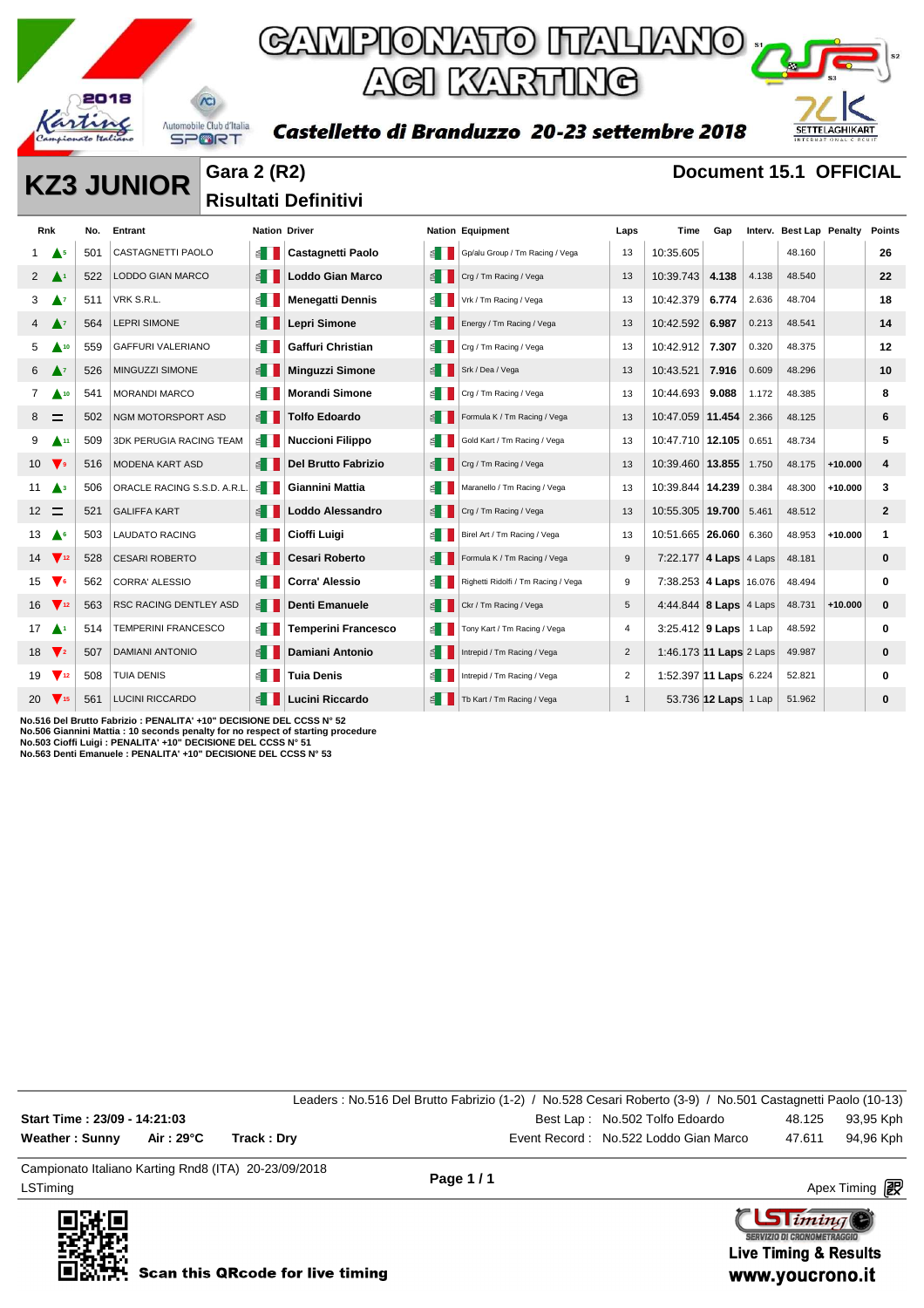

Castelletto di Branduzzo 20-23 settembre 2018



**KZ3 JUNIOR** Gara 2 (R2)<br>For information purposes. No official / regulatory value **Gara 2 (R2) Lap Chart** 

|                              | $\overline{1}$ | $\overline{2}$ | $\mathbf{3}$ | $\overline{4}$ | 5          | 6          | $\overline{7}$ | 8          | 9               | 10         | 11         | 12         | 13         | 14         | 15         | 16          | 17         | 18         | 19              | 20         |
|------------------------------|----------------|----------------|--------------|----------------|------------|------------|----------------|------------|-----------------|------------|------------|------------|------------|------------|------------|-------------|------------|------------|-----------------|------------|
| Grid                         | 516            | 528            | 522          | 563            | 561        | 501        | 508            | 502        | 562             | 511        | 564        | 521        | 526        | 506        | 559        | 507         | 541        | 514        | 503             | 509        |
|                              |                |                |              |                |            |            |                |            |                 |            |            |            |            |            |            |             |            |            |                 |            |
| <b>Start</b>                 | 528            | 516            | 522          | 563            | 561        | 501        | 502            | 508        | 506             | 511        | 564        | 521        | 507        | 562        | 526        | 559         | 541        | 514        | 509             | 503        |
|                              |                |                |              |                |            |            |                |            |                 |            |            |            |            |            |            |             |            |            |                 |            |
| Lap <sub>1</sub><br>Interval | 516            | 528<br>0.1     | 501<br>0.7   | 561<br>0.3     | 502<br>0.4 | 522<br>0.1 | 563<br>0.2     | 506<br>0.2 | 508<br>0.0      | 511<br>0.4 | 564<br>0.1 | 507<br>0.7 | 559<br>0.3 | 514<br>0.3 | 541<br>0.5 | 509<br>0.2  | 526<br>0.2 | 503<br>0.2 | 521<br>0.7      | 562<br>0.5 |
| Lap2                         | 516            | 528<br>0.0     | 501<br>0.5   | 522<br>0.6     | 506<br>1.1 | 511<br>0.1 | 564<br>0.2     | 563<br>0.6 | $\frac{1}{200}$ | 559<br>0.1 | 514<br>0.1 | 541<br>0.5 | 509<br>0.2 | 526<br>0.1 | 503<br>0.6 | 521<br>0.3  | 562<br>0.1 | 502<br>3.3 | $\frac{1}{200}$ |            |
| Lap 3                        | 528            | 516<br>0.3     | 501<br>0.2   | 522<br>0.3     | 506<br>1.1 | 511<br>0.4 | 564<br>0.1     | 559<br>1.4 | 563<br>0.5      | 514<br>0.3 | 509<br>0.0 | 526<br>0.2 | 541<br>0.3 | 503<br>0.3 | 562<br>0.3 | 521<br>0.1  | 502<br>2.9 |            |                 |            |
| Lap <sub>4</sub>             | 528            | 516<br>0.4     | 501<br>0.1   | 522<br>0.3     | 506<br>1.0 | 511<br>0.8 | 564<br>0.3     | 559<br>0.9 | 563<br>0.5      | 5x4<br>0.1 | 509<br>0.4 | 526<br>0.3 | 541<br>0.3 | 562<br>0.5 | 503<br>1.5 | 502<br>1.0  | 521<br>6.1 |            |                 |            |
| Lap <sub>5</sub>             | 528            | 516<br>0.3     | 501<br>0.2   | 522<br>0.5     | 506<br>0.6 | 511<br>1.3 | 564<br>0.3     | 559<br>0.6 | 509<br>1.5      | 526<br>0.2 | 541<br>0.4 | 562<br>0.2 | 503<br>1.8 | 502<br>0.2 | 521<br>7.6 | 563<br>19.4 |            |            |                 |            |
| Lap6                         | 528            | 516<br>0.2     | 501<br>0.2   | 522<br>0.6     | 506<br>0.7 | 511<br>1.4 | 564<br>0.1     | 559<br>0.4 | 509<br>1.8      | 526<br>0.2 | 562<br>0.6 | 541<br>0.2 | 503<br>1.8 | 502<br>0.1 | 521<br>7.4 |             |            |            |                 |            |
| Lap <sub>7</sub>             | 528            | 516<br>0.2     | 501<br>0.3   | 522<br>1.0     | 506<br>0.4 | 511<br>1.9 | 564<br>0.1     | 559<br>0.3 | 509<br>2.1      | 526<br>0.1 | 562<br>0.3 | 541<br>0.4 | 502<br>1.9 | 503<br>0.8 | 521<br>6.5 |             |            |            |                 |            |
| Lap 8                        | 528            | 516<br>0.2     | 501<br>0.3   | 522<br>1.5     | 506<br>0.0 | 511<br>2.2 | 564<br>0.1     | 559<br>0.1 | 526<br>2.6      | 541<br>0.9 | 509<br>0.5 | 502<br>0.6 | 562<br>1.1 | 503<br>0.5 | 521<br>5.9 |             |            |            |                 |            |
| Lap <sub>9</sub>             | 528            | 516<br>0.1     | 501<br>0.3   | 506<br>1.9     | 522<br>0.6 | 511<br>2.0 | 564<br>0.4     | 559<br>0.1 | 526<br>2.0      | 541<br>1.0 | 509<br>0.7 | 502<br>0.1 | 503<br>2.8 | 562<br>3.5 | 521<br>1.7 |             |            |            |                 |            |
| Lap <sub>10</sub>            | 501            | 516<br>2.4     | 506<br>0.0   | 522<br>0.4     | 511<br>2.0 | 564<br>0.2 | 559<br>0.4     | 526<br>1.6 | 541<br>1.0      | 509<br>1.1 | 502<br>0.2 | 503<br>2.9 | 521<br>5.0 |            |            |             |            |            |                 |            |
| Lap 11                       | 501            | 506<br>2.8     | 516<br>0.2   | 522<br>0.2     | 511<br>2.3 | 564<br>0.1 | 559<br>0.4     | 526<br>1.4 | 541<br>1.0      | 509<br>1.4 | 502<br>0.2 | 503<br>3.3 | 521<br>4.4 |            |            |             |            |            |                 |            |
| Lap <sub>12</sub>            | 501            | 516<br>3.3     | 506<br>0.3   | 522<br>0.0     | 511<br>2.5 | 564<br>0.2 | 559<br>0.2     | 526<br>1.0 | 541<br>$1.1$    | 502<br>2.3 | 509<br>0.1 | 503<br>3.2 | 521<br>4.2 |            |            |             |            |            |                 |            |
| Lap <sub>13</sub>            | 501            | 516<br>$3.8\,$ | 522<br>0.2   | 506<br>0.1     | 511<br>2.5 | 564<br>0.2 | 559<br>0.3     | 526<br>0.6 | 541<br>$1.1$    | 502<br>2.3 | 509<br>0.6 | 503<br>3.9 | 521<br>3.6 |            |            |             |            |            |                 |            |



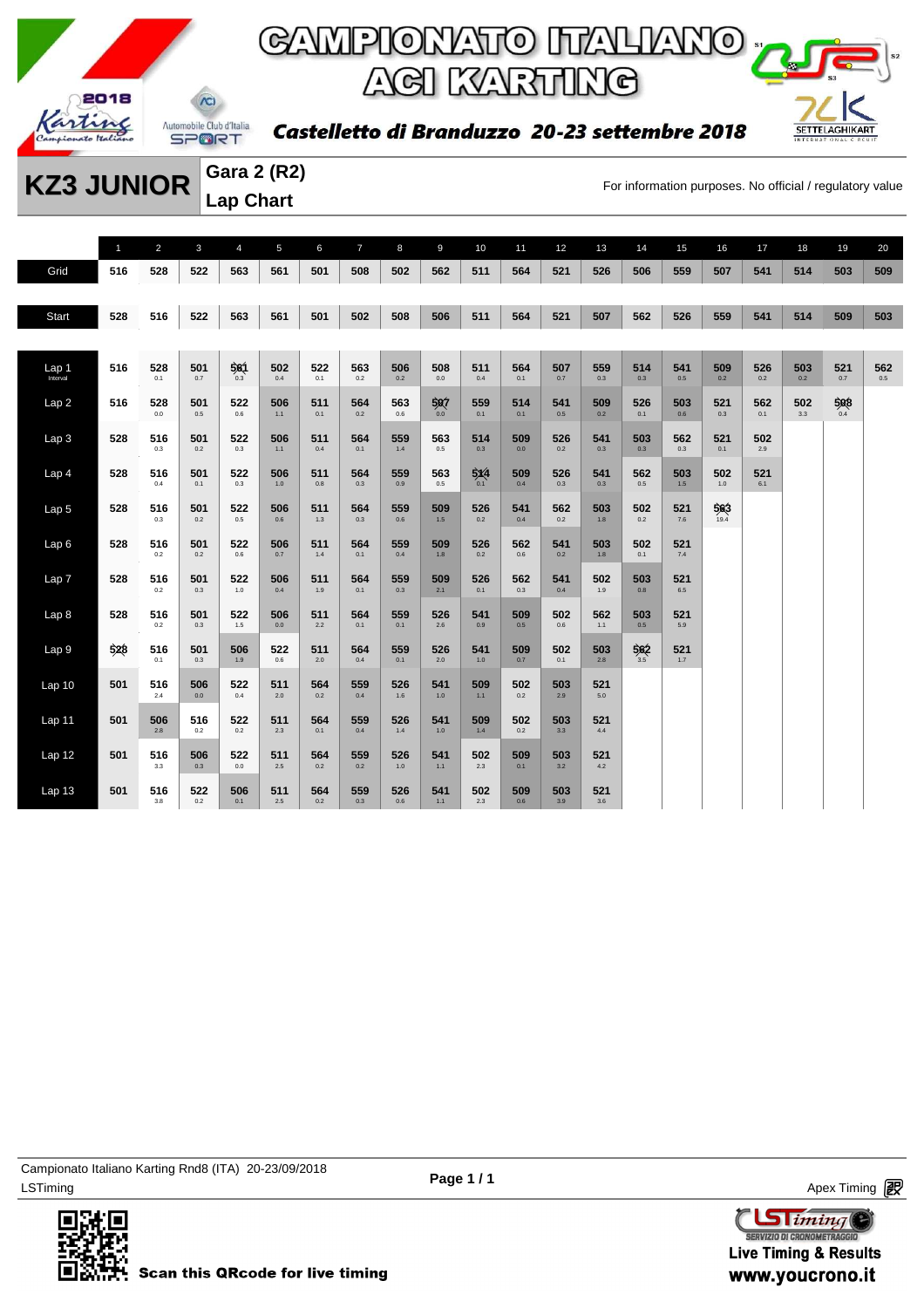

**SETTELAGHIKART** 

#### Castelletto di Branduzzo 20-23 settembre 2018

**KZ3 JUNIOR** Anglysia **MATA Anglysia Gara 2 (R2) Analysis** 

| Laps            | Sector 1                      | Sector 2 | Sector 3 | <b>Lap Time</b> | Laps                    | Sector 1                          | Sector 2 | Sector 3 | Lap Time | Laps           | Sector 1                         | Sector 2 | Sector 3 | <b>Lap Time</b> |
|-----------------|-------------------------------|----------|----------|-----------------|-------------------------|-----------------------------------|----------|----------|----------|----------------|----------------------------------|----------|----------|-----------------|
| <b>No.501</b>   | Castagnetti Paolo             |          |          |                 | 9                       | 17.206                            | 12.642   | 18.578   | 48.426   | $\overline{7}$ | 16.938                           | 12.643   | 18.671   | 48.252          |
| 1               | 19.361                        | 13.210   | 19.003   | 51.574          | 10                      | 16.954                            | 12.843   | 19.046   | 48.843   | 8              | 16.930                           | 12.657   | 18.588   | 48.175          |
| $\overline{2}$  | 17.495                        | 13.285   | 19.173   | 49.953          | 11                      | 17.214                            | 12.813   | 18.533   | 48.560   | 9              | 17.093                           | 12.627   | 18.463   | 48.183          |
| 3               | 17.375                        | 12.877   | 18.762   | 49.014          | 12                      | 16.991                            | 12.714   | 19.305   | 49.010   | 10             | 16.977                           | 14.903   | 19.113   | 50.993          |
| 4               | 17.087                        | 12.821   | 19.006   | 48.914          | 13                      | 17.522                            | 12.712   | 18.585   | 48.819   | 11             | 17.574                           | 12.726   | 18.578   | 48.878          |
| 5               | 17.047                        | 12.738   | 18.649   | 48.434          | <b>No.507</b>           | Damiani Antonio                   |          |          |          | 12             | 17.051                           | 12.680   | 18.756   | 48.487          |
| 6               | 17.019                        | 12.693   | 18.654   | 48.366          | $\mathbf{1}$            | 19.937                            | 14.039   | 19.597   | 53.573   | 13             | 17.151                           | 12.798   | 18.787   | 48.736          |
| $\overline{7}$  | 17.013                        | 12.718   | 18.602   | 48.333          | $\overline{\mathbf{c}}$ | 17.469                            | 12.939   | 19.579   | 49.987   | No.521         | Loddo Alessandro                 |          |          |                 |
| 8               | 16.919                        | 12.689   | 18.552   | 48.160          | <b>No.508</b>           | <b>Tuia Denis</b>                 |          |          |          | $\mathbf{1}$   | 21.863                           | 14.286   | 20.272   | 56.421          |
| 9               | 16.882                        | 12.743   | 18.540   | 48.165          | 1                       | 19.899                            | 13.658   | 19.264   | 52.821   | $\overline{2}$ | 17.445                           | 12.913   | 19.041   | 49.399          |
| 10              | 16.931                        | 12.743   | 18.574   | 48.248          | $\overline{2}$          | 17.718                            | 12.777   | 27.022   | 57.517   | 3              | 17.585                           | 13.027   | 19.328   | 49.940          |
| 11              | 16.928                        | 12.715   | 18.573   | 48.216          |                         | No.509 Nuccioni Filippo           |          |          |          | $\overline{4}$ | 17.228                           | 13.145   | 27.066   | 57.439          |
| 12              | 16.968                        | 12.713   | 18.538   | 48.219          | $\mathbf{1}$            | 20.690                            | 13.765   | 19.882   | 54.337   | 5              | 17.771                           | 12.936   | 18.924   | 49.631          |
| 13              | 16.912                        | 12.707   | 18.615   | 48.234          | $\overline{2}$          | 17.427                            | 12.924   | 19.130   | 49.481   | 6              | 17.067                           | 12.831   | 18.810   | 48.708          |
|                 | No.502 Tolfo Edoardo          |          |          |                 | 3                       | 17.504                            | 12.994   | 19.131   | 49.629   | $\overline{7}$ | 17.041                           | 12.743   | 18.783   | 48.567          |
| 1               | 19.550                        | 13.469   | 19.186   | 52.205          | $\overline{4}$          | 17.420                            | 12.749   | 18.851   | 49.020   | 8              | 17.000                           | 12.767   | 18.801   | 48.568          |
| $\overline{2}$  | 17.297                        | 12.943   | 27.480   | 57.720          | 5                       | 17.140                            | 12.901   | 18.801   | 48.842   | 9              | 17.056                           | 12.823   | 18.849   | 48.728          |
| 3               | 17.969                        | 12.723   | 18.713   | 49.405          | 6                       | 17.172                            | 12.756   | 18.829   | 48.757   | 10             | 17.130                           | 12.785   | 18.912   | 48.827          |
| $\overline{4}$  | 16.936                        | 12.748   | 18.608   | 48.292          | $\overline{7}$          | 17.203                            | 12.788   | 18.906   | 48.897   | 11             | 16.945                           | 12.790   | 18.777   | 48.512          |
| 5               | 16.866                        | 12.679   | 18.580   | 48.125          | 8                       | 17.142                            | 13.429   | 19.959   | 50.530   | 12             | 17.124                           | 12.869   | 18.934   | 48.927          |
| 6               | 17.123                        | 12.914   | 18.934   | 48.971          | 9                       | 17.129                            | 12.798   | 18.830   | 48.757   | 13             | 17.098                           | 12.755   | 19.196   | 49.049          |
| 7               | 17.153                        | 12.861   | 18.591   | 48.605          | 10                      | 17.194                            | 12.937   | 18.723   | 48.854   |                | No.522 Loddo Gian Marco          |          |          |                 |
| 8               | 16.986                        | 12.630   | 18.635   | 48.251          | 11                      | 17.113                            | 12.845   | 18.776   | 48.734   | 1              | 19.922                           | 13.396   | 19.643   | 52.961          |
| 9               | 17.086                        | 12.637   | 18.581   | 48.304          | 12                      | 17.182                            | 12.986   | 19.348   | 49.516   | $\overline{2}$ | 17.348                           | 12.920   | 19.264   | 49.532          |
| 10              | 17.194                        | 12.892   | 18.832   | 48.918          | 13                      | 17.191                            | 12.856   | 18.871   | 48.918   | 3              | 17.212                           | 12.770   | 18.789   | 48.771          |
| 11              | 17.099                        | 12.800   | 18.826   | 48.725          |                         |                                   |          |          |          | $\overline{4}$ | 17.202                           | 12.839   | 18.805   | 48.846          |
| 12              | 17.094                        | 12.888   | 19.116   | 49.098          | No.511<br>$\mathbf{1}$  | <b>Menegatti Dennis</b><br>19.732 | 13.803   | 19.450   | 52.985   | 5              | 17.059                           | 12.768   | 18.798   | 48.625          |
| 13              | 16.970                        | 12.703   | 18.759   | 48.432          | $\overline{2}$          | 17.792                            | 12.898   | 19.247   | 49.937   | 6              | 17.054                           | 12.691   | 18.795   | 48.540          |
|                 |                               |          |          |                 | 3                       | 17.375                            | 12.861   | 18.856   | 49.092   | $\overline{7}$ | 17.208                           | 12.752   | 18.706   | 48.666          |
| $\mathbf{1}$    | No.503 Cioffi Luigi<br>20.831 | 14.275   | 19.711   | 54.817          | $\overline{4}$          | 17.277                            | 12.864   | 18.983   | 49.124   | 8              | 17.123                           | 12.742   | 18.852   | 48.717          |
| $\overline{2}$  | 17.630                        | 13.131   | 19.065   | 49.826          | 5                       | 17.185                            | 12.790   | 18.795   | 48.770   | 9              | 17.838                           | 12.677   | 18.648   | 49.163          |
| 3               | 17.380                        | 13.009   | 19.321   | 49.710          | 6                       | 17.178                            | 12.790   | 18.759   | 48.727   | 10             | 17.034                           | 12.747   | 18.849   | 48.630          |
| $\overline{4}$  | 17.366                        | 13.408   | 20.011   | 50.785          | $\overline{7}$          | 17.172                            | 12.836   | 18.765   | 48.773   | 11             | 17.259                           | 12.674   | 18.677   | 48.610          |
| 5               | 17.144                        | 12.914   | 18.895   | 48.953          | 8                       | 17.108                            | 12.770   | 18.853   | 48.731   | 12             | 16.998                           | 12.636   | 18.959   | 48.593          |
| 6               | 17.162                        | 12.915   | 18.932   | 49.009          | 9                       | 17.135                            | 12.765   | 18.918   | 48.818   | 13             | 17.220                           | 12.678   | 18.749   | 48.647          |
| $\overline{7}$  | 17.151                        | 13.557   | 18.905   | 49.613          | 10                      | 17.167                            | 12.806   | 18.731   | 48.704   | <b>No.526</b>  |                                  |          |          |                 |
| 8               | 17.302                        | 12.889   | 18.934   | 49.125          | 11                      | 17.244                            | 12.825   | 18.786   | 48.855   | $\mathbf{1}$   | <b>Minguzzi Simone</b><br>20.677 | 13.459   | 20.957   | 55.093          |
| 9               | 17.331                        | 12.953   | 19.155   | 49.439          | 12                      | 17.289                            | 12.757   | 18.737   | 48.783   | $\overline{2}$ | 17.419                           | 12.907   | 19.058   | 49.384          |
| 10 <sup>°</sup> | 17.142                        | 12.855   | 18.989   | 48.986          |                         | 17.220                            | 12.819   | 18.728   | 48.767   | 3              | 17.433                           | 13.187   | 19.078   | 49.698          |
| 11              | 17.150                        | 12.930   | 19.062   | 49.142          | 13                      |                                   |          |          |          | 4              | 17.281                           | 12.950   | 18.853   | 49.084          |
| 12              | 17.167                        | 12.930   | 19.067   | 49.164          |                         | No.514 Temperini Francesco        |          |          |          | 5              | 17.098                           | 12.848   | 18.854   | 48.800          |
| 13              | 17.393                        | 13.040   | 19.201   | 49.634          | 1                       | 20.550                            | 13.359   | 19.800   | 53.709   | 6              | 17.061                           | 12.854   | 18.856   | 48.771          |
|                 |                               |          |          |                 | $\overline{c}$          | 17.310                            | 12.736   | 19.461   | 49.507   | 7              | 17.125                           | 12.767   | 18.898   | 48.790          |
|                 | No.506 Giannini Mattia        |          |          |                 | 3                       | 17.801                            | 12.924   | 19.622   | 50.347   |                | 17.142                           |          | 18.758   | 48.852          |
| 1               | 19.468                        | 13.673   | 19.405   | 52.546          | $\overline{4}$          | 17.112                            | 12.676   | 18.804   | 48.592   | 8              |                                  | 12.952   |          |                 |
| $\overline{2}$  | 18.051                        | 12.843   | 19.366   | 50.260          |                         | No.516 Del Brutto Fabrizio        |          |          |          | 9              | 17.069                           | 12.740   | 18.638   | 48.447          |
| 3               | 17.179                        | 12.757   | 18.813   | 48.749          | 1                       | 19.278                            | 13.124   | 19.181   | 51.583   | 10             | 17.090                           | 12.682   | 18.690   | 48.462          |
| 4               | 17.193                        | 12.853   | 18.687   | 48.733          | $\overline{2}$          | 17.719                            | 13.474   | 19.037   | 50.230   | 11             | 17.044                           | 12.779   | 18.676   | 48.499          |
| 5               | 17.065                        | 12.707   | 18.532   | 48.304          | 3                       | 17.797                            | 12.874   | 18.750   | 49.421   | 12             | 17.032                           | 12.720   | 18.544   | 48.296          |
| 6               | 17.206                        | 12.748   | 18.689   | 48.643          | 4                       | 17.141                            | 12.724   | 19.126   | 48.991   | 13             | 17.005                           | 12.704   | 18.685   | 48.394          |
| $\overline{7}$  | 17.122                        | 12.673   | 18.505   | 48.300          | 5                       | 16.957                            | 12.738   | 18.600   | 48.295   |                | No.528 Cesari Roberto            |          |          |                 |
| 8               | 17.089                        | 12.693   | 18.588   | 48.370          | 6                       | 17.012                            | 12.660   | 18.686   | 48.358   | $\mathbf{1}$   | 44.664                           | 13.245   | 19.024   | 52.107          |

ex Timing and the Company of the Company of the Company of the Company of the Company of the Apex Timing Apex Timing Campionato Italiano Karting Rnd8 (ITA) 20-23/09/2018



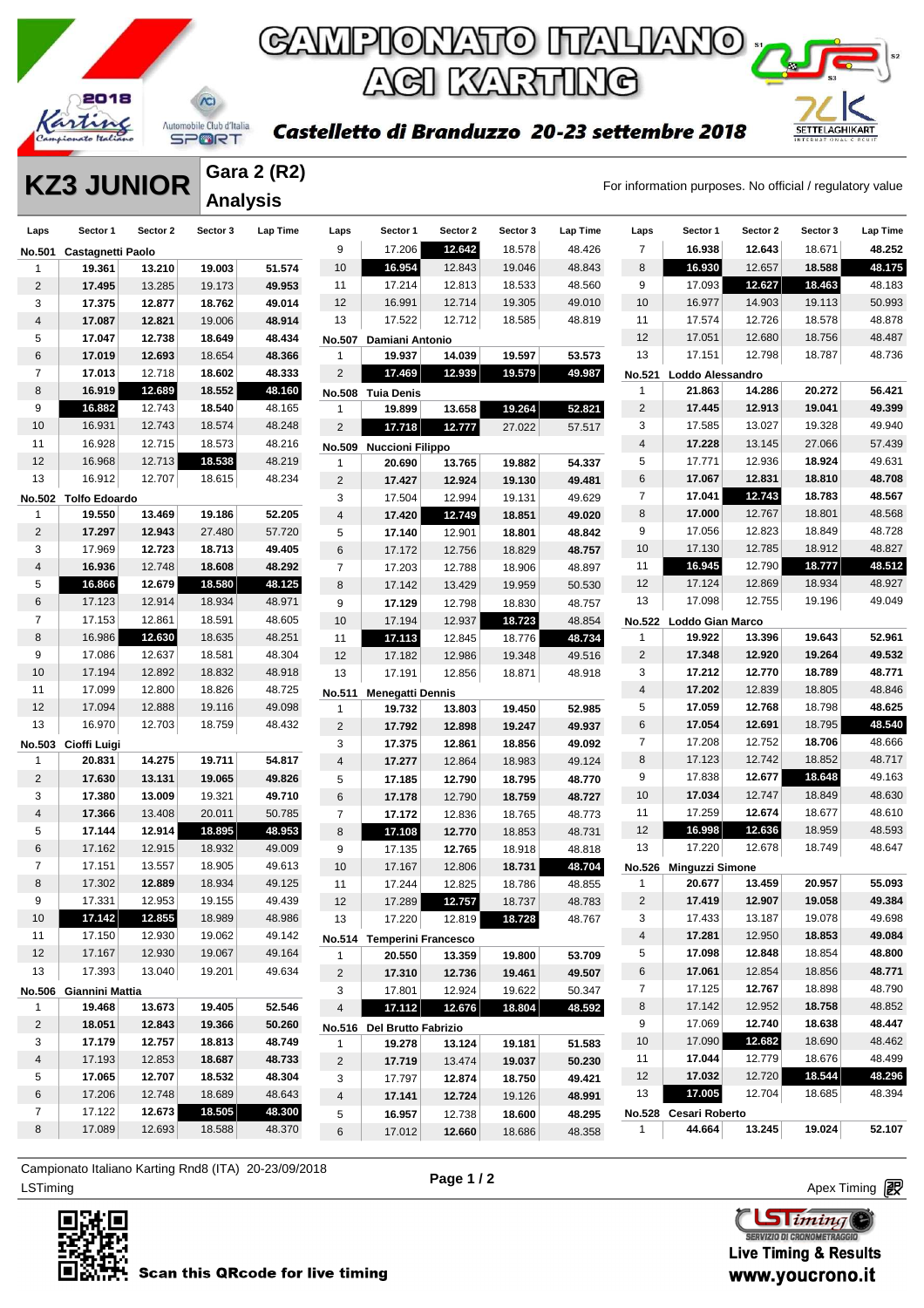

## **GAMPIONATO ITALIANO GI KARTING**

#### li Branduzzo 20-23 settembre 2018

For information purposes. No official / regulatory value

**SETTELAGHIKART** 

|                |                        |          |                          |             |                |                                         |          | KYAKA    |          |
|----------------|------------------------|----------|--------------------------|-------------|----------------|-----------------------------------------|----------|----------|----------|
|                | 2018                   |          |                          |             |                |                                         |          |          |          |
|                |                        |          | Automobile Club d'Italia |             |                |                                         |          |          |          |
|                |                        |          | SPORT                    |             |                | <b>Castelletto di Branduzzo 20-23 s</b> |          |          |          |
|                |                        |          |                          |             |                |                                         |          |          |          |
|                |                        |          |                          | Gara 2 (R2) |                |                                         |          |          |          |
|                | <b>KZ3 JUNIOR</b>      |          | <b>Analysis</b>          |             |                |                                         |          |          |          |
| Laps           | Sector 1               | Sector 2 | Sector 3                 | Lap Time    | Laps           | Sector 1                                | Sector 2 | Sector 3 | Lap Time |
| 2              | 17.647                 | 13.565   | 18.958                   | 50.170      | 3              | 17.882                                  | 12.831   | 19.696   | 50.409   |
| 3              | 17.423                 | 12.829   | 18.746                   | 48.998      | 4              | 17.225                                  | 12.700   | 18.806   | 48.731   |
| 4              | 17.123                 | 12.869   | 18.889                   | 48.881      | 5              | 17.116                                  | 12.836   | 49.643   | 1:19.595 |
| 5              | 17.022                 | 12.691   | 18.700                   | 48.413      | No.564         | Lepri Simone                            |          |          |          |
| 6              | 17.115                 | 12.713   | 18.576                   | 48.404      | 1              | 19.756                                  | 13.761   | 19.412   | 52.929   |
| $\overline{7}$ | 16.963                 | 12.689   | 18.637                   | 48.289      | $\overline{2}$ | 17.729                                  | 13.113   | 19.154   | 49.996   |
| 8              | 16.930                 | 12.693   | 18.558                   | 48.181      | 3              | 17.364                                  | 12.863   | 18.844   | 49.071   |
| 9              | 16.994                 | 12.622   | 18.632                   | 48.248      | 4              | 17.239                                  | 12.863   | 19.145   | 49.247   |
| No.541         | <b>Morandi Simone</b>  |          |                          |             | 5              | 17.147                                  | 12.835   | 18.812   | 48.794   |
| 1              | 20.755                 | 13.652   | 19.860                   | 54.267      | 6              | 17.066                                  | 12.783   | 18.713   | 48.562   |
| 2              | 17.481                 | 12.924   | 19.096                   | 49.501      | 7              | 17.296                                  | 12.789   | 18.709   | 48.794   |
| 3              | 17.584                 | 13.677   | 19.239                   | 50.500      | 8              | 17.110                                  | 12.751   | 18.830   | 48.691   |
| 4              | 17.185                 | 13.010   | 18.833                   | 49.028      | 9              | 17.285                                  | 12.698   | 19.080   | 49.063   |
| 5              | 17.182                 | 12.791   | 18.909                   | 48.882      | 10             | 17.164                                  | 12.757   | 18.620   | 48.541   |
| 6              | 17.101                 | 13.248   | 18.913                   | 49.262      | 11             | 17.188                                  | 12.812   | 18.743   | 48.743   |
| 7              | 16.976                 | 12.832   | 18.873                   | 48.681      | 12             | 17.352                                  | 12.759   | 18.786   | 48.897   |
| 8              | 16.986                 | 12.984   | 19.051                   | 49.021      | 13             | 17.149                                  | 12.811   | 18.781   | 48.741   |
| 9              | 17.005                 | 12.760   | 18.760                   | 48.525      |                |                                         |          |          |          |
| 10             | 16.969                 | 12.832   | 18.656                   | 48.457      |                |                                         |          |          |          |
| 11             | 17.079                 | 12.791   | 18.614                   | 48.484      |                |                                         |          |          |          |
| 12             | 16.915                 | 12.743   | 18.727                   | 48.385      |                |                                         |          |          |          |
| 13             | 16.931                 | 12.738   | 18.784                   | 48.453      |                |                                         |          |          |          |
| No.559         | Gaffuri Christian      |          |                          |             |                |                                         |          |          |          |
| 1              | 20.152                 | 13.598   | 19.814                   | 53.564      |                |                                         |          |          |          |
| 2              | 17.285                 | 12.970   | 19.465                   | 49.720      |                |                                         |          |          |          |
| 3              | 17.848                 | 12.960   | 18.894                   | 49.702      |                |                                         |          |          |          |
| $\overline{4}$ | 17.044                 | 12.766   | 18.871                   | 48.681      |                |                                         |          |          |          |
| 5              | 17.028                 | 12.718   | 18.822                   | 48.568      |                |                                         |          |          |          |
| 6              | 17.018                 | 12.646   | 18.711                   | 48.375      |                |                                         |          |          |          |
| 7              | 17.012                 | 12.867   | 18.778                   | 48.657      |                |                                         |          |          |          |
| 8              | 16.997                 | 12.714   | 18.809                   | 48.520      |                |                                         |          |          |          |
| 9              | 17.243                 | 12.806   | 18.934                   | 48.983      |                |                                         |          |          |          |
| 10             | 17.372                 | 12.672   | 18.858                   | 48.902      |                |                                         |          |          |          |
| 11             | 17.144                 | 12.734   | 18.817                   | 48.695      |                |                                         |          |          |          |
| 12             | 17.150                 | 12.800   | 18.768                   | 48.718      |                |                                         |          |          |          |
| 13             | 17.176                 | 12.763   | 18.877                   | 48.816      |                |                                         |          |          |          |
|                | No.561 Lucini Riccardo |          |                          |             |                |                                         |          |          |          |
| 1              | 19.631                 | 13.150   | 19.181                   | 51.962      |                |                                         |          |          |          |
| No.562         | Corra' Alessio         |          |                          |             |                |                                         |          |          |          |
| 1              | 21.885                 | 14.094   | 20.703                   | 56.682      |                |                                         |          |          |          |

| No.562         | Corra' Alessio |        |        |        |
|----------------|----------------|--------|--------|--------|
| 1              | 21.885         | 14.094 | 20.703 | 56.682 |
| 2              | 17.326         | 12.681 | 18.985 | 48.992 |
| 3              | 17.139         | 13.204 | 19.298 | 49.641 |
| 4              | 17.099         | 12.958 | 18.829 | 48.886 |
| 5              | 17.066         | 12.672 | 18.903 | 48.641 |
| 6              | 17.030         | 12.850 | 18.875 | 48.755 |
| 7              | 17.006         | 12.738 | 18.750 | 48.494 |
| 8              | 17.038         | 13.047 | 21.667 | 51.752 |
| 9              | 19.078         | 14.042 | 20.420 | 53.540 |
| No.563         | Denti Emanuele |        |        |        |
| 1              | 20.254         | 13.396 | 19.355 | 53.005 |
| $\overline{2}$ | 17.422         | 12.921 | 21.146 | 51.489 |

ex Timing and the Company of the Company of the Company of the Company of the Company of the Apex Timing (1990) and the Company of the Company of the Company of the Company of the Company of the Company of the Company of t Campionato Italiano Karting Rnd8 (ITA) 20-23/09/2018



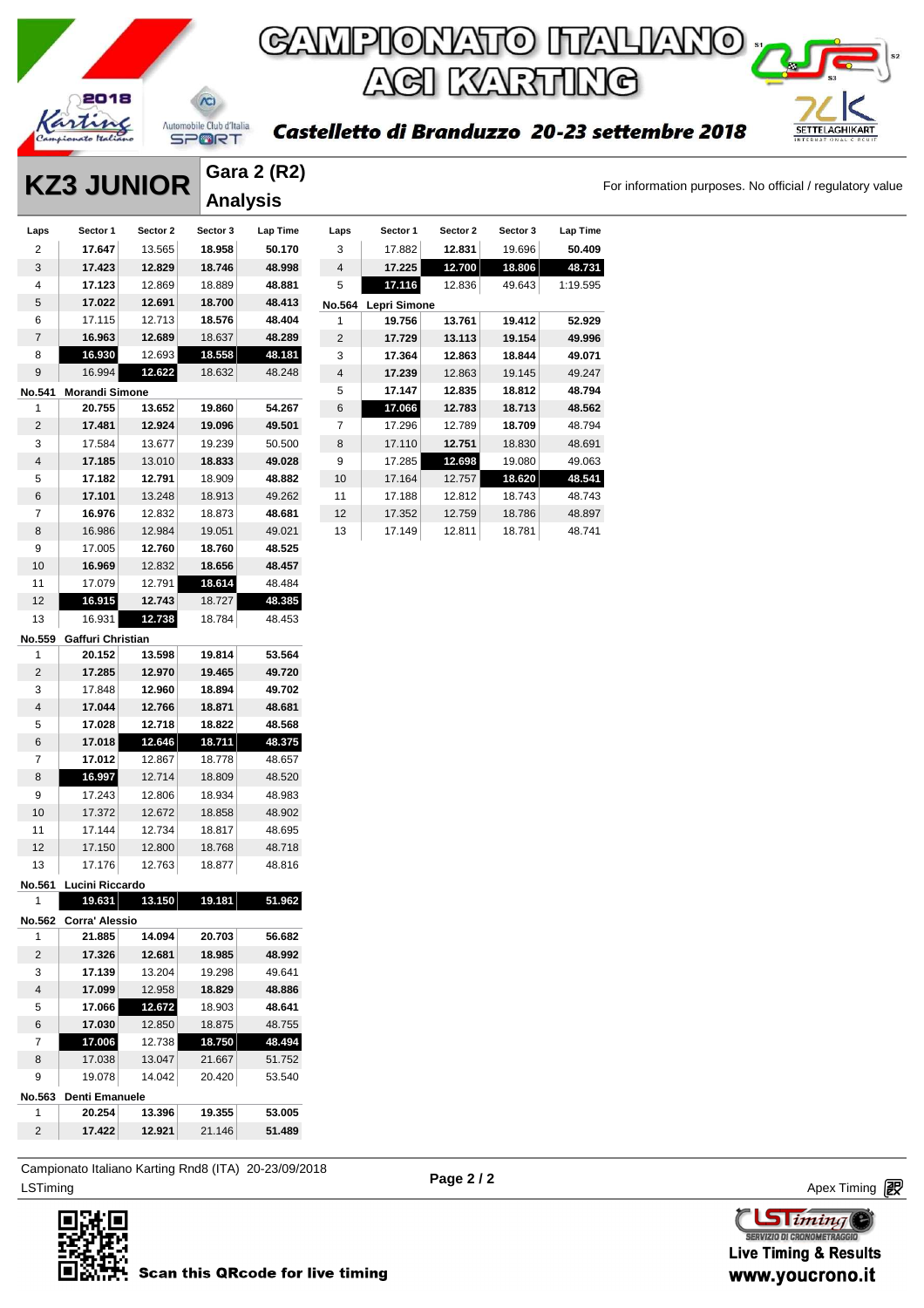



Castelletto di Branduzzo 20-23 settembre 2018

#### **KZ3 JUNIOR Gara 2 (R2) Document 15 Starting Grid**

| 503 | Cioffi Luigi<br>Birel Art / Tm Racing / Vega                 | 10             | 509 | <b>Nuccioni Filippo</b><br>Gold Kart / Tm Racing / Vega     |  |
|-----|--------------------------------------------------------------|----------------|-----|-------------------------------------------------------------|--|
| 541 | <b>Morandi Simone</b><br>Crg / Tm Racing / Vega              | 9              | 514 | <b>Temperini Francesco</b><br>Tony Kart / Tm Racing / Vega  |  |
| 559 | Gaffuri Christian<br>Crg / Tm Racing / Vega                  | 8              | 507 | Damiani Antonio<br>Intrepid / Tm Racing / Vega              |  |
| 526 | <b>Minguzzi Simone</b><br>Srk / Dea / Vega                   | 7              | 506 | Giannini Mattia<br>Maranello / Tm Racing / Vega             |  |
| 564 | Lepri Simone<br>Energy / Tm Racing / Vega                    | 6              | 521 | Loddo Alessandro<br>Crg / Tm Racing / Vega                  |  |
| 562 | <b>Corra' Alessio</b><br>Righetti Ridolfi / Tm Racing / Vega | 5              | 511 | <b>Menegatti Dennis</b><br>Vrk / Tm Racing / Vega           |  |
| 508 | <b>Tuia Denis</b><br>Intrepid / Tm Racing / Vega             | 4              | 502 | <b>Tolfo Edoardo</b><br>Formula K / Tm Racing / Vega        |  |
| 561 | Lucini Riccardo<br>Tb Kart / Tm Racing / Vega                | $\mathbf 3$    | 501 | <b>Castagnetti Paolo</b><br>Gp/alu Group / Tm Racing / Vega |  |
| 522 | Loddo Gian Marco<br>Crg / Tm Racing / Vega                   | $\overline{a}$ | 563 | Denti Emanuele<br>Ckr / Tm Racing / Vega                    |  |
| 516 | Del Brutto Fabrizio<br>Crg / Tm Racing / Vega                | 1              | 528 | <b>Cesari Roberto</b><br>Formula K / Tm Racing / Vega       |  |
|     | <b>POLE POSITION</b>                                         |                |     |                                                             |  |
|     |                                                              |                |     |                                                             |  |

**Start : 23/09 - 14:20 13 Laps = 16,328 Km**

LSTiming Apex Timing Apex Timing Apex Timing Apex Timing Apex Timing Apex Timing Apex Timing Campionato Italiano Karting Rnd8 (ITA) 20-23/09/2018



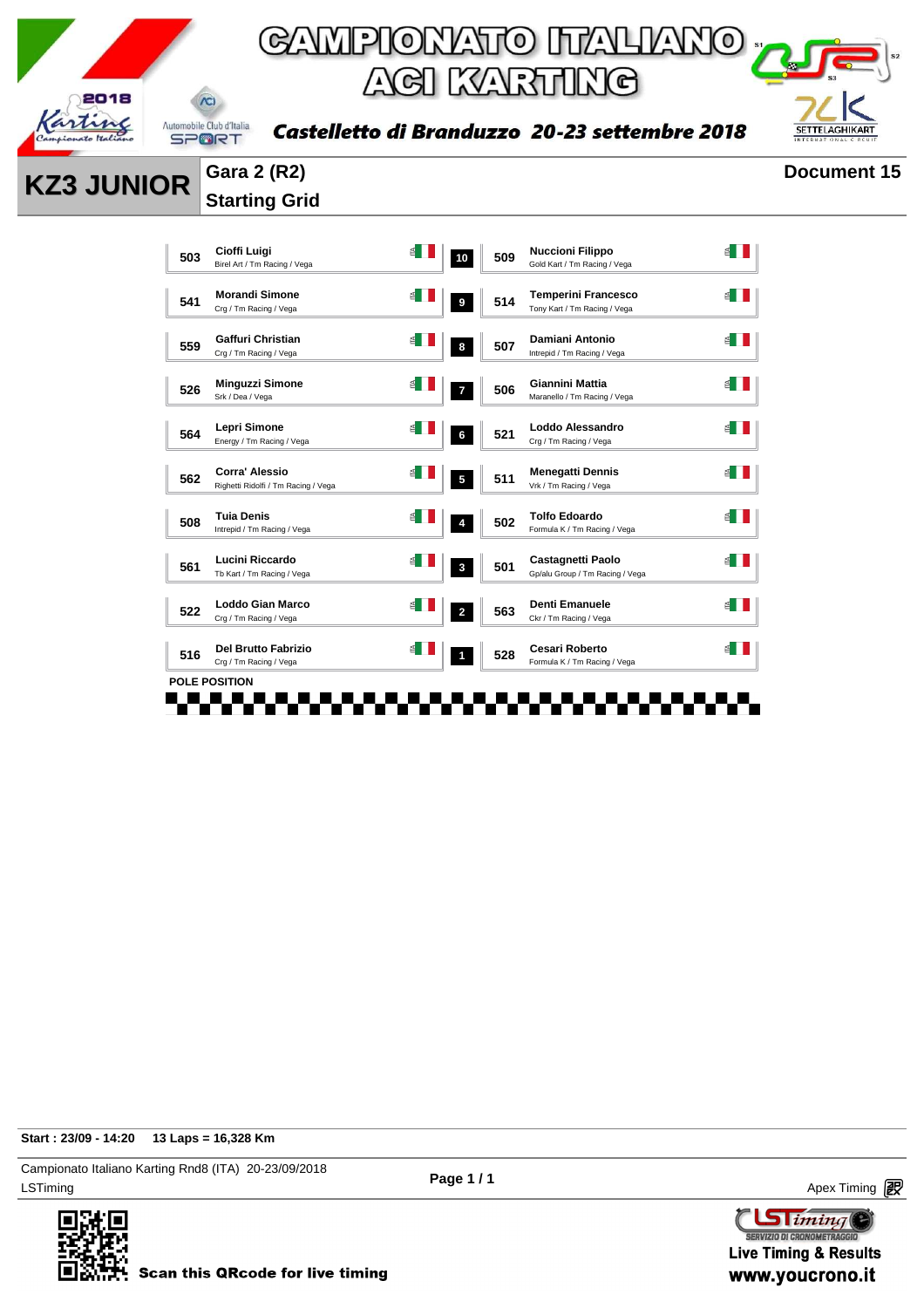

### GAMPIONATO ITALIANO ACI KARTING

Castelletto di Branduzzo 20-23 settembre 2018



**KZ3 JUNIOR** Gara 1 (R1) **Document 14.1 OFFICIAL** 

**Risultati Definitivi** 

| <b>Rnk</b>                    |                          | No. | Entrant                        | <b>Nation Driver</b>           |                            |              | <b>Nation Equipment</b>             | Laps | Time                   | Gap   |       | Interv. Best Lap Penalty |           | <b>Points</b> |
|-------------------------------|--------------------------|-----|--------------------------------|--------------------------------|----------------------------|--------------|-------------------------------------|------|------------------------|-------|-------|--------------------------|-----------|---------------|
|                               |                          | 502 | NGM MOTORSPORT ASD             | $\leq$ $\blacksquare$          | <b>Tolfo Edoardo</b>       | £.           | Formula K / Tm Racing / Vega        | 16   | 12:49.586              |       |       | 47.683                   |           | 40            |
| $2^{\circ}$                   | $\triangle$ <sup>3</sup> | 508 | <b>TUIA DENIS</b>              | $\leq$ $\parallel$ $\parallel$ | <b>Tuia Denis</b>          | E            | Intrepid / Tm Racing / Vega         | 16   | 12:51.443              | 1.857 | 1.857 | 47.839                   |           | 30            |
| 3                             | V <sub>2</sub>           | 501 | <b>CASTAGNETTI PAOLO</b>       | ≦ II                           | <b>Castagnetti Paolo</b>   | ≦ II         | Gp/alu Group / Tm Racing / Vega     | 16   | 12:51.654              | 2.068 | 0.211 | 47.753                   |           | 24            |
| $4\sqrt{2}$                   |                          | 561 | <b>LUCINI RICCARDO</b>         | $\leq$ $\blacksquare$          | Lucini Riccardo            | 图            | Tb Kart / Tm Racing / Vega          | 16   | 12:53.981              | 4.395 | 2.327 | 47.856                   |           | 20            |
| 5                             | $\mathbf{V}$             | 563 | RSC RACING DENTLEY ASD         | $\leq$ $\blacksquare$          | Denti Emanuele             | 11 ≧         | Ckr / Tm Racing / Vega              | 16   | 12:54.203              | 4.617 | 0.222 | 47.737                   |           | 16            |
| 6                             | - A 1                    | 522 | <b>LODDO GIAN MARCO</b>        | $\leq$ $\parallel$             | <b>Loddo Gian Marco</b>    | ₿.           | Crg / Tm Racing / Vega              | 16   | 12:54.457              | 4.871 | 0.254 | 47.710                   |           | 12            |
| $7 \sqrt{4}$                  |                          | 528 | <b>CESARI ROBERTO</b>          | $\leq$ 1                       | <b>Cesari Roberto</b>      | 11           | Formula K / Tm Racing / Vega        | 16   | 12:56.664              | 7.078 | 2.207 | 47.798                   |           | 9             |
| 8                             | $\triangle$ 2            | 516 | <b>MODENA KART ASD</b>         | $\leq$ $\parallel$ $\parallel$ | <b>Del Brutto Fabrizio</b> | E            | Crg / Tm Racing / Vega              | 16   | 12:58.699              | 9.113 | 2.035 | 47.832                   |           | 8             |
| 9                             | $\triangle^2$            | 562 | <b>CORRA' ALESSIO</b>          | E II                           | <b>Corra' Alessio</b>      | $\mathbb{E}$ | Righetti Ridolfi / Tm Racing / Vega | 16   | 12:59.960 10.374       |       | 1.261 | 48.095                   |           | 7             |
| $10 \sqrt{1}$                 |                          | 511 | VRK S.R.L.                     | $\leq$ $\blacksquare$          | <b>Menegatti Dennis</b>    | ê I          | Vrk / Tm Racing / Vega              | 16   | 13:02.578 12.992 2.618 |       |       | 48.218                   |           | 6             |
| 11 $\triangle$                |                          | 564 | <b>LEPRI SIMONE</b>            | ≦ III                          | <b>Lepri Simone</b>        | 1≦ 1         | Energy / Tm Racing / Vega           | 16   | 13:03.106 13.520       |       | 0.528 | 48.228                   |           | 5             |
| $12 \triangle 4$              |                          | 521 | <b>GALIFFA KART</b>            | $\leq$ $\blacksquare$          | Loddo Alessandro           | l B          | Crg / Tm Racing / Vega              | 16   | 13:03.414 13.828       |       | 0.308 | 48,006                   |           | 4             |
| $13 \triangle$                |                          | 526 | MINGUZZI SIMONE                | $\leq$ $\blacksquare$          | <b>Minguzzi Simone</b>     | €∎           | Srk / Dea / Vega                    | 16   | 13:05.135 15.549       |       | 1.721 | 48.223                   |           | 3             |
| $14 \triangle 1$              |                          | 506 | ORACLE RACING S.S.D. A.R.L.    | $\leq$ $\blacksquare$          | Giannini Mattia            | ₹.           | Maranello / Tm Racing / Vega        | 16   | 12:57.357 17.771       |       | 2.222 | 47.665                   | $+10.000$ | $\mathbf{2}$  |
| 15                            | $\sqrt{7}$               | 559 | <b>GAFFURI VALERIANO</b>       | $\leq$ 1                       | Gaffuri Christian          | £.           | Crg / Tm Racing / Vega              | 16   | 13:08.328 18.742       |       | 0.971 | 48.153                   |           | 1             |
| $16$ $\triangle$ <sup>4</sup> |                          | 507 | <b>DAMIANI ANTONIO</b>         | $\leq$ $\parallel$             | <b>Damiani Antonio</b>     | 11           | Intrepid / Tm Racing / Vega         | 16   | 13:10.304 20.718       |       | 1.976 | 48.264                   |           | 0             |
| $17 \Delta_1$                 |                          | 541 | <b>MORANDI MARCO</b>           | $\leq$ $\blacksquare$          | <b>Morandi Simone</b>      | £.           | Crg / Tm Racing / Vega              | 16   | 13:10.966 21.380       |       | 0.662 | 48.194                   |           | 0             |
| 18 $\sqrt{5}$                 |                          | 514 | <b>TEMPERINI FRANCESCO</b>     | $\leq$ $\blacksquare$          | <b>Temperini Francesco</b> | $\epsilon$   | Tony Kart / Tm Racing / Vega        | 16   | 13:02.635 23.049       |       | 1.669 | 47.799                   | $+10.000$ | 0             |
| 19 $\nabla$ 2                 |                          | 503 | <b>LAUDATO RACING</b>          | $\leq$ $\blacksquare$          | Cioffi Luigi               | 6. ∣         | Birel Art / Tm Racing / Vega        | 16   | 13:16.009 26.423       |       | 3.374 | 48.799                   |           | 0             |
| 20 $\sqrt{6}$                 |                          | 509 | <b>3DK PERUGIA RACING TEAM</b> | $\leq$ $\blacksquare$          | <b>Nuccioni Filippo</b>    | 图            | Gold Kart / Tm Racing / Vega        | 16   | 13:08.114 28.528       |       | 2.105 | 48.421                   | $+10.000$ | 0             |

**No.506 Giannini Mattia : PENALITA' +10" DECISIONE DEL CCSS N° 37 No.514 Temperini Francesco : PENALITA' +10" DECISIONE DEL CCSS N° 38**

**No.509 Nuccioni Filippo : 10 seconds penalty for no respect of starting procedure**

|                                                                  |            |             | Leaders: No.502 Tolfo Edoardo (1-16)            |           |
|------------------------------------------------------------------|------------|-------------|-------------------------------------------------|-----------|
| Start Time: 23/09 - 09:49:20                                     |            |             | Best Lap: No.506 Giannini Mattia<br>47.665      | 94.86 Kph |
| <b>Weather: Sunny</b>                                            | Air : 21°C | Track : Drv | Event Record: No.522 Loddo Gian Marco<br>47.611 | 94,96 Kph |
| <b>No.509 <i><u><i>MVEST</i></u></i></b> $_{\text{Lap}}^{02:49}$ |            |             |                                                 |           |

LSTiming Apex Timing Apex Timing Apex Timing Apex Timing Apex Timing Apex Timing Apex Timing Campionato Italiano Karting Rnd8 (ITA) 20-23/09/2018

**Page 1 / 1**

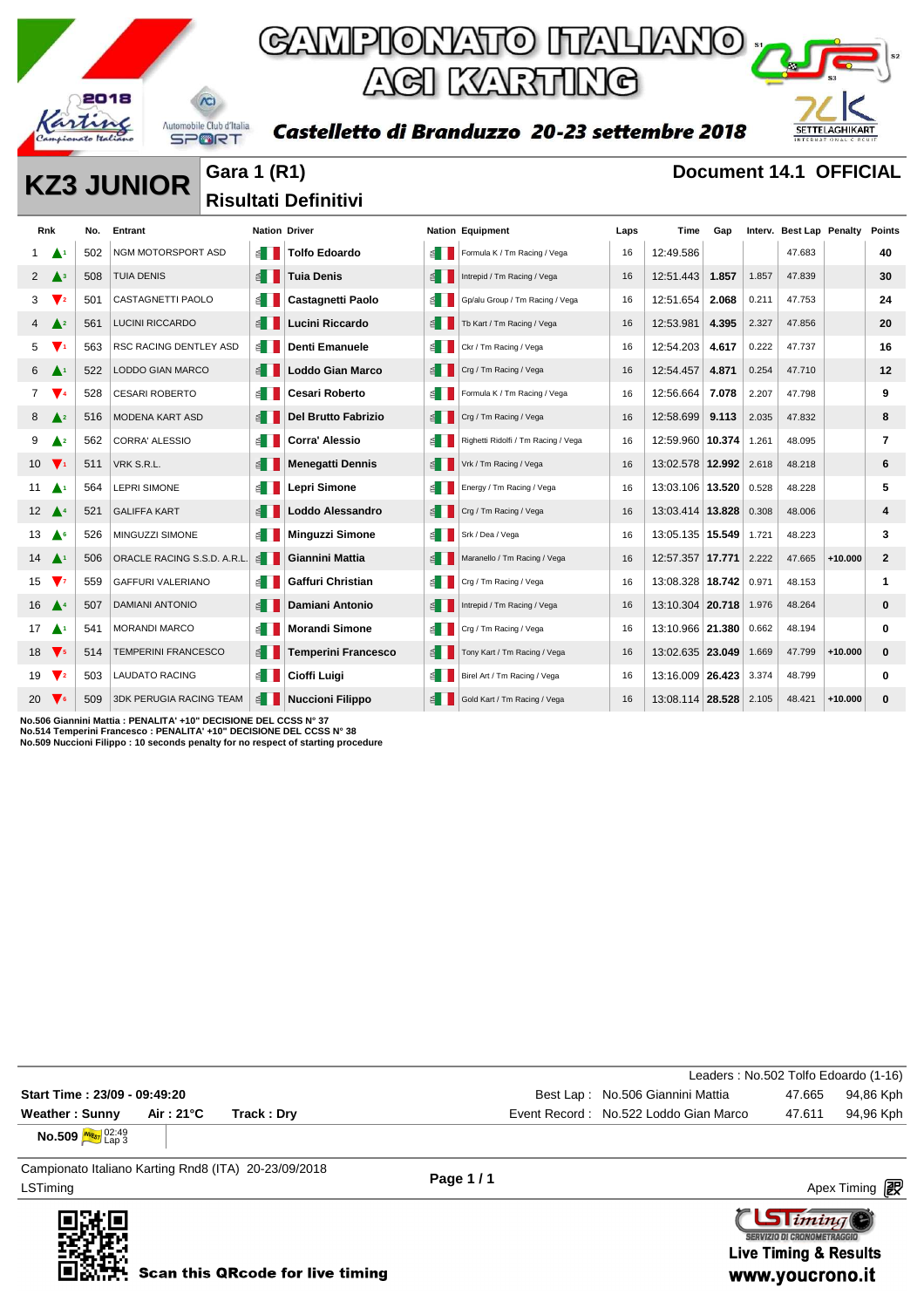

### **GAMPIONATO ITALIANO** y **ACI KARTING**

Castelletto di Branduzzo 20-23 settembre 2018



**KZ3 JUNIOR** Cara 1 (R1)<br>For information purposes. No official / regulatory value

**Gara 1 (R1) Lap Chart** 

|                   | $\mathbf{1}$ | $\overline{2}$ | 3          | $\overline{4}$ | 5              | 6          | $\overline{7}$ | 8          | 9            | 10             | 11             | 12             | 13         | 14           | 15           | 16         | 17             | 18         | 19             | 20             |
|-------------------|--------------|----------------|------------|----------------|----------------|------------|----------------|------------|--------------|----------------|----------------|----------------|------------|--------------|--------------|------------|----------------|------------|----------------|----------------|
| Grid              | 501          | 502            | 528        | 563            | 508            | 561        | 522            | 559        | 511          | 516            | 562            | 564            | 514        | 509          | 506          | 521        | 503            | 541        | 526            | 507            |
|                   |              |                |            |                |                |            |                |            |              |                |                |                |            |              |              |            |                |            |                |                |
| <b>Start</b>      | 502          | 501            | 563        | 508            | 561            | 528        | 522            | 511        | 516          | 559            | 562            | 509            | 564        | 521          | 514          | 506        | 526            | 507        | 541            | 503            |
|                   |              |                |            |                |                |            |                |            |              |                |                |                |            |              |              |            |                |            |                |                |
| Lap 1             | 502          | 508            | 501        | 561            | 563            | 522        | 562            | 511        | 564          | 516            | 528            | 509            | 514        | 507          | 506          | 521        | 526            | 503        | 541            | 559            |
| Interval          |              | $0.3\,$        | 1.1        | 0.3            | 0.3            | 0.1        | $0.9\,$        | 0.1        | 0.1          | $0.3\,$        | 0.0            | $0.6\,$        | 0.0        | $0.5\,$      | 0.4          | 0.4        | 0.3            | 0.1        | 0.0            | 1.4            |
| Lap2              | 502          | 508<br>$0.5\,$ | 501<br>0.8 | 561<br>$0.5\,$ | 522<br>$0.8\,$ | 563<br>0.2 | 562<br>$0.8\,$ | 511<br>0.3 | 564<br>0.1   | 516<br>$0.4\,$ | 528<br>$0.0\,$ | 509<br>$1.0\,$ | 514<br>0.7 | 506<br>0.2   | 521<br>0.2   | 526<br>0.7 | 503<br>0.6     | 541<br>0.1 | 559<br>$0.3\,$ | 507<br>0.4     |
| Lap <sub>3</sub>  | 502          | 508            | 501        | 561            | 522            | 563        | 562            | 511        | 516          | 564            | 528            | 509            | 514        | 506          | 521          | 526        | 503            | 559        | 541            | 507            |
|                   |              | 0.5            | 0.5        | 0.6            | 0.7            | 0.6        | 1.2            | 0.5        | 0.2          | 0.2            | 0.0            | 1.2            | 0.4        | 0.1          | 0.3          | 0.7        | 1.1            | 0.2        | 0.4            | 0.3            |
| Lap 4             | 502          | 508<br>0.5     | 501<br>0.4 | 561<br>1.0     | 522<br>0.3     | 563<br>0.9 | 562<br>1.5     | 516<br>0.6 | 511<br>0.3   | 528<br>0.0     | 564<br>0.8     | 509<br>0.9     | 506<br>0.1 | 514<br>0.3   | 521<br>0.1   | 526<br>0.3 | 503<br>1.8     | 559<br>0.0 | 541<br>0.3     | 507<br>0.3     |
|                   |              |                |            |                |                |            |                |            |              |                |                |                |            |              |              |            |                |            |                |                |
| Lap <sub>5</sub>  | 502          | 508<br>0.7     | 501<br>0.2 | 561<br>$1.0$   | 522<br>0.2     | 563<br>1.1 | 562<br>2.0     | 516<br>0.1 | 528<br>0.3   | 511<br>0.6     | 564<br>0.5     | 506<br>0.8     | 509<br>0.5 | 514<br>0.2   | 521<br>0.3   | 526<br>0.2 | 503<br>2.2     | 559<br>0.1 | 541<br>0.3     | 507<br>0.1     |
| Lap6              | 502          | 508            | 501        | 561            | 522            | 563        | 562            | 516        | 528          | 511            | 564            | 506            | 514        | 521          | 509          | 526        | 559            | 503        | 507            | 541            |
|                   |              | 0.8            | 0.2        | 0.9            | 0.3            | 1.3        | 2.1            | 0.0        | 0.0          | 1.0            | 0.6            | 0.3            | 1.3        | 0.8          | 0.1          | 0.0        | 2.1            | 0.6        | 0.3            | 0.3            |
| Lap 7             | 502          | 508<br>1.1     | 501<br>0.3 | 561<br>1.0     | 522<br>0.2     | 563<br>1.1 | 516<br>2.9     | 528<br>0.0 | 562<br>0.4   | 511<br>0.4     | 506<br>0.5     | 564<br>0.3     | 514<br>1.0 | 521<br>0.8   | 526<br>0.9   | 509<br>0.1 | 559<br>1.7     | 503<br>1.1 | 507<br>0.6     | 541<br>0.2     |
| Lap <sub>8</sub>  | 502          | 508            | 501        | 561            | 522            | 563        | 528            | 516        | 562          | 506            | 511            | 564            | 514        | 521          | 526          | 509        | 559            | 503        | 507            | 541            |
|                   |              | $1.2\,$        | 0.2        | $1.0\,$        | 0.1            | 1.1        | 2.9            | 0.3        | $0.5\,$      | 0.3            | 0.2            | 0.6            | 0.4        | $1.2$        | 1.3          | 0.4        | $1.1$          | 2.0        | 0.3            | 0.2            |
| Lap <sub>9</sub>  | 502          | 508<br>$1.3$   | 501<br>0.2 | 561<br>$1.2$   | 522<br>0.2     | 563<br>0.8 | 528<br>2.9     | 516<br>0.3 | 506<br>$1.1$ | 562<br>0.2     | 511<br>0.3     | 564<br>0.6     | 514<br>0.1 | 521<br>1.4   | 526<br>1.4   | 509<br>0.7 | 559<br>0.6     | 503<br>2.6 | 507<br>0.0     | 541<br>0.3     |
| Lap <sub>10</sub> | 502          | 508            | 501        | 561            | 522            | 563        | 528            | 516        | 506          | 562            | 511            | 564            | 514        | 521          | 526          | 509        | 559            | 507        | 541            | 503            |
|                   |              | $1.3$          | 0.2        | 1.4            | 0.1            | 0.8        | 2.7            | 0.3        | 1.0          | 0.6            | 0.5            | 0.6            | 0.0        | 1.4          | 1.5          | 0.9        | 0.3            | 3.0        | 0.8            | 0.4            |
| Lap 11            | 502          | 508<br>1.5     | 501<br>0.2 | 561<br>1.8     | 522<br>0.2     | 563<br>0.6 | 528<br>2.4     | 516<br>0.5 | 506<br>0.8   | 562<br>0.9     | 511<br>0.7     | 514<br>0.6     | 564<br>0.1 | 521<br>$1.1$ | 526<br>1.6   | 509<br>1.7 | 559<br>$0.0\,$ | 507<br>2.8 | 541<br>0.8     | 503<br>1.3     |
|                   |              |                |            |                |                |            |                |            |              |                |                |                |            |              |              |            |                |            |                |                |
| Lap 12            | 502          | 508<br>$1.8$   | 501<br>0.1 | 561<br>1.7     | 522<br>0.4     | 563<br>0.5 | 528<br>2.3     | 516<br>0.5 | 506<br>0.4   | 562<br>$1.4$   | 511<br>1.0     | 514<br>0.2     | 564<br>0.6 | 521<br>0.7   | 526<br>1.7   | 509<br>2.2 | 559<br>0.4     | 507<br>2.1 | 541<br>0.6     | 503<br>2.0     |
| Lap 13            | 502          | 508            | 501        | 561            | 522            | 563        | 528            | 516        | 506          | 562            | 511            | 514            | 564        | 521          | 526          | 509        | 559            | 507        | 541            | 503            |
|                   |              | 1.9            | 0.1        | 1.6            | 0.3            | 0.3        | 2.4            | 0.6        | 0.2          | 1.9            | 1.3            | 0.1            | 0.8        | 0.4          | 1.9          | 2.3        | 0.2            | 2.5        | 0.3            | 3.0            |
| Lap <sub>14</sub> | 502          | 508<br>2.0     | 501<br>0.2 | 561<br>1.7     | 522<br>0.2     | 563<br>0.3 | 528<br>2.4     | 516<br>0.6 | 506<br>0.1   | 562<br>2.3     | 511<br>1.9     | 514<br>0.1     | 564<br>0.4 | 521<br>0.2   | 526<br>1.8   | 509<br>2.6 | 559<br>0.2     | 507<br>2.4 | 541<br>0.5     | 503<br>3.4     |
| Lap <sub>15</sub> | 502          | 508            | 501        | 561            | 563            | 522        | 528            | 516        | 506          | 562            | 511            | 514            | 564        | 521          | 526          | 509        | 559            | 507        | 541            | 503            |
|                   |              | 2.0            | 0.3        | $1.8$          | 0.5            | 0.2        | 2.1            | 0.6        | 0.1          | 2.6            | 2.2            | 0.1            | 0.3        | 0.2          | 1.8          | 2.9        | 0.1            | 2.1        | 0.7            | 4.1            |
| Lap 16            | 502          | 508<br>1.8     | 501<br>0.2 | 561<br>2.3     | 563<br>0.2     | 522<br>0.2 | 528<br>2.2     | 506<br>0.6 | 516<br>1.3   | 562<br>$1.2$   | 511<br>2.6     | 514<br>0.0     | 564<br>0.4 | 521<br>0.3   | 526<br>$1.7$ | 509<br>2.9 | 559<br>0.2     | 507<br>1.9 | 541<br>0.6     | 503<br>$5.0\,$ |
|                   |              |                |            |                |                |            |                |            |              |                |                |                |            |              |              |            |                |            |                |                |

LSTiming Apex Timing Apex Timing Apex Timing Apex Timing Apex Timing Apex Timing Apex Timing Campionato Italiano Karting Rnd8 (ITA) 20-23/09/2018



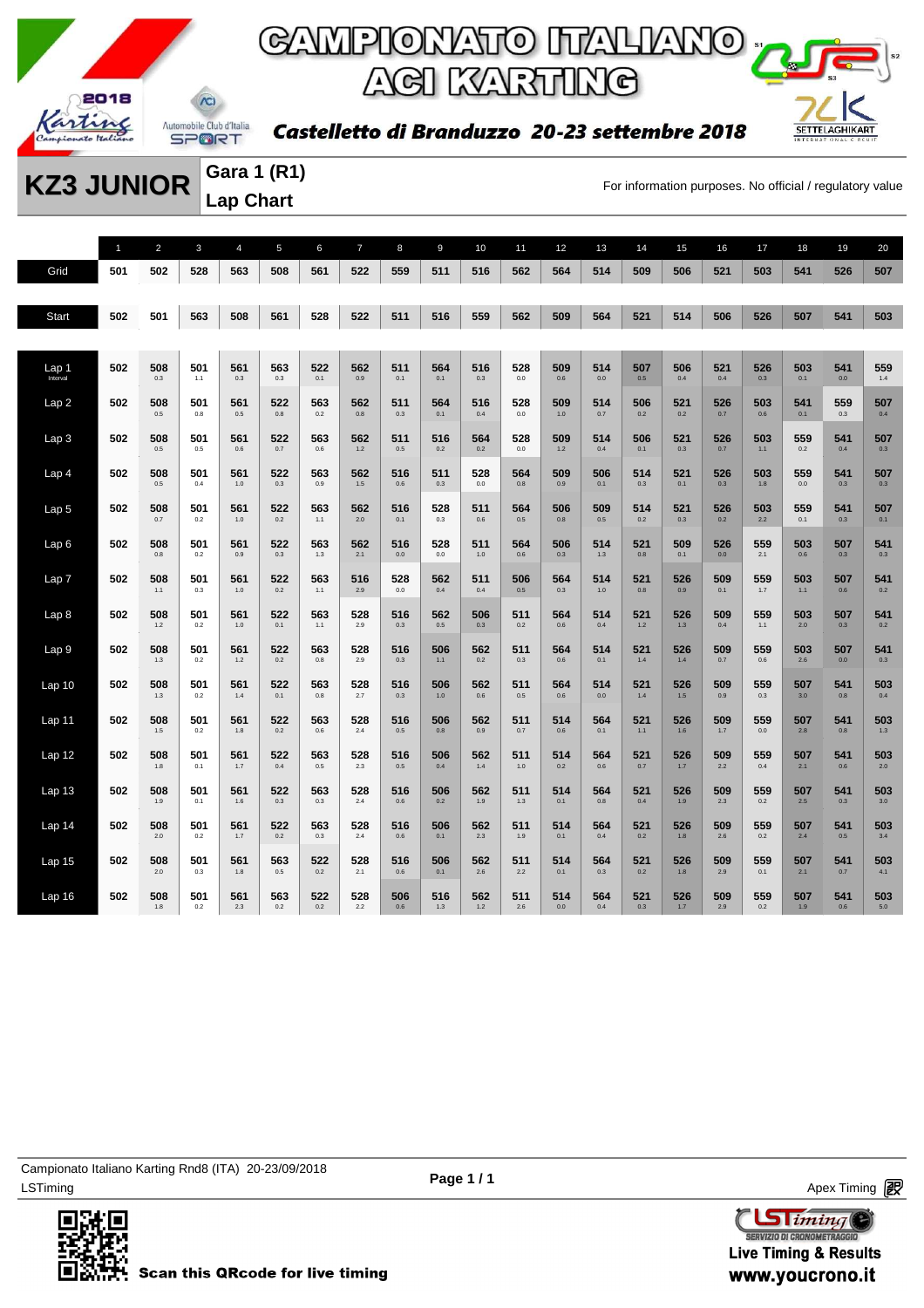

**Gara 1 (R1) Analysis** 

# GAMPIONATO ITALIANO <sub>12</sub> ACI KARTING

#### Castelletto di Branduzzo 20-23 settembre 2018

**KZ3 JUNIOR** Salter I (KT) Example the control of the control of For information purposes. No official / regulatory value

SETTELAGHIKART

**Laps Sector 1 Sector 2 Sector 3 Lap Time No.501 Castagnetti Paolo 19.610 13.337 18.631 51.578 16.857 12.626 18.508 47.991 16.841 12.581 18.448 47.870 16.768 12.531** 18.454 **47.753** 16.806 12.601 18.480 47.887 16.880 12.584 **18.435** 47.899 16.830 12.765 **18.429** 48.024 16.789 12.594 18.454 47.837 16.898 12.584 **18.428** 47.910 16.830 12.599 18.482 47.911 16.813 12.627 18.537 47.977 16.867 12.683 18.432 47.982 16.907 12.622 18.490 48.019 16.967 12.611 **18.418** 47.996 16.876 12.789 18.432 48.097 16.840 12.670 18.465 47.975 **No.502 Tolfo Edoardo 19.065 12.680 18.595 50.340 16.985 12.609 18.478 48.072 16.920** 12.759 18.515 48.194 **16.797 12.576** 18.479 **47.852** 16.820 12.651 **18.380 47.851 16.745 12.563** 18.431 **47.739 16.712** 12.580 18.391 **47.683** 16.809 12.583 18.409 47.801 16.719 12.646 18.449 47.814 16.825 12.662 18.415 47.902 16.787 12.601 18.408 47.796 16.810 12.588 18.398 47.796 16.795 12.616 18.466 47.877 16.794 12.635 18.485 47.914 16.801 12.641 18.507 47.949 16.816 12.646 18.839 48.301 **No.503 Cioffi Luigi 20.972 14.404 19.617 54.993 17.784 12.932 19.014 49.730 17.256 12.804 18.850 48.910 17.182** 12.903 18.904 48.989 **17.050** 12.854 19.158 49.062 17.711 12.868 **18.829** 49.408 **17.007 12.731** 19.281 49.019 17.265 12.842 18.880 48.987 **16.991** 12.837 18.971 **48.799** 17.608 13.703 **18.770** 50.081 17.368 13.216 18.820 49.404 17.110 12.872 18.857 48.839 17.348 12.830 19.218 49.396 17.177 12.763 18.931 48.871 17.145 13.070 18.946 49.161 17.284 13.065 18.975 49.324 **Laps Sector 1 Sector 2 Sector 3 Lap Time No.506 Giannini Mattia 19.510 15.778 19.106 54.394 17.164 13.054 18.949 49.167 17.043 12.752 18.571 48.366 16.966 12.669** 18.769 48.404 17.026 12.701 **18.464 48.191 16.819 12.528 18.385 47.732** 16.890 12.661 **18.329** 47.880 **16.760** 12.578 18.472 47.810 16.833 **12.502** 18.707 48.042 16.781 12.515 18.415 **47.711** 16.812 12.595 18.388 47.795 16.791 12.520 18.354 **47.665** 16.844 12.513 18.340 47.697 16.806 12.605 18.389 47.800 16.875 12.591 18.437 47.903 17.205 12.595 18.398 48.198 **No.507 Damiani Antonio 20.221 13.893 19.488 53.602 17.315 13.214** 21.600 **52.129 17.203 12.923 18.875 49.001 17.158 12.811 18.757 48.726** 17.160 12.824 18.954 48.938 17.427 12.977 **18.748** 49.152 **16.959 12.763** 19.563 49.285 17.161 12.797 **18.696 48.654** 16.961 12.777 18.851 **48.589** 17.157 **12.722** 18.743 48.622 16.998 12.738 18.761 **48.497** 16.981 **12.706** 18.738 **48.425** 17.027 12.750 18.856 48.633 16.988 12.712 **18.630 48.330 16.939** 12.707 **18.618 48.264 16.905** 12.895 18.708 48.508 **No.508 Tuia Denis 18.535 12.730 18.613 49.878 17.087 12.659 18.582 48.328 17.028 12.623 18.484 48.135 16.861 12.556 18.438 47.855** 16.958 12.685 18.465 48.108 16.870 12.563 **18.406 47.839** 16.916 12.603 18.414 47.933 16.909 12.569 18.459 47.937 16.900 12.560 18.437 47.897 16.902 12.558 18.435 47.895 16.928 12.609 18.448 47.985 16.991 12.668 18.449 48.108 16.916 **12.552** 18.542 48.010 16.901 12.557 18.473 47.931 16.980 **12.540** 18.471 47.991 16.930 12.654 18.525 48.109 **Laps Sector 1 Sector 2 Sector 3 Lap Time No.509 Nuccioni Filippo 20.257 13.860 19.287 53.404 17.331 12.863 19.058 49.252 17.100 12.840 18.810 48.750** 17.126 12.860 18.908 48.894 17.431 **12.769 18.731** 48.931 17.590 12.775 19.085 49.450 17.188 12.820 19.000 49.008 17.264 12.830 **18.695** 48.789 17.164 12.777 18.737 **48.678 17.058** 12.883 **18.663 48.604 17.039** 12.802 19.139 48.980 17.271 12.812 18.695 48.778 **17.016 12.717** 18.688 **48.421** 17.047 12.736 18.699 48.482 17.081 12.790 18.762 48.633 17.151 **12.695** 18.734 48.580 **No.511 Menegatti Dennis 19.016 14.180 19.221 52.417 17.340 12.823 18.742 48.905 17.076** 12.847 **18.737 48.660** 17.096 13.018 **18.721** 48.835 17.437 **12.737 18.591** 48.765 **16.927** 12.743 **18.548 48.218** 17.014 **12.678 18.538** 48.230 17.000 12.718 18.961 48.679 17.025 12.689 18.639 48.353 16.997 12.682 18.600 48.279 17.036 12.713 18.601 48.350 17.052 12.737 18.693 48.482 17.048 **12.673** 18.656 48.377 17.522 12.788 18.552 48.862 16.984 12.805 18.683 48.472 17.039 12.853 18.672 48.564 **No.514 Temperini Francesco 20.287 14.019 19.075 53.381 17.396 13.416** 19.092 **49.904 17.053 12.652 18.793 48.498 16.909** 12.702 19.260 48.871 17.095 12.976 **18.609** 48.680 17.112 **12.619 18.528 48.259 16.888 12.572 18.526 47.986 16.804 12.557 18.438 47.799** 16.913 **12.523** 18.625 48.061 16.914 12.669 18.605 48.188 17.022 12.637 18.600 48.259 16.952 12.671 18.468 48.091 16.929 12.701 18.587 48.217 17.655 12.695 18.574 48.924 16.953 12.820 18.690 48.463 17.013 12.862 18.578 48.453

ex Timing Apex Timing Apex Timing Apex Timing Apex Timing Apex Timing Apex Timing Apex Timing Apex Timing Apex Timing Campionato Italiano Karting Rnd8 (ITA) 20-23/09/2018



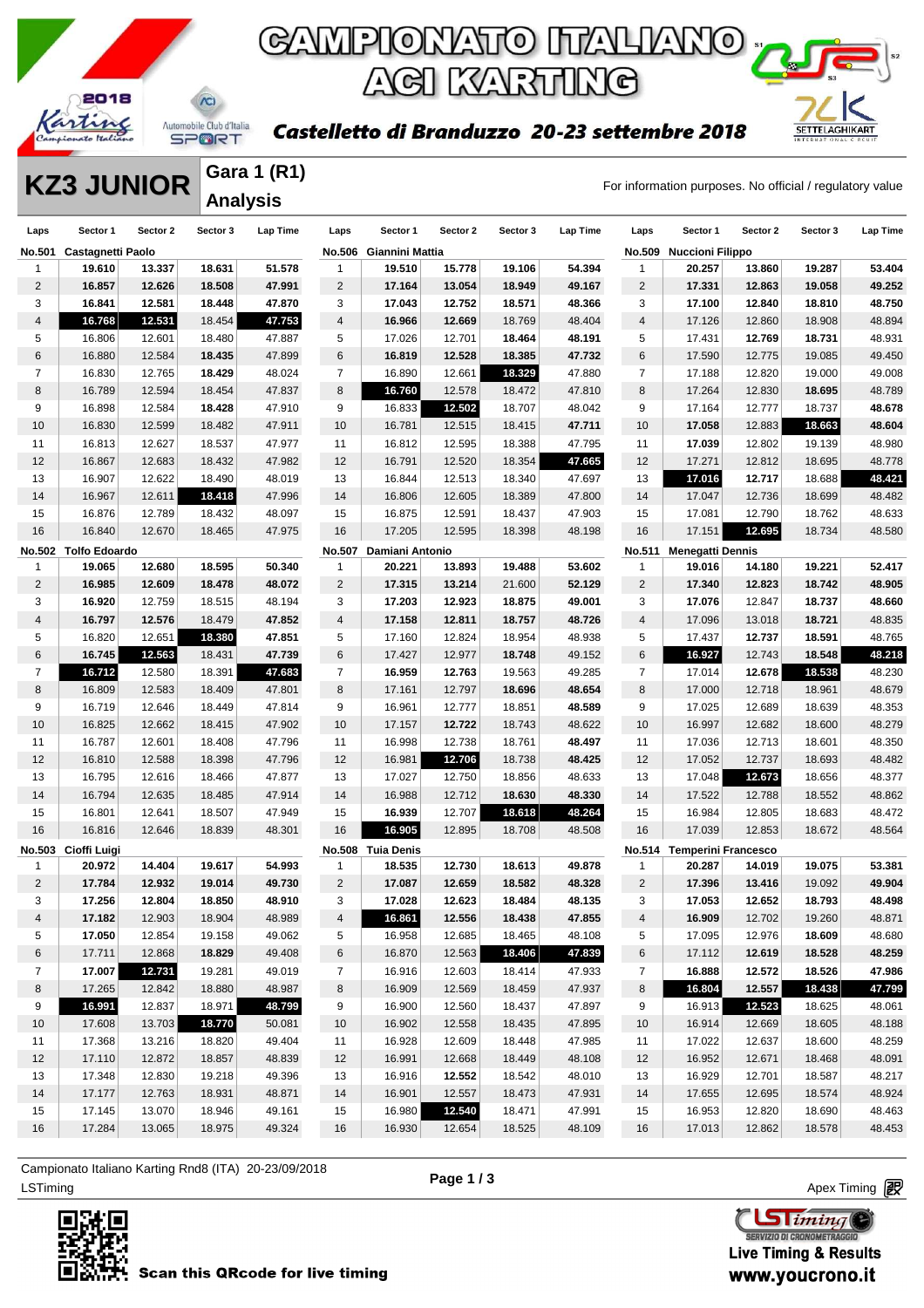

**Gara 1 (R1) Analysis** 

## GAMPIONATO ITALIANO <sub>"</sub> **ACI KARTING**

#### Castelletto di Branduzzo 20-23 settembre 2018

**KZ3 JUNIOR** Cara 1 (R1)<br>For information purposes. No official / regulatory value

**SETTELAGHIKART** 

| Laps                    | Sector 1                | Sector 2 | Sector 3 | Lap Time | Laps           | Sector 1               | Sector 2 | Sector 3 | Lap Time | Laps           | Sector 1              | Sector 2 | Sector 3 | Lap Time |
|-------------------------|-------------------------|----------|----------|----------|----------------|------------------------|----------|----------|----------|----------------|-----------------------|----------|----------|----------|
| <b>No.516</b>           | Del Brutto Fabrizio     |          |          |          |                | No.526 Minguzzi Simone |          |          |          | <b>No.559</b>  | Gaffuri Christian     |          |          |          |
| -1                      | 19.099                  | 14.298   | 19.464   | 52.861   | 1              | 20.496                 | 14.250   | 20.183   | 54.929   | 1              | 20.206                | 17.866   | 19.176   | 57.248   |
| $\overline{2}$          | 17.152                  | 12.744   | 19.004   | 48.900   | $\overline{2}$ | 17.663                 | 12.774   | 18.856   | 49.293   | 2              | 17.049                | 12.705   | 18.948   | 48.702   |
| 3                       | 17.061                  | 12.719   | 18.576   | 48.356   | 3              | 17.042                 | 12.684   | 18.709   | 48.435   | 3              | 17.106                | 12.793   | 18.732   | 48.631   |
| $\overline{\mathbf{4}}$ | 16.938                  | 12.716   | 18.577   | 48.231   | $\overline{4}$ | 16.916                 | 12.630   | 18.677   | 48.223   | $\overline{4}$ | 17.090                | 12.988   | 18.783   | 48.861   |
| 5                       | 16.926                  | 12.627   | 18.530   | 48.083   | 5              | 16.905                 | 13.036   | 18.761   | 48.702   | 5              | 17.256                | 12.826   | 19.005   | 49.087   |
| 6                       | 16.889                  | 12.613   | 18.613   | 48.115   | 6              | 17.067                 | 12.835   | 18.852   | 48.754   | 6              | 17.211                | 12.642   | 18.755   | 48.608   |
| $\overline{7}$          | 17.049                  | 12.666   | 18.682   | 48.397   | $\overline{7}$ | 17.188                 | 12.837   | 18.729   | 48.754   | $\overline{7}$ | 16.966                | 12.674   | 18.890   | 48.530   |
| 8                       | 17.359                  | 12.533   | 18.471   | 48.363   | 8              | 17.129                 | 12.727   | 18.651   | 48.507   | 8              | 16.898                | 12.623   | 18.632   | 48.153   |
| 9                       | 16.844                  | 12.577   | 18.411   | 47.832   | 9              | 17.019                 | 12.709   | 18.692   | 48.420   | 9              | 16.907                | 12.597   | 18.684   | 48.188   |
| 10                      | 16.777                  | 12.521   | 18.540   | 47.838   | 10             | 17.031                 | 12.655   | 18.658   | 48.344   | 10             | 16.957                | 12.564   | 18.728   | 48.249   |
| 11                      | 16.849                  | 12.623   | 18.500   | 47.972   | 11             | 16.912                 | 12.660   | 18.659   | 48.231   | 11             | 16.963                | 12.679   | 19.087   | 48.729   |
| 12                      | 16.910                  | 12.606   | 18.546   | 48.062   | 12             | 16.933                 | 12.651   | 18.687   | 48.271   | 12             | 17.397                | 12.707   | 19.057   | 49.161   |
| 13                      | 16.842                  | 12.611   | 18.434   | 47.887   | 13             | 16.953                 | 12.693   | 18.630   | 48.276   | 13             | 16.974                | 12.608   | 18.602   | 48.184   |
| 14                      | 16.901                  | 12.519   | 18.528   | 47.948   | 14             | 16.959                 | 12.688   | 18.593   | 48.240   | 14             | 17.029                | 12.737   | 18.732   | 48.498   |
| 15                      | 16.840                  | 12.599   | 18.458   | 47.897   | 15             | 16.981                 | 12.617   | 18.697   | 48.295   | 15             | 17.084                | 12.695   | 18.748   | 48.527   |
| 16                      | 18.138                  | 12.724   | 18.831   | 49.693   | 16             | 17.029                 | 12.729   | 18.791   | 48.549   | 16             | 17.198                | 12.681   | 18.799   | 48.678   |
| No.521                  | Loddo Alessandro        |          |          |          | No.528         | <b>Cesari Roberto</b>  |          |          |          | No.561         | Lucini Riccardo       |          |          |          |
| $\mathbf{1}$            | 21.081                  | 14.417   | 19.418   | 54.916   | 1              | 20.657                 | 13.922   | 18.984   | 53.563   | 1              | 18.866                | 13.671   | 18.767   | 51.304   |
| $\overline{2}$          | 17.011                  | 12.942   | 19.011   | 48.964   | $\overline{2}$ | 17.171                 | 12.761   | 18.943   | 48.875   | $\overline{2}$ | 17.026                | 12.613   | 18.559   | 48.198   |
| 3                       | 16.981                  | 12.766   | 18.688   | 48.435   | 3              | 17.110                 | 12.733   | 18.721   | 48.564   | 3              | 16.898                | 12.553   | 18.513   | 47.964   |
| $\overline{\mathbf{4}}$ | 16.894                  | 12.659   | 18.998   | 48.551   | $\overline{4}$ | 16.964                 | 12.700   | 18.679   | 48.343   | $\overline{4}$ | 17.003                | 12.577   | 18.523   | 48.103   |
| 5                       | 17.186                  | 12.889   | 18.784   | 48.859   | 5              | 17.019                 | 12.594   | 18.429   | 48.042   | 5              | 16.875                | 12.580   | 18.433   | 47.888   |
| 6                       | 17.165                  | 12.763   | 18.831   | 48.759   | 6              | 16.794                 | 12.535   | 18.536   | 47.865   | 6              | 16.854                | 12.557   | 18.445   | 47.856   |
| 7                       | 16.834                  | 12.582   | 18.590   | 48.006   | 7              | 17.172                 | 12.586   | 18.596   | 48.354   | $\overline{7}$ | 16.971                | 12.551   | 18.542   | 48.064   |
| 8                       | 16.874                  | 12.676   | 18.615   | 48.165   | 8              | 17.073                 | 12.503   | 18.352   | 47.928   | 8              | 16.811                | 12.598   | 18.488   | 47.897   |
| 9                       | 16.960                  | 12.699   | 18.612   | 48.271   | 9              | 16.914                 | 12.537   | 18.416   | 47.867   | 9              | 16.878                | 12.644   | 18.588   | 48.110   |
| 10                      | 16.935                  | 12.602   | 18.672   | 48.209   | 10             | 16.821                 | 12.511   | 18.466   | 47.798   | 10             | 16.951                | 12.647   | 18.509   | 48.107   |
| 11                      | 16.910                  | 12.621   | 18.659   | 48.190   | 11             | 16.821                 | 12.599   | 18.414   | 47.834   | 11             | 16.874                | 12.864   | 18.559   | 48.297   |
| 12                      | 16.965                  | 12.625   | 18.566   | 48.156   | 12             | 16.925                 | 12.610   | 18.476   | 48.011   | 12             | 16.978                | 12.572   | 18.385   | 47.935   |
| 13                      | 16.907                  | 12.597   | 18.563   | 48.067   | 13             | 16.850                 | 12.500   | 18.472   | 47.822   | 13             | 16.851                | 12.630   | 18.468   | 47.949   |
| 14                      | 16.967                  | 12.712   | 18.697   | 48.376   | 14             | 16.893                 | 12.562   | 18.442   | 47.897   | 14             | 16.915                | 12.651   | 18.477   | 48.043   |
| 15                      | 16.926                  | 12.732   | 18.634   | 48.292   | 15             | 16.861                 | 12.618   | 18.509   | 47.988   | 15             | 16.874                | 12.655   | 18.632   | 48.161   |
| 16                      | 16.995                  | 12.783   | 18.878   | 48.656   | 16             | 16.981                 | 12.649   | 18.632   | 48.262   | 16             | 17.034                | 12.701   | 18.766   | 48.501   |
| <b>No.522</b>           | <b>Loddo Gian Marco</b> |          |          |          | <b>No.541</b>  | <b>Morandi Simone</b>  |          |          |          |                | No.562 Corra' Alessio |          |          |          |
| $\mathbf{1}$            | 19.011                  | 13.714   | 18.794   | 51.519   | $\mathbf{1}$   | 21.109                 | 14.487   | 19.504   | 55.100   | $\mathbf{1}$   | 19.219                | 13.582   | 19.260   | 52.061   |
| 2                       | 17.090                  | 12.644   | 18.768   | 48.502   | $\overline{2}$ | 17.860                 | 13.048   | 18.891   | 49.799   | $\overline{2}$ | 17.191                | 12.810   | 18.687   | 48.688   |
| 3                       | 16.889                  | 12.499   | 18.454   | 47.842   | 3              | 17.246                 | 13.239   | 18.910   | 49.395   | 3              | 17.107                | 12.701   | 18.670   | 48.478   |
|                         | 16.800                  | 12.478   | 18.432   | 47.710   | $\overline{4}$ | 17.002                 | 12.942   | 18.835   | 48.779   | $\overline{4}$ | 17.001                | 12.718   | 18.671   | 48.390   |
| 5                       | 16.844                  | 12.550   | 18.468   | 47.862   | 5              | 17.191                 | 12.808   | 19.054   | 49.053   | 5              | 17.012                | 12.788   | 18.724   | 48.524   |
| 6                       | 16.964                  | 12.483   | 18.444   | 47.891   | 6              | 17.377                 | 13.525   | 18.820   | 49.722   | 6              | 16.888                | 12.637   | 18.690   | 48.215   |
| $\overline{7}$          | 16.832                  | 12.590   | 18.541   | 47.963   | $\overline{7}$ | 16.932                 | 12.683   | 19.534   | 49.149   | 7              | 17.600                | 12.632   | 18.725   | 48.957   |
| 8                       | 16.834                  | 12.532   | 18.469   | 47.835   | 8              | 17.030                 | 12.982   | 18.686   | 48.698   | 8              | 17.166                | 12.679   | 18.624   | 48.469   |
| 9                       | 16.976                  | 12.648   | 18.550   | 48.174   | 9              | 16.949                 | 12.841   | 18.825   | 48.615   | 9              | 17.031                | 12.621   | 19.044   | 48.696   |
| 10                      | 16.927                  | 12.638   | 18.508   | 48.073   | 10             | 17.304                 | 13.110   | 18.782   | 49.196   | 10             | 17.012                | 12.587   | 18.517   | 48.116   |
| 11                      | 17.069                  | 12.665   | 18.589   | 48.323   | 11             | 16.993                 | 12.701   | 18.802   | 48.496   | 11             | 16.896                | 12.621   | 18.578   | 48.095   |
| 12                      | 16.987                  | 12.616   | 18.526   | 48.129   | 12             | 16.861                 | 12.694   | 18.639   | 48.194   | 12             | 16.959                | 12.672   | 18.556   | 48.187   |
| 13                      | 16.876                  | 12.544   | 18.489   | 47.909   | 13             | 16.910                 | 12.698   | 18.740   | 48.348   | 13             | 16.967                | 12.558   | 18.586   | 48.111   |
| 14                      | 16.853                  | 12.576   | 18.521   | 47.950   | 14             | 17.061                 | 12.711   | 18.747   | 48.519   | 14             | 16.955                | 12.660   | 18.633   | 48.248   |
| 15                      | 16.925                  | 13.104   | 18.612   | 48.641   | 15             | 17.092                 | 12.702   | 18.622   | 48.416   | 15             | 16.883                | 12.748   | 18.556   | 48.187   |
| 16                      | 16.895                  | 12.614   | 18.709   | 48.218   | 16             | 16.930                 | 12.800   | 18.734   | 48.464   | 16             | 16.914                | 12.627   | 18.626   | 48.167   |

ex Timing Apex Timing Apex Timing Apex Timing Apex Timing Apex Timing Apex Timing Campionato Italiano Karting Rnd8 (ITA) 20-23/09/2018



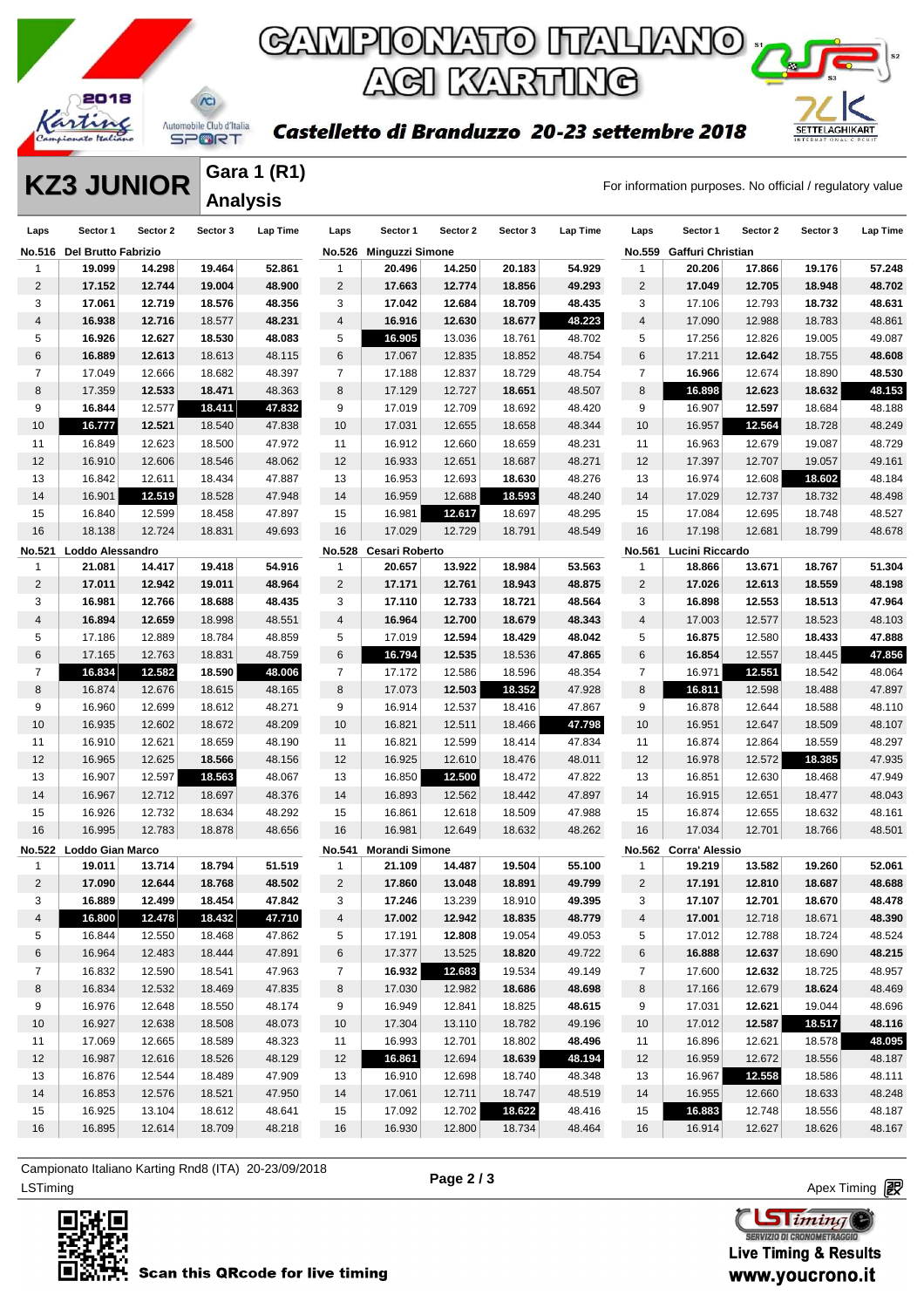

**Gara 1 (R1)**

**KRICOR** Gara 1 (R1)<br>
For information purposes. No official / regulatory value

|                |                     |          | <b>Analysis</b> |                 |
|----------------|---------------------|----------|-----------------|-----------------|
| Laps           | Sector 1            | Sector 2 | Sector 3        | <b>Lap Time</b> |
| No.563         | Denti Emanuele      |          |                 |                 |
| $\mathbf{1}$   | 19.282              | 13.521   | 18.996          | 51.799          |
| $\mathbf 2$    | 17.080              | 12.702   | 19.151          | 48.933          |
| 3              | 16.947              | 12.632   | 18.571          | 48.150          |
| $\overline{4}$ | 16.835              | 12.622   | 18.554          | 48.011          |
| 5              | 16.942              | 12.692   | 18.437          | 48.071          |
| 6              | 16.851              | 12.609   | 18.623          | 48.083          |
| $\overline{7}$ | 16.830              | 12.492   | 18.441          | 47.763          |
| 8              | 16.776              | 12.623   | 18.514          | 47.913          |
| 9              | 16.867              | 12.573   | 18.414          | 47.854          |
| $10$           | 16.826              | 12.591   | 18.623          | 48.040          |
| 11             | 16.915              | 12.761   | 18.489          | 48.165          |
| 12             | 16.933              | 12.680   | 18.412          | 48.025          |
| $13$           | 16.748              | 12.518   | 18.471          | 47.737          |
| 14             | 16.850              | 12.571   | 18.453          | 47.874          |
| 15             | 16.884              | 12.648   | 18.542          | 48.074          |
| 16             | 16.927              | 12.630   | 18.657          | 48.214          |
| No.564         | <b>Lepri Simone</b> |          |                 |                 |
| 1              | 19.327              | 13.804   | 19.098          | 52.229          |
| $\mathbf 2$    | 17.341              | 12.740   | 18.796          | 48.877          |
| 3              | 17.031              | 13.035   | 18.923          | 48.989          |
| $\overline{4}$ | 17.774              | 12.824   | 18.667          | 49.265          |
| 5              | 17.055              | 12.681   | 18.701          | 48.437          |
| 6              | 16.959              | 12.639   | 18.630          | 48.228          |
| 7              | 17.081              | 12.655   | 18.852          | 48.588          |
| 8              | 17.144              | 12.642   | 18.625          | 48.411          |
| 9              | 17.039              | 12.692   | 18.589          | 48.320          |
| $10$           | 16.963              | 12.648   | 18.674          | 48.285          |
| 11             | 16.981              | 12.655   | 18.912          | 48.548          |
| 12             | 17.177              | 12.750   | 18.652          | 48.579          |
| 13             | 17.002              | 12.636   | 18.697          | 48.335          |
| 14             | 17.305              | 12.691   | 18.588          | 48.584          |
| 15             | 17.005              | 12.677   | 18.620          | 48.302          |
| 16             | 17.086              | 12.806   | 18.729          | 48.621          |
|                |                     |          |                 |                 |



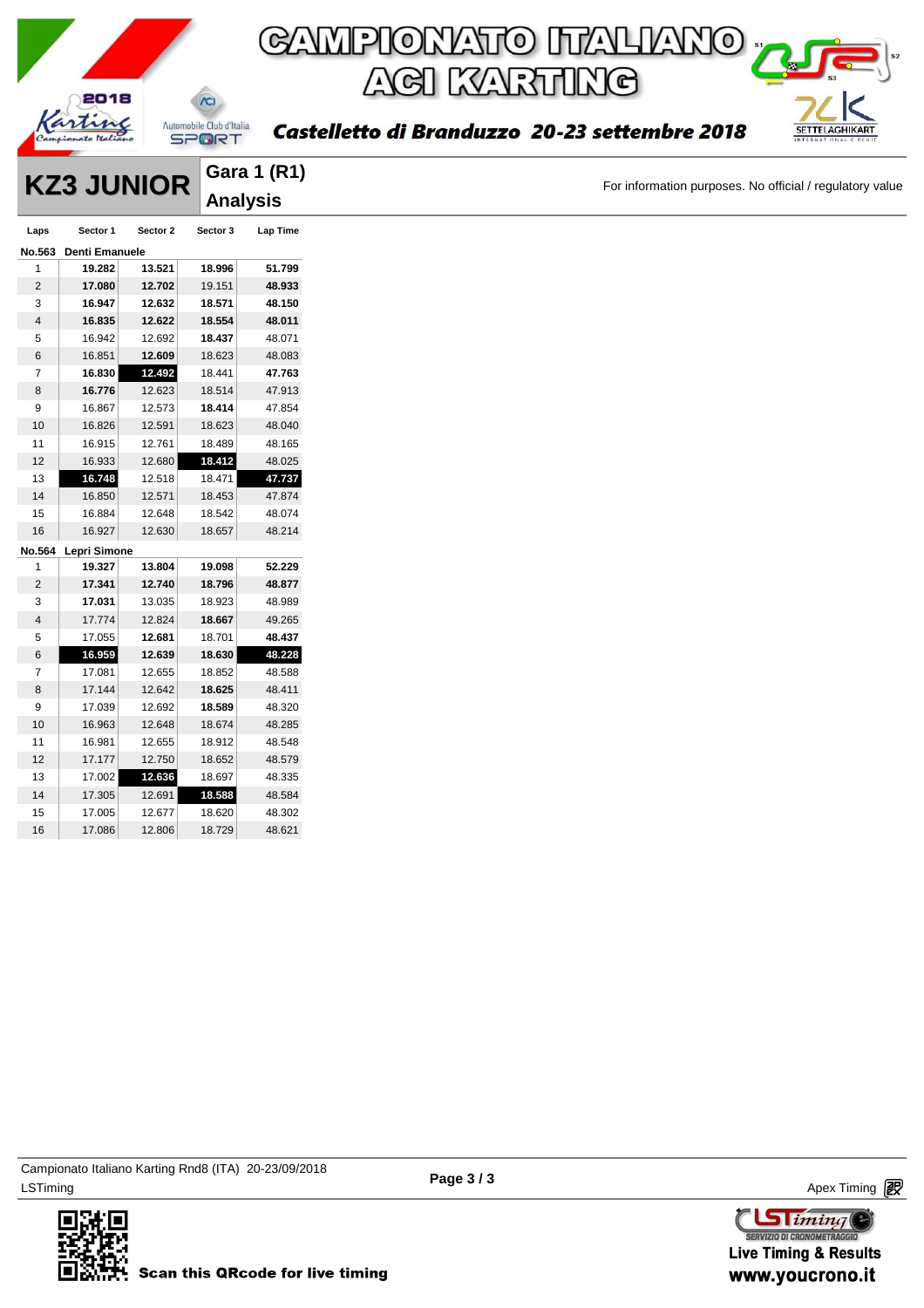

Castelletto di Branduzzo 20-23 settembre 2018



| <b>KZ3 JUNIOR</b> |     | <b>Gara 1 (R1)</b>                                           |                       |                         |     |                                                         |                       | <b>Document 13</b> |
|-------------------|-----|--------------------------------------------------------------|-----------------------|-------------------------|-----|---------------------------------------------------------|-----------------------|--------------------|
|                   |     | <b>Starting Grid</b>                                         |                       |                         |     |                                                         |                       |                    |
|                   | 526 | <b>Minguzzi Simone</b><br>Srk / Dea / Vega                   | ≝ ∐                   | 10                      | 507 | Damiani Antonio<br>Intrepid / Tm Racing / Vega          | $\leq$ $\blacksquare$ |                    |
|                   | 503 | Cioffi Luigi<br>Birel Art / Tm Racing / Vega                 | $\leq$ $\blacksquare$ | $\pmb{9}$               | 541 | <b>Morandi Simone</b><br>Crg / Tm Racing / Vega         | ₫H                    |                    |
|                   | 506 | Giannini Mattia<br>Maranello / Tm Racing / Vega              |                       | ${\bf 8}$               | 521 | Loddo Alessandro<br>Crg / Tm Racing / Vega              | $\leq$ 1              |                    |
|                   | 514 | <b>Temperini Francesco</b><br>Tony Kart / Tm Racing / Vega   | ≦ II                  | $\overline{7}$          | 509 | <b>Nuccioni Filippo</b><br>Gold Kart / Tm Racing / Vega | ≦ II                  |                    |
|                   | 562 | <b>Corra' Alessio</b><br>Righetti Ridolfi / Tm Racing / Vega |                       | ${\bf 6}$               | 564 | Lepri Simone<br>Energy / Tm Racing / Vega               | ≝ I                   |                    |
|                   | 511 | <b>Menegatti Dennis</b><br>Vrk / Tm Racing / Vega            |                       | $\overline{\mathbf{5}}$ | 516 | <b>Del Brutto Fabrizio</b><br>Crg / Tm Racing / Vega    | ≦ II                  |                    |
|                   | 522 | <b>Loddo Gian Marco</b><br>Crg / Tm Racing / Vega            |                       | $\pmb{4}$               | 559 | Gaffuri Christian<br>Crg / Tm Racing / Vega             | $\leq$ $\blacksquare$ |                    |
|                   | 508 | <b>Tuia Denis</b><br>Intrepid / Tm Racing / Vega             |                       | $\mathbf 3$             | 561 | Lucini Riccardo<br>Tb Kart / Tm Racing / Vega           | ≝ ∐                   |                    |
|                   | 528 | Cesari Roberto<br>Formula K / Tm Racing / Vega               |                       | $\boldsymbol{2}$        | 563 | Denti Emanuele<br>Ckr / Tm Racing / Vega                | $\leq$ $\blacksquare$ |                    |
|                   | 501 | <b>Castagnetti Paolo</b><br>Gp/alu Group / Tm Racing / Vega  |                       | $\mathbf{1}$            | 502 | <b>Tolfo Edoardo</b><br>Formula K / Tm Racing / Vega    | $\leq$ $\blacksquare$ |                    |
|                   |     | <b>POLE POSITION</b>                                         |                       |                         |     |                                                         |                       |                    |

**Start : 23/09 - 09:45 16 Laps = 20,096 Km**

LSTiming Apex Timing Apex Timing Apex Timing Apex Timing Apex Timing Apex Timing Apex Timing Campionato Italiano Karting Rnd8 (ITA) 20-23/09/2018



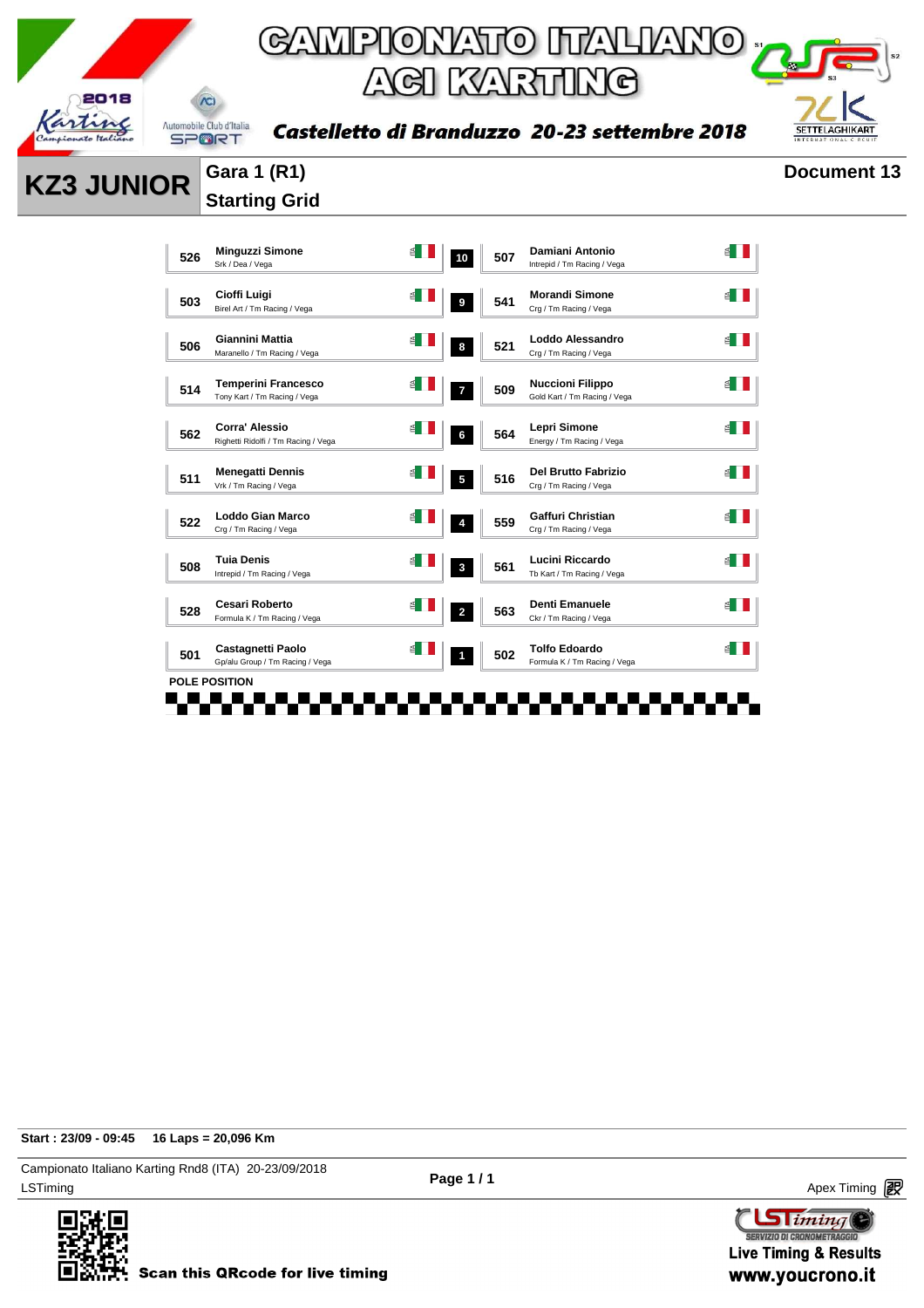



Castelletto di Branduzzo 20-23 settembre 2018

## **KZ3 JUNIOR** Classifica Penalità (CP) **Document 14 OFFICIAL**

**Risultati DEFINITIVI** 

| Rnk            | No. | Entrant                        | <b>Nation</b>         | <b>Driver</b>              | <b>Nation</b>         | Equipment                           | ô              | r.             | $\boldsymbol{\hat{z}}$ | <b>Points</b> |
|----------------|-----|--------------------------------|-----------------------|----------------------------|-----------------------|-------------------------------------|----------------|----------------|------------------------|---------------|
|                | 501 | <b>CASTAGNETTI PAOLO</b>       | $\leq$ $\Box$         | <b>Castagnetti Paolo</b>   | $\leq$ $\parallel$    | Gp/alu Group / Tm Racing / Vega     | 4              | 5              | 0                      | 5             |
| $\overline{2}$ | 502 | NGM MOTORSPORT ASD             | $\leq$ $\blacksquare$ | <b>Tolfo Edoardo</b>       | E                     | Formula K / Tm Racing / Vega        | $\overline{2}$ | $\mathbf{0}$   | 9                      | 9             |
| 3              | 528 | <b>CESARI ROBERTO</b>          | $\leq$                | <b>Cesari Roberto</b>      | $\leq$ $\parallel$    | Formula K / Tm Racing / Vega        | 5              | 3              | 6                      | 9             |
| 4              | 563 | <b>RSC RACING DENTLEY ASD</b>  | $\leq$ $\blacksquare$ | Denti Emanuele             | E                     | Ckr / Tm Racing / Vega              | 8              | $\overline{7}$ | $\overline{2}$         | 9             |
| 5              | 508 | <b>TUIA DENIS</b>              | $\leq$ $\blacksquare$ | <b>Tuia Denis</b>          | $\leq$ $\blacksquare$ | Intrepid / Tm Racing / Vega         | 3              | 6              | $\overline{4}$         | 10            |
| 6              | 561 | <b>LUCINI RICCARDO</b>         | $\leq$ $\blacksquare$ | Lucini Riccardo            | E                     | Tb Kart / Tm Racing / Vega          | 9              | 8              | 3                      | 11            |
| $\overline{7}$ | 522 | <b>LODDO GIAN MARCO</b>        | $\leq$ $\Box$         | <b>Loddo Gian Marco</b>    | $\leq$ $\blacksquare$ | Crg / Tm Racing / Vega              |                | 2              | 13                     | 15            |
| 8              | 559 | <b>GAFFURI VALERIANO</b>       | $\leq$ $\blacksquare$ | <b>Gaffuri Christian</b>   | E                     | Crg / Tm Racing / Vega              | 15             | 10             | 5                      | 15            |
| 9              | 511 | VRK S.R.L.                     | $\leq$ $\blacksquare$ | Menegatti Dennis           | $\leq$ $\parallel$    | Vrk / Tm Racing / Vega              | 14             | 11             | $\overline{7}$         | 18            |
| 10             | 516 | <b>MODENA KART ASD</b>         | $\leq$ $\blacksquare$ | <b>Del Brutto Fabrizio</b> | $\leq$ $\blacksquare$ | Crg / Tm Racing / Vega              | $\overline{7}$ | $\overline{4}$ | 19                     | 23            |
| 11             | 562 | <b>CORRA' ALESSIO</b>          | $\leq$ $\blacksquare$ | Corra' Alessio             | $\leq$ $\blacksquare$ | Righetti Ridolfi / Tm Racing / Vega | 12             | 13             | 11                     | 24            |
| 12             | 564 | <b>LEPRI SIMONE</b>            | $\leq$ $\blacksquare$ | Lepri Simone               | E                     | Energy / Tm Racing / Vega           | 16             | 12             | 12                     | 24            |
| 13             | 514 | <b>TEMPERINI FRANCESCO</b>     | $\leq$ $\Box$         | Temperini Francesco        | E                     | Tony Kart / Tm Racing / Vega        | 10             | 9              | 16                     | 25            |
| 14             | 509 | <b>3DK PERUGIA RACING TEAM</b> | $\leq$ $\blacksquare$ | <b>Nuccioni Filippo</b>    | E                     | Gold Kart / Tm Racing / Vega        | 18             | 15             | 10                     | 25            |
| 15             | 506 | ORACLE RACING S.S.D. A.R.L.    | $\leq$ $\Box$         | Giannini Mattia            | $\leq$ $\parallel$    | Maranello / Tm Racing / Vega        | 6              | 14             | 14                     | 28            |
| 16             | 521 | <b>GALIFFA KART</b>            | $\leq$ $\blacksquare$ | Loddo Alessandro           | E                     | Crg / Tm Racing / Vega              | 13             | 20             | 8                      | 28            |
| 17             | 503 | <b>LAUDATO RACING</b>          | $\leq$ $\blacksquare$ | Cioffi Luigi               | $\leq$ $\blacksquare$ | Birel Art / Tm Racing / Vega        | 19             | 18             | 15                     | 33            |
| 18             | 541 | <b>MORANDI MARCO</b>           | $\leq$ $\blacksquare$ | <b>Morandi Simone</b>      | $\leq$ $\parallel$    | Crg / Tm Racing / Vega              | 17             | 17             | 18                     | 35            |
| 19             | 526 | MINGUZZI SIMONE                | $\leq$                | Minguzzi Simone            | 겸.                    | Srk / Dea / Vega                    | 11             | 19             | 17                     | 36            |
| 20             | 507 | <b>DAMIANI ANTONIO</b>         | $\leq$ $\Box$         | Damiani Antonio            | 죕                     | Intrepid / Tm Racing / Vega         | 20             | 16             | 20                     | 36            |

LSTiming Apex Timing Apex Timing Apex Timing Apex Timing Apex Timing Apex Timing Apex Timing Campionato Italiano Karting Rnd8 (ITA) 20-23/09/2018



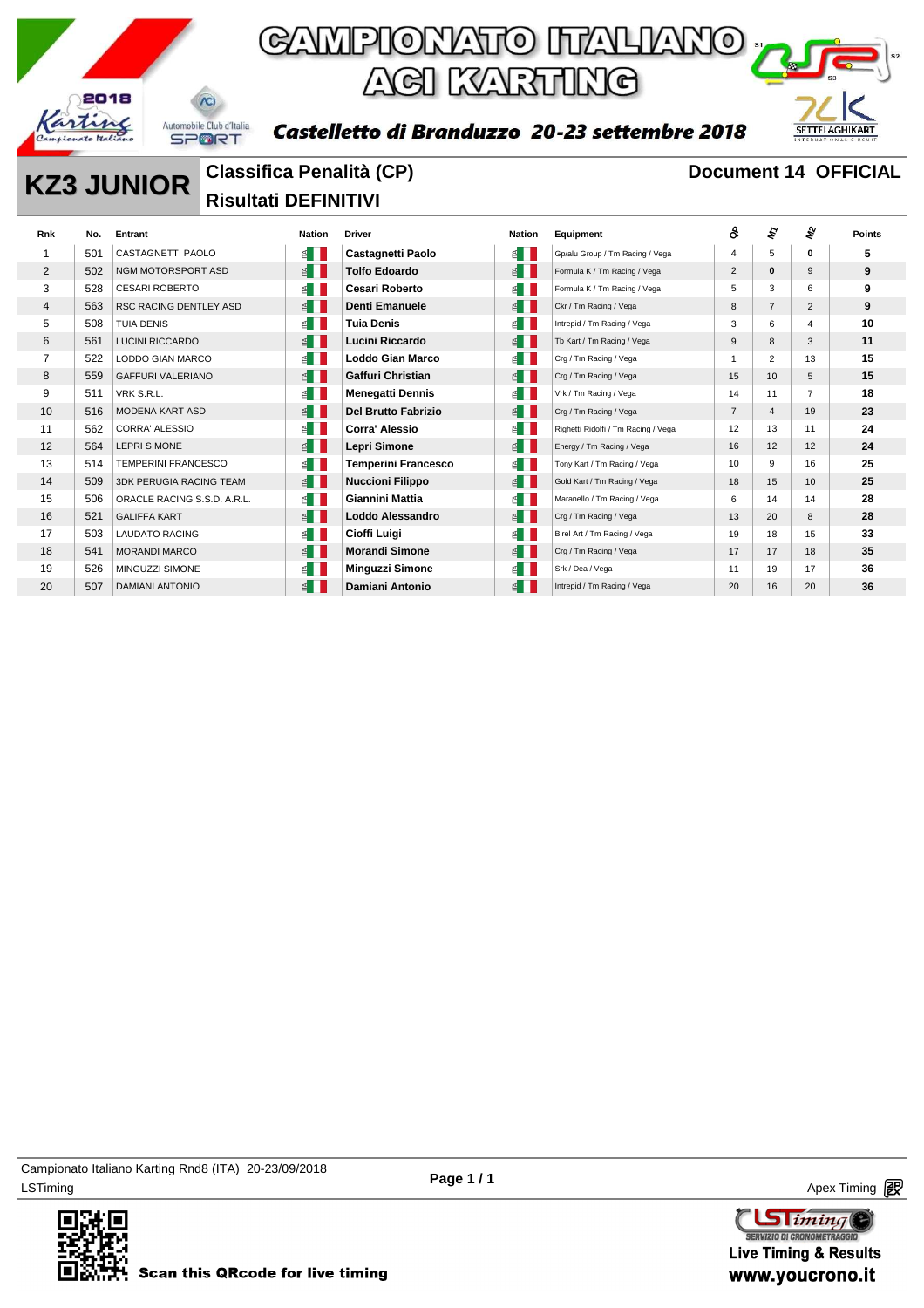

### GAMPIONATO ITALIANO ; AGI KARTING





**KZ3 JUNIOR** Manche 2 (M2) **Document 12.1 OFFICIAL** 

**Risultati Definitivi** 

| <b>Rnk</b>                    |                           | No. | Entrant                        | <b>Nation Driver</b>       |                            |                       | <b>Nation Equipment</b>             | Laps           | Time                       | Gap   |       | Interv. Best Lap Penalty |           | <b>Points</b> |
|-------------------------------|---------------------------|-----|--------------------------------|----------------------------|----------------------------|-----------------------|-------------------------------------|----------------|----------------------------|-------|-------|--------------------------|-----------|---------------|
|                               | $\mathbf{A}^4$            | 501 | CASTAGNETTI PAOLO              | $\leq$ $\parallel$         | <b>Castagnetti Paolo</b>   | 旨┃ ┃                  | Gp/alu Group / Tm Racing / Vega     | 15             | 12:11.771                  |       |       | 48.166                   |           | 0             |
| $2 \triangle 5$               |                           | 563 | <b>RSC RACING DENTLEY ASD</b>  | $\leq$ $\blacksquare$      | <b>Denti Emanuele</b>      | $\leq$ $\blacksquare$ | Ckr / Tm Racing / Vega              | 15             | 12:14.081                  | 2.310 | 2.310 | 48.099                   |           | $\mathbf{2}$  |
| 3                             | $\triangle$ <sup>5</sup>  | 561 | LUCINI RICCARDO                | ≝ ।                        | Lucini Riccardo            | 图                     | Tb Kart / Tm Racing / Vega          | 15             | 12:17.207                  | 5.436 | 3.126 | 48.179                   |           | 3             |
| $4 \triangle^2$               |                           | 508 | <b>TUIA DENIS</b>              | $\leq$ $\vert$ $\vert$     | <b>Tuia Denis</b>          | 1 ∃                   | Intrepid / Tm Racing / Vega         | 15             | 12:17.534                  | 5.763 | 0.327 | 48.252                   |           | 4             |
| 5                             | $\triangle$ <sup>5</sup>  | 559 | <b>GAFFURI VALERIANO</b>       | 11 13                      | Gaffuri Christian          | E                     | Crg / Tm Racing / Vega              | 15             | 12:19.120                  | 7.349 | 1.586 | 48.403                   |           | 5             |
| 6                             | $\mathbf{V}$ <sub>3</sub> | 528 | <b>CESARI ROBERTO</b>          | EII                        | <b>Cesari Roberto</b>      | ≦ Ⅰ                   | Formula K / Tm Racing / Vega        | 15             | 12:09.659                  | 7.888 | 0.539 | 48.072                   | $+10.000$ | 6             |
| $7 \triangle 4$               |                           | 511 | VRK S.R.L.                     | 6∎                         | <b>Menegatti Dennis</b>    | ≦ II                  | Vrk / Tm Racing / Vega              | 15             | 12:20.165                  | 8.394 | 0.506 | 48.472                   |           | 7             |
| 8                             | $\triangle$ 12            | 521 | <b>GALIFFA KART</b>            | $\leq$ $\blacksquare$      | Loddo Alessandro           | $\leq$ $\parallel$    | Crg / Tm Racing / Vega              | 15             | 12:20.533                  | 8.762 | 0.368 | 48.480                   |           | 8             |
| 9                             | $\mathbf{V}$              | 502 | NGM MOTORSPORT ASD             | $\epsilon$ iii             | <b>Tolfo Edoardo</b>       | E                     | Formula K / Tm Racing / Vega        | 15             | 12:10.740                  | 8.969 | 0.207 | 48.126                   | $+10.000$ | 9             |
| $10$ $\triangle$ <sup>5</sup> |                           | 509 | <b>3DK PERUGIA RACING TEAM</b> | ≝ III                      | <b>Nuccioni Filippo</b>    | $\leq$ 1              | Gold Kart / Tm Racing / Vega        | 15             | 12:25.293 13.522           |       | 4.553 | 48.842                   |           | 10            |
| 11                            | $\triangle^2$             | 562 | <b>CORRA' ALESSIO</b>          | ≝ II                       | <b>Corra' Alessio</b>      | £.                    | Righetti Ridolfi / Tm Racing / Vega | 15             | 12:25.648 13.877           |       | 0.355 | 48.684                   |           | 11            |
| $12 \equiv$                   |                           | 564 | <b>LEPRI SIMONE</b>            | $\leq$ $\parallel$         | Lepri Simone               | ≦                     | Energy / Tm Racing / Vega           | 15             | 12:25.891 14.120           |       | 0.243 | 48.685                   |           | 12            |
| 13                            | $\sqrt{11}$               | 522 | <b>LODDO GIAN MARCO</b>        | £Π                         | <b>Loddo Gian Marco</b>    | ≦∎                    | Crg / Tm Racing / Vega              | 15             | 12:18.569 16.798           |       | 2.678 | 48.281                   | $+10.000$ | 13            |
| $14 \equiv$                   |                           | 506 | ORACLE RACING S.S.D. A.R.L.    | $\leq$ $\blacksquare$      | Giannini Mattia            | $\leq$                | Maranello / Tm Racing / Vega        | 15             | 12:20.057 18.286           |       | 1.488 | 48.278                   | $+10.000$ | 14            |
| $15$ $\triangle$ <sup>3</sup> |                           | 503 | <b>LAUDATO RACING</b>          | l B                        | Cioffi Luigi               | ≦ II                  | Birel Art / Tm Racing / Vega        | 15             | 12:30.211   18.440         |       | 0.154 | 48.882                   |           | 15            |
| 16 $\nabla$                   |                           | 514 | <b>TEMPERINI FRANCESCO</b>     | $\leq$ $\vert \cdot \vert$ | <b>Temperini Francesco</b> | 1 1                   | Tony Kart / Tm Racing / Vega        | 15             | 12:22.863 21.092           |       | 2.652 | 48.261                   | $+10.000$ | 16            |
| 17 $\triangle$ <sup>2</sup>   |                           | 526 | MINGUZZI SIMONE                | ≝ I                        | <b>Minguzzi Simone</b>     | $\leq$ $\blacksquare$ | Srk / Dea / Vega                    | 15             | 12:24.473 22.702           |       | 1.610 | 48.575                   | $+10.000$ | 17            |
| $18$ $\blacktriangledown$     |                           | 541 | <b>MORANDI MARCO</b>           | $\leq$ $\blacksquare$      | <b>Morandi Simone</b>      | ≦ I                   | Crg / Tm Racing / Vega              | 13             | 11:34.765 2 Laps 2 Laps    |       |       | 48.743                   |           | 18            |
| $19$ $\sqrt{15}$              |                           | 516 | <b>MODENA KART ASD</b>         |                            | <b>Del Brutto Fabrizio</b> | $\mathbf{E}$          | Crg / Tm Racing / Vega              | 6              | 5:19.241   9 Laps   7 Laps |       |       | 48.569                   | $+10.000$ | 19            |
| 20 $\sqrt{4}$                 |                           | 507 | <b>DAMIANI ANTONIO</b>         | ≝ ∣                        | Damiani Antonio            |                       | Intrepid / Tm Racing / Vega         | $\overline{4}$ | 3:25.263 11 Laps 2 Laps    |       |       | 49.264                   |           | 20            |

No.528 Cesari Roberto : 10 seconds penalty for no respect of starting procedure<br>No.502 Tolfo Edoardo : 10 seconds penalty for no respect of starting procedure<br>No.522 Loddo Gian Marco : 10 seconds penalty for no respect of

**No.526 Minguzzi Simone : PENALITA' +10" DECISIONE DEL CCSS N° 23 No.516 Del Brutto Fabrizio : 10 seconds penalty for no respect of starting procedure**

|                                                      |            |             |   | Leaders: No.528 Cesari Roberto (1-15) |        |           |
|------------------------------------------------------|------------|-------------|---|---------------------------------------|--------|-----------|
| Start Time : 22/09 - 15:11:51                        |            |             |   | Best Lap: No.528 Cesari Roberto       | 48.072 | 94,05 Kph |
| Weather : Sunny                                      | Air : 29°C | Track : Drv |   | Event Record: No.522 Loddo Gian Marco | 47.611 | 94.96 Kph |
| Campionato Italiano Karting Rnd8 (ITA) 20-23/09/2018 |            |             | . |                                       |        |           |

LSTiming Apex Timing Apex Timing Apex Timing Apex Timing Apex Timing Apex Timing Apex Timing



**Page 1 / 1**

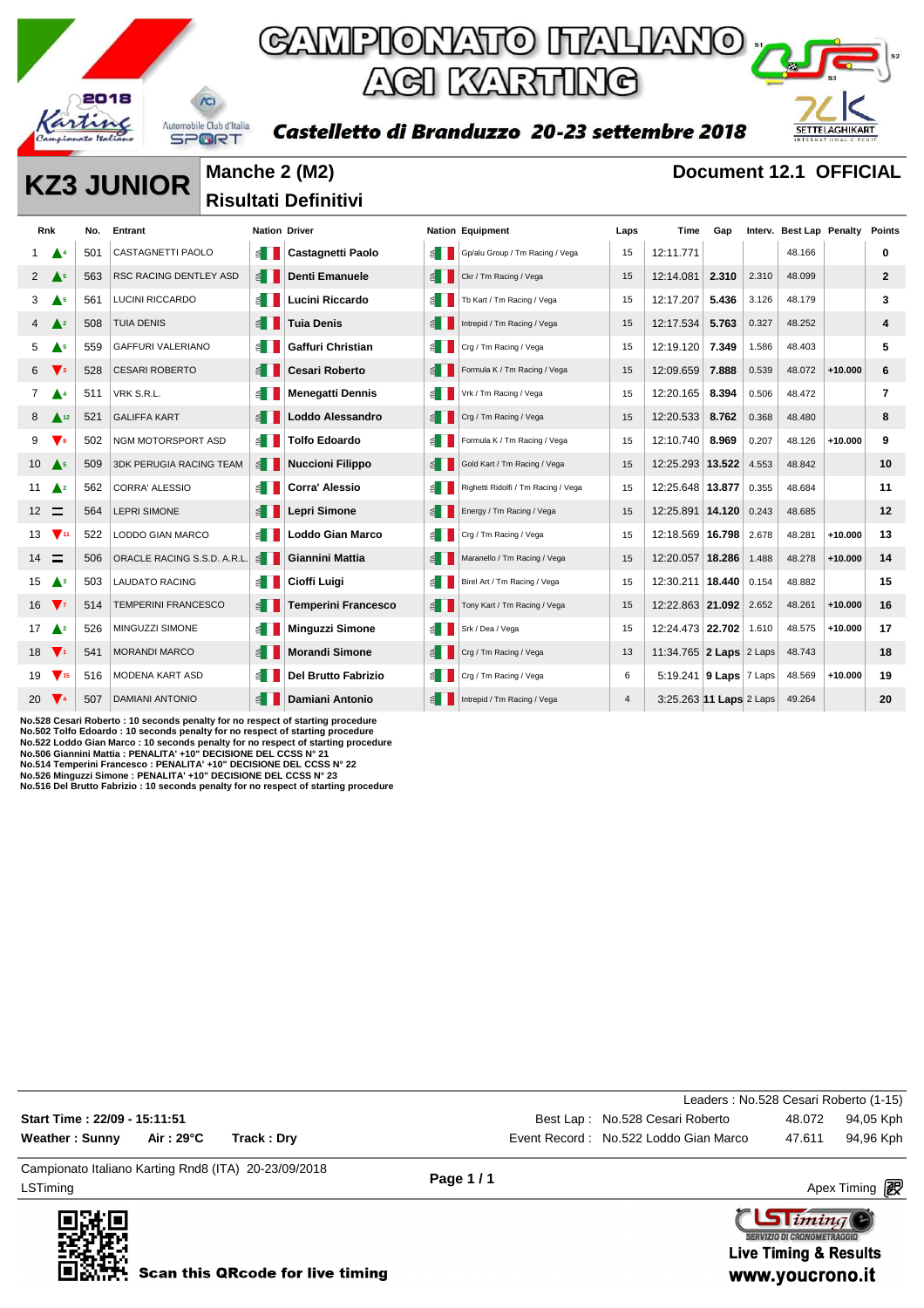

Castelletto di Branduzzo 20-23 settembre 2018



**Manche 2 (M2) Lap Chart** 

**KZ3 JUNIOR** Matricine 2 (MIZ)<br>For information purposes. No official / regulatory value

1 2 3 4 5 6 7 8 9 10 11 12 13 14 15 16 17 18 19 20 Grid **502 522 528 516 501 508 563 561 514 559 511 564 562 506 509 507 541 503 526 521** Start 522 502 528 516 501 508 561 563 514 559 511 564 506 507 509 521 562 503 541 526 Lap 1 Interval **528 502** 0.5 **522** 0.6 **501** 0.2 **516** 0.1 **508** 0.1 **561** 0.4 **563** 0.0 **559** 0.8 **514 511** 0.1 **506** 0.1 **509** 0.2 **564 507** 0.1 **521 503** 0.7 **526** 0.2 **562 541** 0.2 Lap 2 **528 502** 0.5 **522** 0.4 **501** 0.1 **516** 0.2 **508** 0.6 **563** 0.3 **561** 0.1 **514** 0.5 **559** 0.5 **511** 0.1 **506 509** 0.5 **564 521 507** 0.2 **503** 0.7 **526** 0.0 **562** 0.3 **541** 0.1 Lap 3 **528 502** 0.3 **501** 0.9 **522** 0.3 **516 508** 0.2 **563** 0.2 **561** 0.2 **514** 0.4 **559** 0.7 **511** 0.3 **506** 0.1 **509** 0.9 **564** 0.3 **521 507** 0.1 **503** 0.9 **526** 0.0 **562** 0.3 **541** 0.2 Lap 4 **528 502** 0.5 **501** 0.6 **516** 0.6 **508** 0.5 **563** 0.3 **561** 0.2 **522** 0.1 **514** 0.3 **559** 0.5 **506** 0.2 **511** 0.4 **509** 1.0 **564** 0.2 **521** 0.1 **507** 0.1 **503** 1.0 **526** 0.1 **562** 0.0 **541** 0.4 Lap 5 **528 502** 0.5 **501** 0.4 **516** 0.7 **508** 0.6 **563** 0.2 **561** 0.3 **522** 0.1 **514** 0.2 **559** 0.8 **506** 0.1 **511** 0.5 **509** 1.2 **521** 0.3 **564** 0.9 **503** 0.6 **526 562** 0.3 **541** 0.3 Lap 6 **528 502** 0.9 **501** 0.1 **563** 2.3 **508** 0.1 **522** 0.1 **561** 0.1 **514** 0.2 **506** 1.1 **559** 0.3 **511** 0.1 **509** 1.2 **521** 0.1 **564** 1.1 **526** 0.6 **503** 0.5 **562** 0.3 **541** 0.3 **5<sup>x</sup><sub>6</sub>** Lap 7 **528 502** 0.8 **501** 0.3 **563** 2.3 **561** 1.2 **508** 0.4 **522** 0.2 **514** 0.1 **506** 0.1 **559** 0.4 **511** 0.1 **521** 1.1 **509** 0.5 **564** 0.6 **526** 0.3 **503** 0.8 **562** 0.1 **541** 0.3 Lap 8 **528 502** 0.9 **501** 0.4 **563** 2.4 **561** 0.9 **508** 0.7 **522** 0.1 **506** 0.3 **514** 0.2 **559** 0.4 **511** 0.2 **521** 0.6 **509** 1.2 **564** 0.1 **526** 0.3 **562** 1.0 **503** 0.8 **541** 0.1 Lap 9 **528 502** 0.9 **501** 0.4 **563** 2.5 **561** 1.2 **508** 0.5 **522** 0.2 **506** 0.2 **514** 0.2 **559** 0.8 **511** 0.2 **521** 0.4 **509** 2.3 **564 526 562** 0.2 **503** 1.7 **541** 0.2 Lap 10 **528 502** 0.9 **501** 0.4 **563** 2.6 **561** 1.3 **508** 0.3 **522** 0.2 **506** 0.3 **514** 0.2 **559** 0.9 **511** 0.5 **521 509** 2.6 **564 526 562** 0.1 **503** 2.1 **541** 0.2 Lap 11 **528 502** 0.8 **501** 0.3 **563** 2.7 **561** 1.5 **508** 0.4 **522** 0.1 **506** 0.2 **514** 0.2 **559** 1.3 **511** 0.5 **521 509** 2.8 **564 526 562** 0.2 **503** 2.1 **541** 0.3 Lap 12 **528 502** 0.7 **501** 0.4 **563** 2.6 **561** 1.7 **508** 0.3 **522** 0.2 **506** 0.1 **514** 0.1 **559** 1.6 **511** 0.6 **521** 0.3 **509** 3.0 **564** 0.2 **526** 0.1 **562** 0.5 **503** 1.7 **541** 0.2 Lap 13 **528 502** 0.9 **501** 0.5 **563** 2.4 **561** 2.0 **508** 0.2 **522** 0.2 **506** 0.2 **514** 0.2 **559** 1.6 **511** 0.6 **521** 0.6 **509** 3.3 **526 562** 0.8 **564** 0.3 **503** 3.6 **541**<br>43.1 Lap 14 **528 502** 1.0 **501** 0.6 **563** 2.5 **561** 1.7 **508** 0.6 **506 522** 0.0 **514** 0.1 **559** 1.7 **511** 0.9 **521** 0.4 **526** 4.0 **509** 0.4 **562 564** 0.4 **503** 4.0 Lap 15 **528 502** 1.0 **501** 1.0 **563** 2.3 **561** 3.1 **508** 0.3 **522** 1.0 **559** 0.5 **506** 0.9 **511** 0.1 **521** 0.3 **514** 2.3 **526** 1.6 **509** 0.8 **562** 0.3 **564** 0.2 **503** 4.3



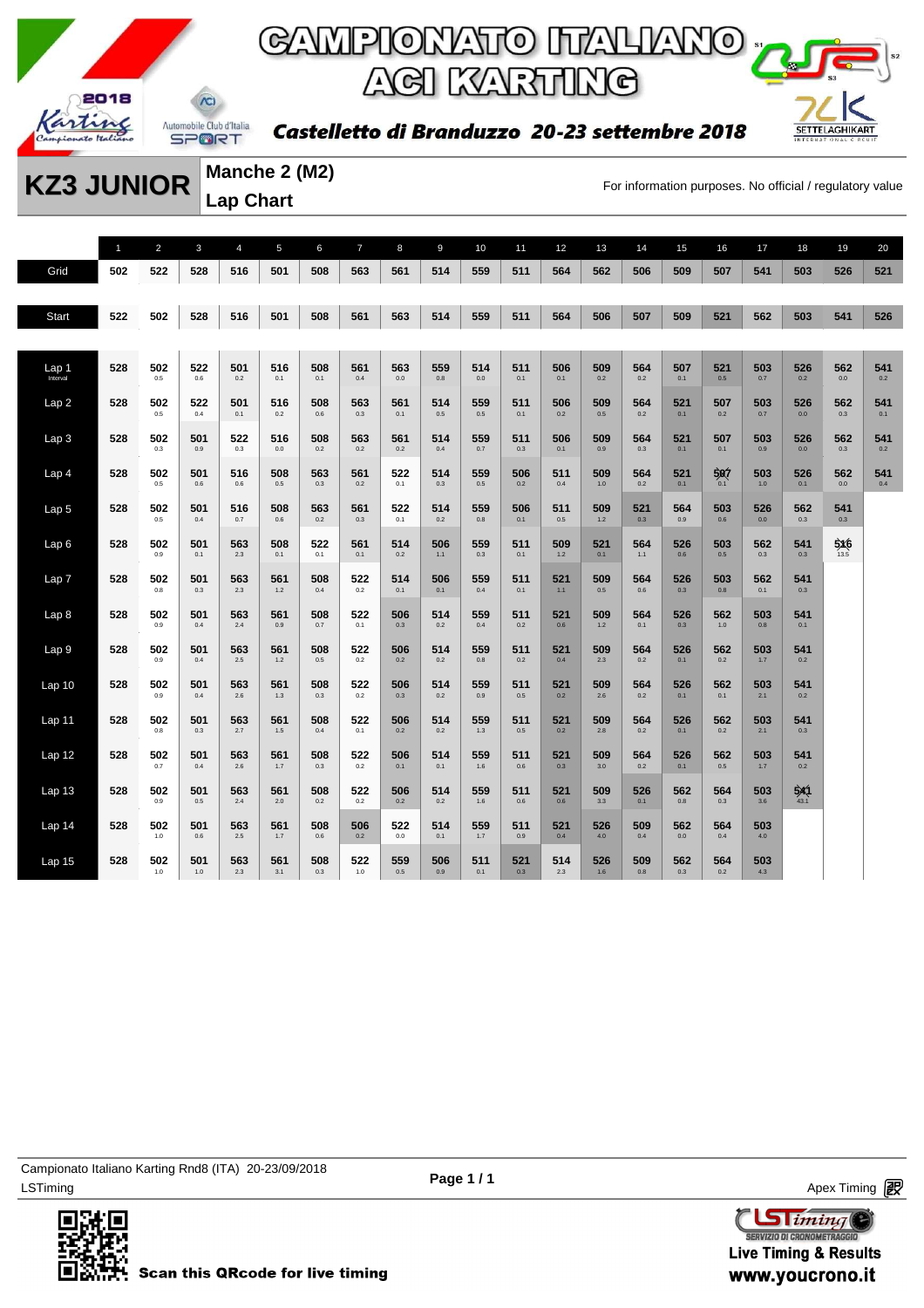

#### Castelletto di Branduzzo 20-23 settembre 2018



#### **KZ3 JUNIOR** Manche 2 (M2)<br>For information purposes. No official / regulatory value **Manche 2 (M2) Analysis**

| Laps           | Sector 1               | Sector 2 | Sector 3 | Lap Time | Laps           | Sector 1                | Sector 2 | Sector 3 | Lap Time | Laps           | Sector 1                   | Sector 2 | Sector 3 | Lap Time |
|----------------|------------------------|----------|----------|----------|----------------|-------------------------|----------|----------|----------|----------------|----------------------------|----------|----------|----------|
| No.501         | Castagnetti Paolo      |          |          |          | 3              | 17.281                  | 12.885   | 18.863   | 49.029   | No.511         | <b>Menegatti Dennis</b>    |          |          |          |
| 1              | 18.741                 | 13.474   | 19.588   | 51.803   | 4              | 17.340                  | 12.799   | 18.599   | 48.738   | 1              | 19.656                     | 13.329   | 19.916   | 52.901   |
| $\overline{2}$ | 17.446                 | 12.801   | 18.956   | 49.203   | 5              | 17.099                  | 12.770   | 18.897   | 48.766   | $\overline{c}$ | 17.822                     | 12.934   | 19.160   | 49.916   |
| 3              | 17.252                 | 12.758   | 19.046   | 49.056   | 6              | 17.113                  | 12.774   | 19.254   | 49.141   | 3              | 17.273                     | 12.853   | 18.968   | 49.094   |
| 4              | 17.029                 | 12.772   | 18.599   | 48.400   | $\overline{7}$ | 17.126                  | 12.803   | 18.932   | 48.861   | 4              | 17.375                     | 13.165   | 18.814   | 49.354   |
| 5              | 17.003                 | 12.750   | 18.654   | 48.407   | 8              | 17.205                  | 12.698   | 18.664   | 48.567   | 5              | 17.338                     | 12.769   | 18.774   | 48.881   |
| 6              | 17.068                 | 12.727   | 18.612   | 48.407   | 9              | 16.991                  | 12.699   | 18.588   | 48.278   | 6              | 17.258                     | 12.794   | 18.924   | 48.976   |
| 7              | 17.095                 | 12.756   | 18.628   | 48.479   | 10             | 17.043                  | 12.638   | 18.704   | 48.385   | $\overline{7}$ | 17.328                     | 12.826   | 18.875   | 49.029   |
| 8              | 17.110                 | 12.720   | 18.579   | 48.409   | 11             | 17.033                  | 12.683   | 18.596   | 48.312   | 8              | 17.215                     | 12.881   | 18.798   | 48.894   |
| 9              | 16.995                 | 12.675   | 18.569   | 48.239   | 12             | 16.993                  | 12.692   | 18.601   | 48.286   | 9              | 17.136                     | 12.741   | 18.829   | 48.706   |
| 10             | 17.001                 | 12.655   | 18.548   | 48.204   | 13             | 17.002                  | 12.628   | 18.738   | 48.368   | 10             | 17.328                     | 12.704   | 18.775   | 48.807   |
| 11             | 16.950                 | 12.626   | 18.590   | 48.166   | 14             | 16.951                  | 12.654   | 18.752   | 48.357   | 11             | 17.159                     | 12.741   | 18.768   | 48.668   |
| 12             | 16.892                 | 12.718   | 18.603   | 48.213   | 15             | 16.998                  | 13.152   | 21.476   | 51.626   | 12             | 17.208                     | 12.681   | 18.708   | 48.597   |
| 13             | 16.999                 | 12.701   | 18.654   | 48.354   | <b>No.507</b>  | Damiani Antonio         |          |          |          | 13             | 17.101                     | 12.672   | 18.699   | 48.472   |
| 14             | 16.971                 | 12.775   | 18.648   | 48.394   | $\mathbf{1}$   | 20.375                  | 13.736   | 19.236   | 53.347   | 14             | 17.184                     | 12.758   | 18.768   | 48.710   |
| 15             | 17.017                 | 12.745   | 18.783   | 48.545   | $\overline{2}$ | 17.850                  | 13.138   | 19.506   | 50.494   | 15             | 17.109                     | 12.786   | 18.942   | 48.837   |
|                | No.502 Tolfo Edoardo   |          |          |          | 3              | 17.412                  | 12.920   | 19.127   | 49.459   |                | No.514 Temperini Francesco |          |          |          |
| 1              | 19.318                 | 13.114   | 19.313   | 51.745   | 4              | 17.480                  | 12.839   | 18.945   | 49.264   | $\mathbf{1}$   | 19.773                     | 13.204   | 19.923   | 52.900   |
| $\overline{2}$ | 17.397                 | 12.952   | 19.108   | 49.457   |                | No.508 Tuia Denis       |          |          |          | $\overline{2}$ | 17.628                     | 12.862   | 18.889   | 49.379   |
| 3              | 17.232                 | 12.772   | 18.791   | 48.795   | $\mathbf{1}$   | 19.480                  | 13.021   | 19.552   | 52.053   | 3              | 17.251                     | 12.780   | 18.751   | 48.782   |
| $\overline{4}$ | 17.225                 | 12.787   | 18.696   | 48.708   | $\overline{2}$ | 17.641                  | 13.155   | 18.979   | 49.775   | 4              | 17.239                     | 13.111   | 18.808   | 49.158   |
| 5              | 17.127                 | 12.688   | 18.748   | 48.563   | 3              | 17.256                  | 12.769   | 18.840   | 48.865   | 5              | 17.088                     | 12.810   | 18.631   | 48.529   |
| 6              | 17.057                 | 12.711   | 18.914   | 48.682   | 4              | 17.440                  | 12.748   | 18.730   | 48.918   | 6              | 17.519                     | 12.699   | 18.818   | 49.036   |
| $\overline{7}$ | 17.026                 | 12.686   | 18.624   | 48.336   | 5              | 17.157                  | 12.763   | 18.728   | 48.648   | $\overline{7}$ | 17.412                     | 13.284   | 19.077   | 49.773   |
| 8              | 16.894                 | 12.658   | 18.708   | 48.260   | 6              | 17.124                  | 12.914   | 19.423   | 49.461   | 8              | 17.215                     | 12.751   | 19.026   | 48.992   |
| 9              | 16.917                 | 12.673   | 18.708   | 48.298   | $\overline{7}$ | 17.567                  | 13.594   | 18.865   | 50.026   | 9              | 17.050                     | 12.588   | 18.653   | 48.291   |
| 10             | 16.947                 | 12.603   | 18.631   | 48.181   | 8              | 17.119                  | 12.698   | 18.808   | 48.625   | 10             | 16.985                     | 12.656   | 18.716   | 48.357   |
| 11             | 17.052                 | 12.684   | 18.536   | 48.272   | 9              | 17.047                  | 12.673   | 18.620   | 48.340   | 11             | 17.117                     | 12.622   | 18.575   | 48.314   |
| 12             | 16.937                 | 12.608   | 18.581   | 48.126   | 10             | 17.056                  | 12.611   | 18.614   | 48.281   | 12             | 16.916                     | 12.718   | 18.627   | 48.261   |
| 13             | 17.035                 | 12.664   | 18.588   | 48.287   | 11             | 17.046                  | 12.622   | 18.785   | 48.453   | 13             | 17.050                     | 12.634   | 18.745   | 48.429   |
| 14             | 16.910                 | 12.671   | 18.665   | 48.246   | 12             | 17.053                  | 12.603   | 18.596   | 48.252   | 14             | 17.051                     | 12.585   | 18.716   | 48.352   |
| 15             | 16.888                 | 12.733   | 18.543   | 48.164   | 13             | 17.080                  | 12.596   | 18.670   | 48.346   | 15             | 17.320                     | 12.706   | 24.159   | 54.185   |
| <b>No.503</b>  | Cioffi Luigi           |          |          |          | 14             | 17.098                  | 12.597   | 18.849   | 48.544   | <b>No.516</b>  | Del Brutto Fabrizio        |          |          |          |
| 1              | 19.857                 | 14.054   | 20.048   | 53.959   | 15             | 16.986                  | 13.067   | 19.344   | 49.397   | 1              | 19.490                     | 13.053   | 19.506   | 52.049   |
| 2              | 17.739                 | 13.057   | 19.206   | 50.002   | No.509         | <b>Nuccioni Filippo</b> |          |          |          | 2              | 17.460                     | 12.901   | 18.950   | 49.311   |
| 3              | 17.609                 | 12.913   | 19.058   | 49.580   | $\mathbf{1}$   | 19.960                  | 13.197   | 19.602   | 52.759   | 3              | 17.212                     | 12.775   | 19.244   | 49.231   |
| 4              | 17.439                 | 12.866   | 19.068   | 49.373   | $\overline{2}$ | 17.884                  | 13.062   | 19.314   | 50.260   | 4              | 17.186                     | 12.701   | 18.718   | 48.605   |
| 5              | 17.419                 | 12.941   | 19.016   | 49.376   | 3              | 17.492                  | 12.922   | 19.009   | 49.423   | 5              | 17.137                     | 12.715   | 18.717   | 48.569   |
| 6              | 17.671                 | 12.852   | 18.931   | 49.454   | 4              | 17.366                  | 12.940   | 19.019   | 49.325   | 6              | 17.490                     | 13.439   | 39.173   | 1:10.102 |
| $\overline{7}$ | 17.168                 | 12.779   | 18.935   | 48.882   | 5              | 17.256                  | 12.881   | 18.932   | 49.069   | <b>No.521</b>  | Loddo Alessandro           |          |          |          |
| 8              | 17.755                 | 12.948   | 18.995   | 49.698   | 6              | 17.251                  | 12.840   | 18.857   | 48.948   | 1              | 20.021                     | 14.193   | 19.213   | 53.427   |
| 9              | 17.777                 | 12.863   | 18.975   | 49.615   | $\overline{7}$ | 17.691                  | 13.007   | 18.801   | 49.499   | $\overline{2}$ | 17.432                     | 13.135   | 19.161   | 49.728   |
| 10             | 17.281                 | 12.880   | 19.047   | 49.208   | 8              | 17.294                  | 12.961   | 18.880   | 49.135   | 3              | 17.492                     | 12.886   | 19.138   | 49.516   |
| 11             | 17.088                 | 12.840   | 18.962   | 48.890   | 9              | 17.928                  | 12.776   | 18.883   | 49.587   | $\overline{4}$ | 17.285                     | 13.039   | 18.952   | 49.276   |
| 12             | 17.138                 | 12.849   | 18.916   | 48.903   | 10             | 17.094                  | 12.873   | 18.875   | 48.842   | 5              | 17.509                     | 12.790   | 18.735   | 49.034   |
| 13             | 17.176                 | 12.851   | 21.318   | 51.345   | 11             | 17.172                  | 12.887   | 18.826   | 48.885   | 6              | 17.052                     | 12.820   | 18.818   | 48.690   |
| 14             | 17.358                 | 12.908   | 19.035   | 49.301   | 12             | 17.201                  | 12.832   | 18.884   | 48.917   | 7              | 17.190                     | 12.785   | 18.797   | 48.772   |
| 15             | 17.270                 | 12.989   | 18.999   | 49.258   | 13             | 17.306                  | 12.912   | 18.822   | 49.040   | 8              | 17.096                     | 12.677   | 18.708   | 48.481   |
|                | No.506 Giannini Mattia |          |          |          | 14             | 17.286                  | 12.764   | 19.651   | 49.701   | 9              | 17.046                     | 12.693   | 18.741   | 48.480   |
| 1              | 19.766                 | 13.231   | 19.935   | 52.932   | 15             | 17.414                  | 12.791   | 18.803   | 49.008   | 10             | 17.127                     | 12.736   | 18.704   | 48.567   |
| $\overline{2}$ | 17.798                 | 12.911   | 19.224   | 49.933   |                |                         |          |          |          | 11             | 17.096                     | 12.836   | 18.750   | 48.682   |

ex Timing and the Company of the Company of the Company of the Company of the Company of the Apex Timing Apex Timing Campionato Italiano Karting Rnd8 (ITA) 20-23/09/2018



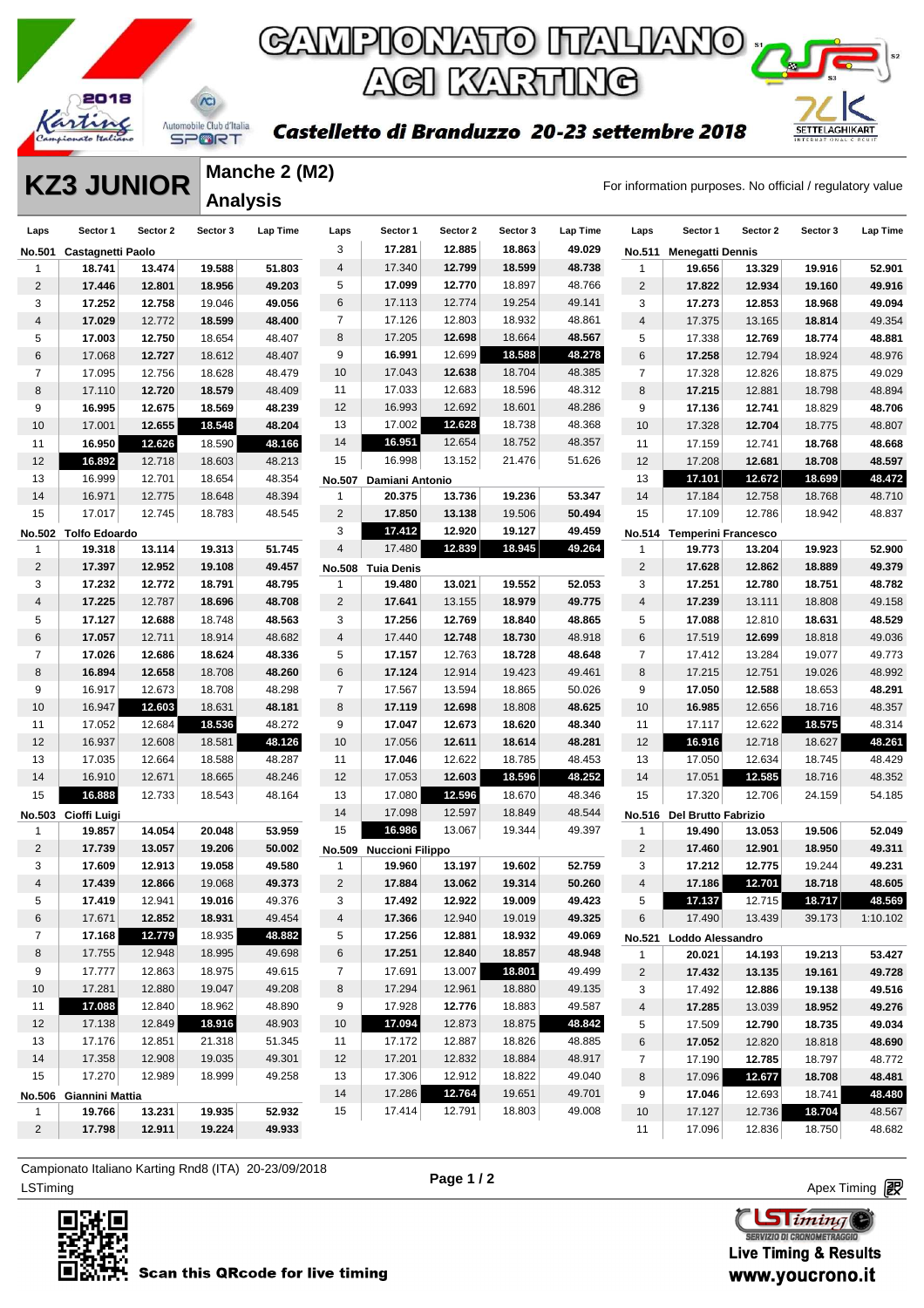

Castelletto di Branduzzo 20-23 settembre 2018



#### **KZ3 JUNIOR** Manche 2 (M2)<br>For information purposes. No official / regulatory value **Manche 2 (M2) Analysis**

| Laps           | Sector 1                | Sector 2 | Sector 3 | Lap Time | Laps           | Sector 1              | Sector 2 | Sector 3 | Lap Time | Laps                    | Sector 1            | Sector 2 | Sector 3 | Lap Time |
|----------------|-------------------------|----------|----------|----------|----------------|-----------------------|----------|----------|----------|-------------------------|---------------------|----------|----------|----------|
| 12             | 17.201                  | 12.737   | 18.762   | 48.700   | 15             | 16.914                | 12.663   | 18.544   | 48.121   | 4                       | 17.401              | 12.978   | 18.850   | 49.229   |
| 13             | 17.194                  | 12.754   | 18.787   | 48.735   | No.541         | <b>Morandi Simone</b> |          |          |          | 5                       | 17.624              | 12.829   | 19.098   | 49.551   |
| 14             | 17.112                  | 12.696   | 18.762   | 48.570   | 1              | 20.259                | 14.335   | 19.979   | 54.573   | 6                       | 17.442              | 13.040   | 18.877   | 49.359   |
| 15             | 16.985                  | 12.822   | 18.925   | 48.732   | $\overline{2}$ | 17.669                | 13.200   | 19.030   | 49.899   | $\overline{7}$          | 17.095              | 12.790   | 18.828   | 48.713   |
|                | No.522 Loddo Gian Marco |          |          |          | 3              | 17.424                | 13.232   | 19.037   | 49.693   | 8                       | 17.220              | 12.787   | 18.677   | 48.684   |
| 1              | 25.886                  | 13.491   | 19.413   | 52.615   | 4              | 17.459                | 13.041   | 18.895   | 49.395   | 9                       | 17.193              | 12.723   | 18.787   | 48.703   |
| $\overline{2}$ | 17.408                  | 12.831   | 19.034   | 49.273   | 5              | 17.511                | 12.995   | 18.941   | 49.447   | 10                      | 17.177              | 12.818   | 18.872   | 48.867   |
| 3              | 17.233                  | 12.767   | 19.578   | 49.578   | 6              | 17.281                | 13.004   | 19.031   | 49.316   | 11                      | 17.181              | 12.817   | 18.880   | 48.878   |
| $\overline{4}$ | 17.998                  | 13.460   | 18.662   | 50.120   | $\overline{7}$ | 17.078                | 12.831   | 18.834   | 48.743   | 12                      | 17.281              | 12.829   | 19.185   | 49.295   |
| 5              | 17.162                  | 12.739   | 18.681   | 48.582   | 8              | 17.587                | 12.967   | 18.811   | 49.365   | 13                      | 17.272              | 13.026   | 18.709   | 49.007   |
| 6              | 17.128                  | 12.604   | 19.142   | 48.874   | 9              | 17.738                | 12.932   | 19.020   | 49.690   | 14                      | 17.135              | 12.739   | 18.926   | 48.800   |
| $\overline{7}$ | 17.690                  | 13.223   | 19.197   | 50.110   | 10             | 17.219                | 12.928   | 19.059   | 49.206   | 15                      | 17.591              | 12.823   | 18.861   | 49.275   |
| 8              | 17.113                  | 12.613   | 18.762   | 48.488   | 11             | 17.105                | 12.930   | 18.970   | 49.005   | <b>No.563</b>           | Denti Emanuele      |          |          |          |
| 9              | 17.084                  | 12.670   | 18.696   | 48.450   | 12             | 17.022                | 12.905   | 18.908   | 48.835   | 1                       | 19.415              | 13.375   | 19.329   | 52.119   |
| 10             | 17.012                  | 12.562   | 18.707   | 48.281   | 13             | 17.085                | 12.840   | 1:04.255 | 1:34.180 | $\overline{c}$          | 17.766              | 12.869   | 18.972   | 49.607   |
| 11             | 16.986                  | 12.662   | 18.741   | 48.389   | No.559         | Gaffuri Christian     |          |          |          | 3                       | 17.187              | 12.808   | 18.784   | 48.779   |
| 12             | 17.040                  | 12.618   | 18.688   | 48.346   | 1              | 19.443                | 13.352   | 19.980   | 52.775   | $\overline{4}$          | 17.471              | 12.928   | 18.663   | 49.062   |
| 13             | 17.011                  | 12.575   | 18.721   | 48.307   | $\overline{2}$ | 17.808                | 13.043   | 19.142   | 49.993   | 5                       | 17.083              | 12.707   | 18.700   | 48.490   |
| 14             | 17.064                  | 12.639   | 18.978   | 48.681   | 3              | 17.210                | 12.888   | 18.891   | 48.989   | 6                       | 17.127              | 12.815   | 19.160   | 49.102   |
| 15             | 18.408                  | 12.762   | 18.882   | 50.052   | $\overline{4}$ | 17.117                | 12.908   | 18.886   | 48.911   | $\overline{7}$          | 17.264              | 12.605   | 18.631   | 48.500   |
|                | No.526 Minguzzi Simone  |          |          |          | 5              | 17.109                | 12.853   | 18.888   | 48.850   | 8                       | 17.100              | 12.702   | 18.701   | 48.503   |
| $\mathbf{1}$   | 19.929                  | 14.305   | 19.903   | 54.137   | 6              | 17.150                | 12.804   | 19.681   | 49.635   | 9                       | 17.070              | 12.642   | 18.621   | 48.333   |
| $\overline{c}$ | 17.578                  | 13.140   | 19.085   | 49.803   | $\overline{7}$ | 17.158                | 12.844   | 19.018   | 49.020   | 10                      | 17.085              | 12.686   | 18.524   | 48.295   |
| 3              | 17.608                  | 13.083   | 18.876   | 49.567   | 8              | 17.085                | 12.752   | 18.965   | 48.802   | 11                      | 17.040              | 12.684   | 18.500   | 48.224   |
| $\overline{4}$ | 17.528                  | 12.863   | 19.086   | 49.477   | 9              | 17.118                | 12.704   | 18.832   | 48.654   | 12                      | 16.955              | 12.617   | 18.527   | 48.099   |
| 5              | 17.407                  | 12.950   | 18.906   | 49.263   | 10             | 17.029                | 12.676   | 18.794   | 48.499   | 13                      | 16.995              | 12.591   | 18.597   | 48.183   |
| 6              | 17.195                  | 12.779   | 18.837   | 48.811   | 11             | 16.982                | 12.713   | 18.986   | 48.681   | 14                      | 17.104              | 12.665   | 18.752   | 48.521   |
| $\overline{7}$ | 17.129                  | 12.845   | 18.601   | 48.575   | 12             | 16.976                | 12.711   | 18.850   | 48.537   | 15                      | 16.930              | 12.643   | 18.705   | 48.278   |
| 8              | 17.137                  | 12.820   | 18.733   | 48.690   | 13             | 16.993                | 12.660   | 18.820   | 48.473   |                         | No.564 Lepri Simone |          |          |          |
| 9              | 17.767                  | 12.867   | 18.873   | 49.507   | 14             | 16.979                | 12.668   | 18.756   | 48.403   | 1                       | 20.737              | 13.342   | 19.463   | 53.542   |
| 10             | 17.126                  | 12.839   | 18.932   | 48.897   | 15             | 17.061                | 12.779   | 18.881   | 48.721   | $\overline{2}$          | 17.749              | 13.188   | 19.335   | 50.272   |
| 11             | 17.117                  | 12.837   | 18.823   | 48.777   | No.561         | Lucini Riccardo       |          |          |          | 3                       | 17.454              | 12.843   | 19.250   | 49.547   |
| 12             | 17.396                  | 12.875   | 18.729   | 49.000   | $\mathbf{1}$   | 19.544                | 13.266   | 19.476   | 52.286   | $\overline{\mathbf{4}}$ | 17.253              | 13.029   | 18.969   | 49.251   |
| 13             | 17.267                  | 12.795   | 18.726   | 48.788   | $\overline{2}$ | 18.022                | 12.890   | 18.965   | 49.877   | 5                       | 18.440              | 12.880   | 18.766   | 50.086   |
| 14             | 17.245                  | 12.845   | 18.976   | 49.066   | 3              | 17.286                | 12.791   | 18.745   | 48.822   | 6                       | 17.235              | 12.794   | 18.841   | 48.870   |
| 15             | 17.217                  | 12.789   | 18.635   | 48.641   | 4              | 17.402                | 12.972   | 18.759   | 49.133   | $\overline{7}$          | 17.263              | 12.855   | 18.772   | 48.890   |
|                | No.528 Cesari Roberto   |          |          |          | 5              | 17.214                | 12.716   | 18.665   | 48.595   | 8                       | 17.089              | 12.826   | 18.770   | 48.685   |
| $\mathbf{1}$   | 18.798                  | 13.025   | 19.224   | 51.047   | 6              | 17.728                | 12.672   | 18.802   | 49.202   | 9                       | 17.918              | 12.788   | 18.920   | 49.626   |
| $\overline{c}$ | 17.442                  | 12.958   | 19.059   | 49.459   | $\overline{7}$ | 17.316                | 13.134   | 18.779   | 49.229   | 10                      | 17.131              | 12.821   | 18.960   | 48.912   |
| 3              | 17.280                  | 12.814   | 18.833   | 48.927   | 8              | 17.033                | 12.654   | 18.589   | 48.276   | 11                      | 17.134              | 12.822   | 18.852   | 48.808   |
| 4              | 17.113                  | 12.738   | 18.679   | 48.530   | 9              | 17.080                | 12.752   | 18.775   | 48.607   | 12                      | 17.408              | 12.804   | 18.789   | 49.001   |
| 5              | 17.136                  | 12.684   | 18.714   | 48.534   | 10             | 17.050                | 12.671   | 18.689   | 48.410   | 13                      | 17.779              | 13.490   | 18.858   | 50.127   |
| 6              | 17.088                  | 12.669   | 18.587   | 48.344   | 11             | 17.001                | 12.699   | 18.708   | 48.408   | 14                      | 17.183              | 12.817   | 18.890   | 48.890   |
| $\overline{7}$ | 17.055                  | 12.652   | 18.679   | 48.386   | 12             | 17.000                | 12.668   | 18.643   | 48.311   | 15                      | 17.378              | 12.814   | 18.844   | 49.036   |
| 8              | 16.940                  | 12.682   | 18.560   | 48.182   | 13             | 17.161                | 12.658   | 18.647   | 48.466   |                         |                     |          |          |          |
| 9              | 16.967                  | 12.688   | 18.598   | 48.253   | 14             | 16.951                | 12.630   | 18.598   | 48.179   |                         |                     |          |          |          |
| 10             | 16.962                  | 12.664   | 18.607   | 48.233   | 15             | 16.975                | 13.539   | 19.167   | 49.681   |                         |                     |          |          |          |
| 11             | 17.053                  | 12.677   | 18.656   | 48.386   |                | No.562 Corra' Alessio |          |          |          |                         |                     |          |          |          |
| 12             | 16.973                  | 12.620   | 18.618   | 48.211   | 1              | 20.223                | 14.260   | 19.894   | 54.377   |                         |                     |          |          |          |
| 13             | 16.921                  | 12.608   | 18.543   | 48.072   | $\overline{2}$ | 17.790                | 13.017   | 19.222   | 50.029   |                         |                     |          |          |          |
| 14             | 16.908                  | 12.625   | 18.636   | 48.169   | 3              | 17.453                | 13.131   | 18.981   | 49.565   |                         |                     |          |          |          |

ex Timing and the Company of the Company of the Company of the Company of the Company of the Apex Timing (1990) and the Company of the Company of the Company of the Company of the Company of the Company of the Company of t Campionato Italiano Karting Rnd8 (ITA) 20-23/09/2018

**Page 2 / 2**

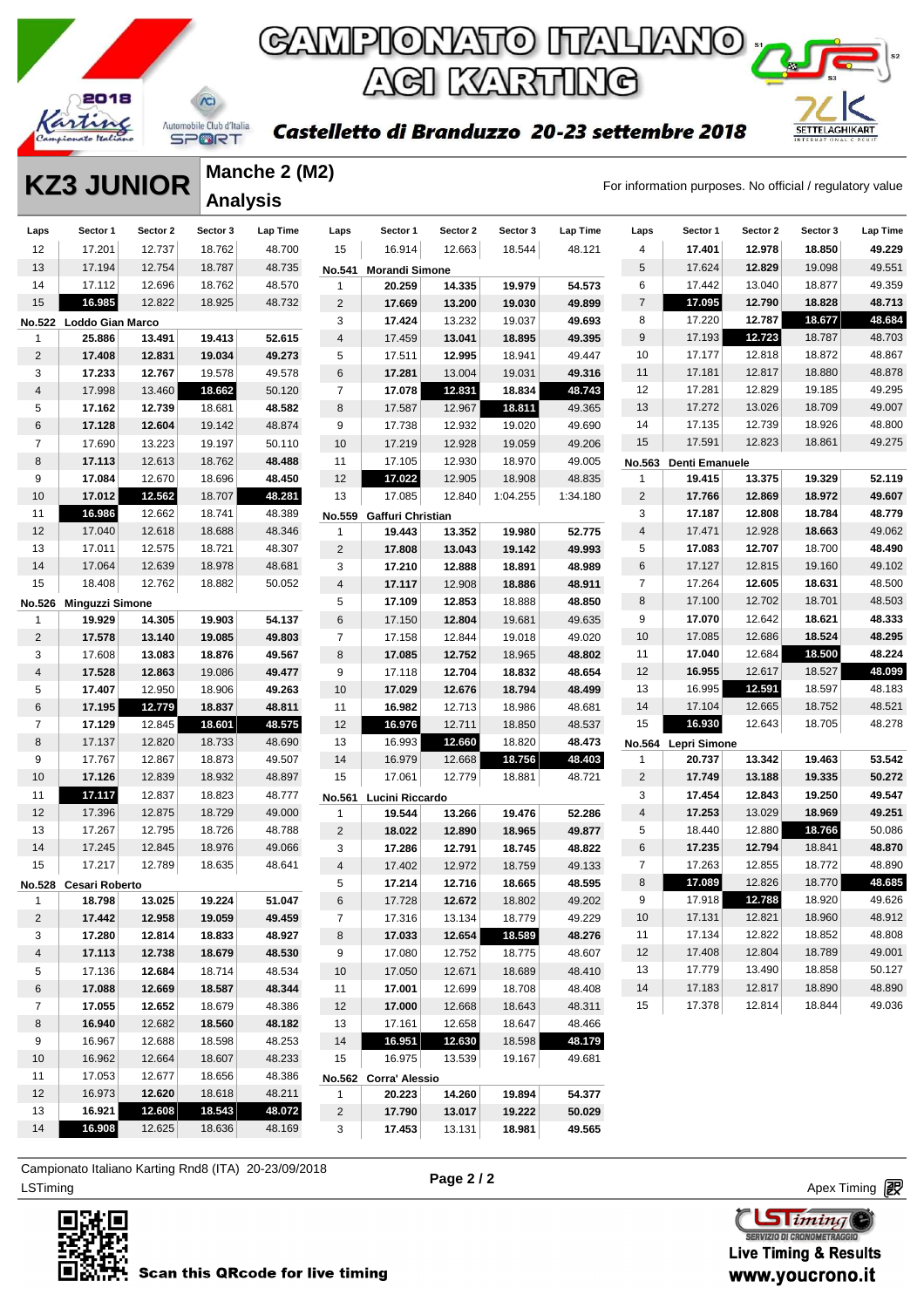

Castelletto di Branduzzo 20-23 settembre 2018



**KZ3 JUNIOR** Manche 2 (M2) Document 11

# **Starting Grid**

| 526 | <b>Minguzzi Simone</b><br>Srk / Dea / Vega                   | 10 | 521 | Loddo Alessandro<br>Crg / Tm Racing / Vega        |  |
|-----|--------------------------------------------------------------|----|-----|---------------------------------------------------|--|
| 541 | <b>Morandi Simone</b><br>Crg / Tm Racing / Vega              | 9  | 503 | Cioffi Luigi<br>Birel Art / Tm Racing / Vega      |  |
| 509 | <b>Nuccioni Filippo</b><br>Gold Kart / Tm Racing / Vega      | 8  | 507 | Damiani Antonio<br>Intrepid / Tm Racing / Vega    |  |
| 562 | <b>Corra' Alessio</b><br>Righetti Ridolfi / Tm Racing / Vega |    | 506 | Giannini Mattia<br>Maranello / Tm Racing / Vega   |  |
| 511 | <b>Menegatti Dennis</b><br>Vrk / Tm Racing / Vega            | 6  | 564 | Lepri Simone<br>Energy / Tm Racing / Vega         |  |
| 514 | <b>Temperini Francesco</b><br>Tony Kart / Tm Racing / Vega   | 5  | 559 | Gaffuri Christian<br>Crg / Tm Racing / Vega       |  |
| 563 | <b>Denti Emanuele</b><br>Ckr / Tm Racing / Vega              | 4  | 561 | Lucini Riccardo<br>Tb Kart / Tm Racing / Vega     |  |
| 501 | Castagnetti Paolo<br>Gp/alu Group / Tm Racing / Vega         | 3  | 508 | <b>Tuia Denis</b><br>Intrepid / Tm Racing / Vega  |  |
| 528 | <b>Cesari Roberto</b><br>Formula K / Tm Racing / Vega        | 2  | 516 | Del Brutto Fabrizio<br>Crg / Tm Racing / Vega     |  |
| 502 | <b>Tolfo Edoardo</b><br>Formula K / Tm Racing / Vega         | 1  | 522 | <b>Loddo Gian Marco</b><br>Crg / Tm Racing / Vega |  |

**Start : 22/09 - 15:10 15 Laps = 18,840 Km**

LSTiming Apex Timing Apex Timing Apex Timing Apex Timing Apex Timing Apex Timing Apex Timing Campionato Italiano Karting Rnd8 (ITA) 20-23/09/2018



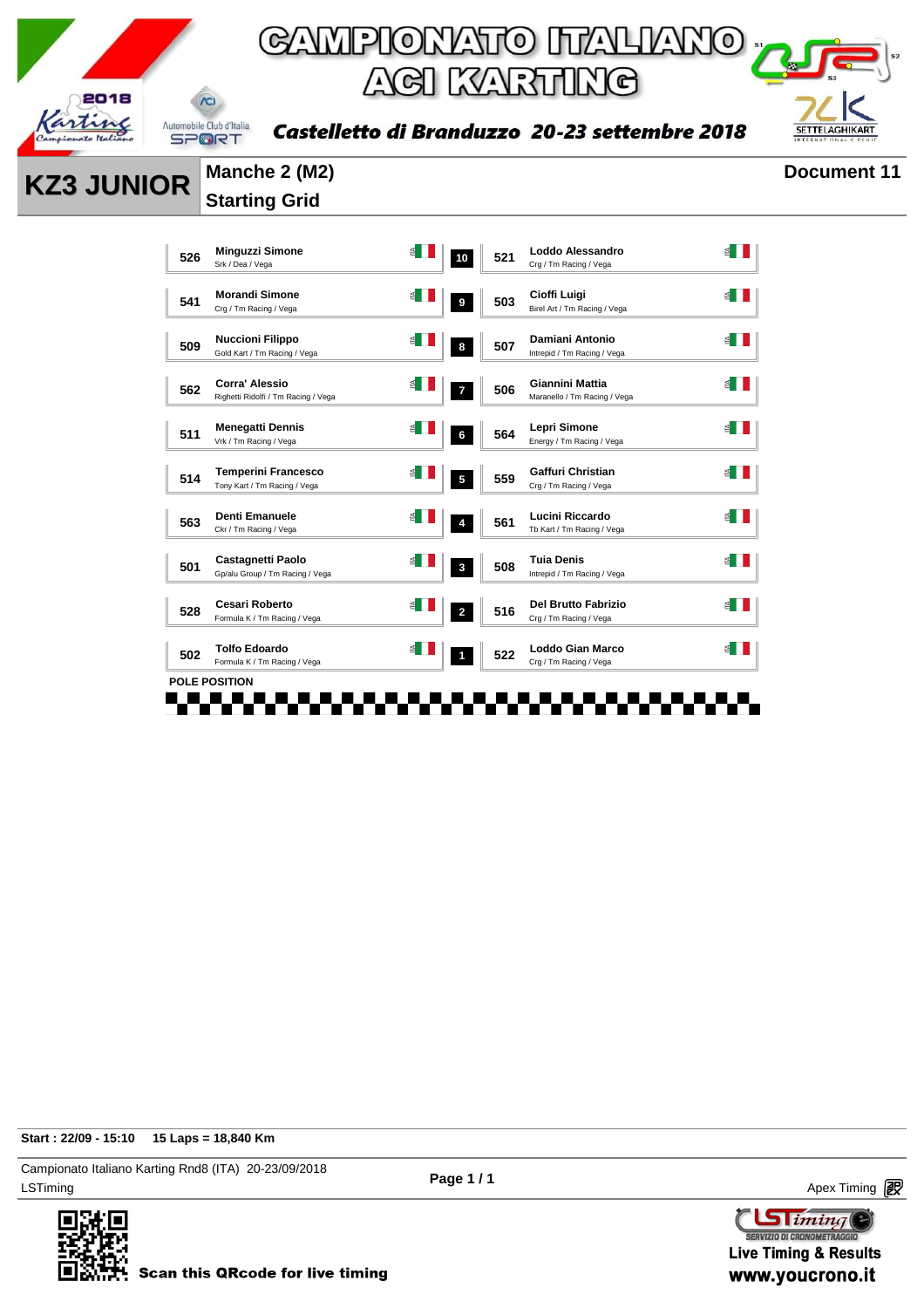

### GAMPIONATO ITALIANO **ACI KARTING**

Castelletto di Branduzzo 20-23 settembre 2018



**KZ3 JUNIOR** Manche 1 (M1) **Document 10.1 OFFICIAL** 

**Risultati Definitivi** 

| Rnk                           |                               | No. | Entrant                        | <b>Nation Driver</b>   |                            |                        | <b>Nation Equipment</b>             | Laps           | Time                       | Gap   |       | Interv. Best Lap Penalty |           | <b>Points</b> |
|-------------------------------|-------------------------------|-----|--------------------------------|------------------------|----------------------------|------------------------|-------------------------------------|----------------|----------------------------|-------|-------|--------------------------|-----------|---------------|
|                               |                               | 502 | <b>NGM MOTORSPORT ASD</b>      | ≝ ∥                    | <b>Tolfo Edoardo</b>       | €                      | Formula K / Tm Racing / Vega        | 15             | 12:05.469                  |       |       | 47.857                   |           | 0             |
| $\mathbf{2}$                  | $\mathbf{v}_1$                | 522 | LODDO GIAN MARCO               | $\leq$ $\blacksquare$  | <b>Loddo Gian Marco</b>    | 11                     | Crg / Tm Racing / Vega              | 15             | 12:05.667                  | 0.198 | 0.198 | 47.769                   |           | $\mathbf{2}$  |
| 3                             | $\triangle^2$                 | 528 | <b>CESARI ROBERTO</b>          | $\leq$ $\blacksquare$  | Cesari Roberto             | 6∎                     | Formula K / Tm Racing / Vega        | 15             | 12:05.909                  | 0.440 | 0.242 | 47.923                   |           | 3             |
|                               | $\mathbf{A}^3$                | 516 | <b>MODENA KART ASD</b>         | $\leq$ $\parallel$     | <b>Del Brutto Fabrizio</b> | 11                     | Crg / Tm Racing / Vega              | 15             | 12:06.222                  | 0.753 | 0.313 | 47.871                   |           | 4             |
| 5                             | $\mathbf{v}$                  | 501 | CASTAGNETTI PAOLO              | $\leq$ $\blacksquare$  | <b>Castagnetti Paolo</b>   | £.                     | Gp/alu Group / Tm Racing / Vega     | 15             | 12:06.610                  | 1.141 | 0.388 | 47.879                   |           | 5             |
| 6                             | $\mathbf{V}$ <sub>3</sub>     | 508 | <b>TUIA DENIS</b>              | $\leq$ $\blacksquare$  | <b>Tuia Denis</b>          | $\mathbb{E}$           | Intrepid / Tm Racing / Vega         | 15             | 12:06.951                  | 1.482 | 0.341 | 47.794                   |           | 6             |
| 7                             |                               | 563 | RSC RACING DENTLEY ASD         | $\leq$ $\blacksquare$  | <b>Denti Emanuele</b>      | $\epsilon$             | Ckr / Tm Racing / Vega              | 15             | 12:08.634                  | 3.165 | 1.683 | 47.934                   |           | 7             |
| 8                             | $\blacktriangle$ <sup>1</sup> | 561 | <b>LUCINI RICCARDO</b>         | E                      | Lucini Riccardo            | $\leq$ $\vert$ $\vert$ | Tb Kart / Tm Racing / Vega          | 15             | 12:09.556                  | 4.087 | 0.922 | 48.008                   |           | 8             |
| 9                             | $\blacktriangle$ 1            | 514 | <b>TEMPERINI FRANCESCO</b>     | $\leq$ $\blacksquare$  | <b>Temperini Francesco</b> | 1≦ 1                   | Tony Kart / Tm Racing / Vega        | 15             | 12:10.404                  | 4.935 | 0.848 | 47.980                   |           | 9             |
| $10$ $\triangle$ <sup>5</sup> |                               | 559 | <b>GAFFURI VALERIANO</b>       | €II                    | <b>Gaffuri Christian</b>   | $\leq$ $\blacksquare$  | Crg / Tm Racing / Vega              | 15             | 12:10.932                  | 5.463 | 0.528 | 48.045                   |           | 10            |
| $11 \triangle 3$              |                               | 511 | VRK S.R.L.                     | $\leq$ $\blacksquare$  | <b>Menegatti Dennis</b>    | 1 ≧                    | Vrk / Tm Racing / Vega              | 15             | 12:14.266                  | 8.797 | 3.334 | 48.222                   |           | 11            |
| $12 \triangle 4$              |                               | 564 | <b>LEPRI SIMONE</b>            | $\leq$ $\blacksquare$  | Lepri Simone               | E                      | Energy / Tm Racing / Vega           | 15             | 12:15.318                  | 9.849 | 1.052 | 48.293                   |           | 12            |
| 13                            | $\mathbf{V}$                  | 562 | <b>CORRA' ALESSIO</b>          | $\leq$ $\blacksquare$  | <b>Corra' Alessio</b>      | $\leq$                 | Righetti Ridolfi / Tm Racing / Vega | 15             | 12:15.645   10.176         |       | 0.327 | 48.259                   |           | 13            |
| $14 \sqrt{s}$                 |                               | 506 | ORACLE RACING S.S.D. A.R.L.    | $\leq$ $\blacksquare$  | Giannini Mattia            | 1≦                     | Maranello / Tm Racing / Vega        | 15             | 12:06.285 10.816           |       | 0.640 | 47.915                   | $+10.000$ | 14            |
| $15$ $\triangle$ <sup>3</sup> |                               | 509 | <b>3DK PERUGIA RACING TEAM</b> | $\leq$ $\blacksquare$  | <b>Nuccioni Filippo</b>    | $\leq$                 | Gold Kart / Tm Racing / Vega        | 15             | 12:19.410 13.941           |       | 3.125 | 48.442                   |           | 15            |
| $16$ $\triangle$ <sup>4</sup> |                               | 507 | <b>DAMIANI ANTONIO</b>         | E                      | Damiani Antonio            | 1≦                     | Intrepid / Tm Racing / Vega         | 15             | 12:19.707 14.238           |       | 0.297 | 48.346                   |           | 16            |
| $17 \equiv$                   |                               | 541 | MORANDI MARCO                  | $\leq$ $\blacksquare$  | <b>Morandi Simone</b>      | 1≦                     | Crg / Tm Racing / Vega              | 15             | 12:21.912 16.443           |       | 2.205 | 48.408                   |           | 17            |
| $18$ $\bigwedge$              |                               | 503 | <b>LAUDATO RACING</b>          | $\leq$ $\vert$ $\vert$ | Cioffi Luigi               | 1≦                     | Birel Art / Tm Racing / Vega        | 15             | 12:26.628 21.159           |       | 4.716 | 48.947                   |           | 18            |
| 19                            | $\mathbf{V}$                  | 526 | MINGUZZI SIMONE                | $\epsilon$ 1           | <b>Minguzzi Simone</b>     | ≝ ∣                    | Srk / Dea / Vega                    | $\overline{7}$ | 5:47.376   8 Laps   8 Laps |       |       | 48.303                   |           | 19            |
| 20 $V_7$                      |                               | 521 | <b>GALIFFA KART</b>            | E                      | Loddo Alessandro           | 图                      | Crg / Tm Racing / Vega              | 6              | 5:12.028 9 Laps 1 Lap      |       |       | 48.236                   | $+10.000$ | 20            |

**No.506 Giannini Mattia : 10 seconds penalty for no respect of starting procedure No.521 Loddo Alessandro : 10 seconds penalty for no respect of starting procedure**

|                                                       |            |             | Leaders: No.502 Tolfo Edoardo (1-13) / No.522 Loddo Gian Marco (14-14) / No.502 Tolfo Edoardo (15-15) |                                       |        |                  |
|-------------------------------------------------------|------------|-------------|-------------------------------------------------------------------------------------------------------|---------------------------------------|--------|------------------|
| Start Time: 22/09 - 10:54:06                          |            |             |                                                                                                       | Best Lap: No.522 Loddo Gian Marco     |        | 47.769 94,65 Kph |
| Weather : Sunny                                       | Air : 22°C | Track : Dry |                                                                                                       | Event Record: No.522 Loddo Gian Marco | 47.611 | 94,96 Kph        |
| Compionate Italiano Karting Bada (ITA), 20,22/00/2019 |            |             |                                                                                                       |                                       |        |                  |

LSTiming Apex Timing Apex Timing Apex Timing Apex Timing Apex Timing Apex Timing Apex Timing Campionato Italiano Karting Rnd8 (ITA) 20-23/09/2018

**Page 1 / 1**

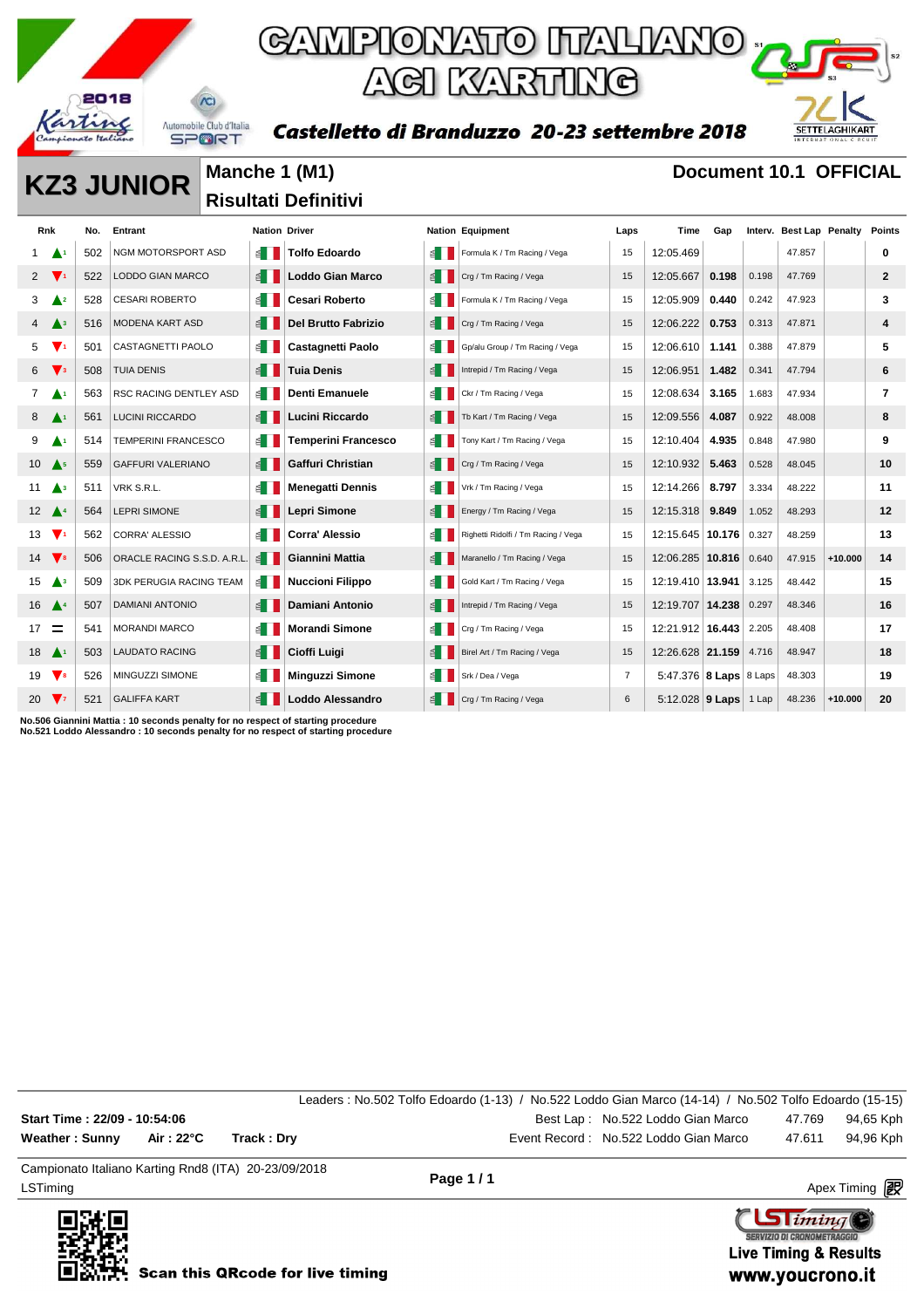

# GAMPIONATO ITALIANO DE ACI KARTING

Castelletto di Branduzzo 20-23 settembre 2018



**Manche 1 (M1) Lap Chart** 

**KZ3 JUNIOR** Matriche I (MII)<br>For information purposes. No official / regulatory value

1 2 3 4 5 6 7 8 9 10 11 12 13 14 15 16 17 18 19 20 Grid **522 502 508 501 528 506 516 563 561 514 526 562 521 511 559 564 541 509 503 507** Start 502 522 508 506 528 501 516 563 561 521 514 511 559 562 526 564 541 503 507 509 Lap 1 Interval **502 522** 0.1 **528** 0.3 **506** 0.4 **508** 0.2 **501** 0.1 **516** 0.4 **561** 0.7 **563** 0.4 **521** 0.1 **559** 0.3 **511** 0.4 **514** 0.0 **564** 0.3 **526** 0.1 **562** 0.4 **509** 0.4 **503** 0.6 **541 507** Lap 2 **502 522** 0.2 **528** 0.1 **506** 0.6 **501** 0.1 **508** 0.3 **516** 0.2 **561** 0.8 **563** 0.3 **521** 0.3 **559** 0.2 **511** 0.5 **514** 0.1 **564** 0.4 **526** 0.1 **562** 0.2 **509** 0.7 **503** 1.0 **541 507** Lap 3 **502 528** 0.3 **522** 0.3 **506** 0.2 **501** 0.2 **508** 0.3 **516** 0.1 **561** 0.7 **563** 0.5 **521** 0.3 **559** 0.4 **511** 0.4 **514** 0.2 **564 526** 0.2 **562** 0.4 **509** 0.6 **503** 1.4 **541 507** 0.3 Lap 4 **502 528** 0.2 **522** 0.2 **506** 0.3 **501** 0.3 **516** 0.4 **508** 0.2 **561** 0.4 **563** 0.4 **521** 0.7 **559** 0.5 **511** 0.5 **514** 0.0 **564** 0.3 **526** 0.3 **562** 0.3 **509** 1.0 **503** 1.7 **541** 0.1 **507** 0.3 Lap 5 **502 528** 0.1 **522** 0.2 **506** 0.3 **501** 0.3 **516** 0.3 **508** 0.5 **561** 0.3 **563** 0.3 **521** 1.1 **559** 0.2 **514** 0.9 **511** 0.4 **564** 0.7 **526 562** 0.2 **509** 0.8 **503** 1.9 **507 541** 0.2 Lap 6 **502 528** 0.2 **522** 0.3 **506** 0.2 **501** 0.3 **516** 0.3 **508** 0.4 **561** 0.5 **563** 0.3 **559** 1.8 **514** 0.5 **511** 0.8 **526** 0.7 **564** 0.3 **562** 0.1 **509** 1.1 **503** 2.2 **507** 0.2 **541 521** 8.7 Lap 7 **502 528** 0.3 **522** 0.2 **506** 0.1 **501** 0.3 **516** 0.3 **508** 0.6 **561** 0.6 **563** 0.2 **559** 2.0 **514** 0.3 **511** 1.1 **526** 0.7 **564** 0.3 **562** 0.4 **509** 1.1 **507** 2.3 **503** 0.9 **541** Lap 8 **502 528** 0.2 **522** 0.2 **506** 0.2 **501** 0.2 **516** 0.2 **508** 0.6 **561** 0.7 **563** 0.2 **559** 2.0 **514** 0.3 **511** 1.3 **564** 1.4 **562** 0.6 **509** 1.0 **507** 2.0 **503** 1.8 **541** 0.1 Lap 9 **502 528** 0.2 **522** 0.1 **506** 0.2 **501** 0.3 **516** 0.2 **508** 0.6 **561** 0.8 **563** 0.3 **559** 2.0 **514** 0.2 **511** 1.7 **564** 1.3 **562** 0.6 **509** 1.2 **507** 2.0 **541** 2.1 **503** 0.8 Lap 10 **502 522** 0.3 **528** 0.2 **506** 0.2 **516** 0.4 **501** 0.2 **508** 0.2 **561** 1.0 **563** 0.4 **559** 1.8 **514** 0.2 **511** 2.1 **564** 1.2 **562** 0.6 **509** 1.6 **507** 1.6 **541** 2.1 **503** 1.4 Lap 11 **502 522** 0.3 **528** 0.2 **506** 0.2 **516** 0.2 **501** 0.3 **508** 0.2 **561** 1.2 **563** 0.1 **559** 1.8 **514** 0.1 **511** 2.6 **564** 1.0 **562** 0.5 **509** 2.1 **507** 1.6 **541** 1.9 **503** 2.0 Lap 12 **502 522** 0.3 **528** 0.4 **506** 0.3 **516** 0.2 **501** 0.5 **508** 0.2 **563** 1.9 **561** 0.7 **559** 0.7 **514** 0.2 **511** 2.7 **564** 1.1 **562** 0.4 **509** 2.4 **507** 1.6 **541** 1.8 **503** 2.6 Lap 13 **502 522** 0.2 **528** 0.5 **516** 0.6 **506** 0.1 **501** 0.1 **508** 0.3 **563** 1.8 **561** 0.8 **559** 0.7 **514** 0.1 **511 564** 1.2 **562** 0.4 **509** 2.9 **507** 1.2 **541** 1.7 **503** 3.2 Lap 14 **522 502** 0.0 **528** 0.1 **516** 0.5 **506** 0.2 **501** 0.3 **508** 0.3 **563** 1.7 **561** 0.9 **514** 0.9 **559** 0.2 **511** 2.9 **564** 1.1 **562** 0.3 **509** 3.5 **507** 0.6 **541** 1.9 **503** 4.1 Lap 15 **502 522** 0.1 **528** 0.2 **516** 0.3 **506 501** 0.3 **508** 0.3 **563** 1.6 **561** 0.9 **514** 0.8 **559** 0.5 **511** 3.3 **564** 1.0 **562** 0.3 **509** 3.7 **507 541** 2.2 **503** 4.7

LSTiming Apex Timing Apex Timing Apex Timing Apex Timing Apex Timing Apex Timing Apex Timing Campionato Italiano Karting Rnd8 (ITA) 20-23/09/2018



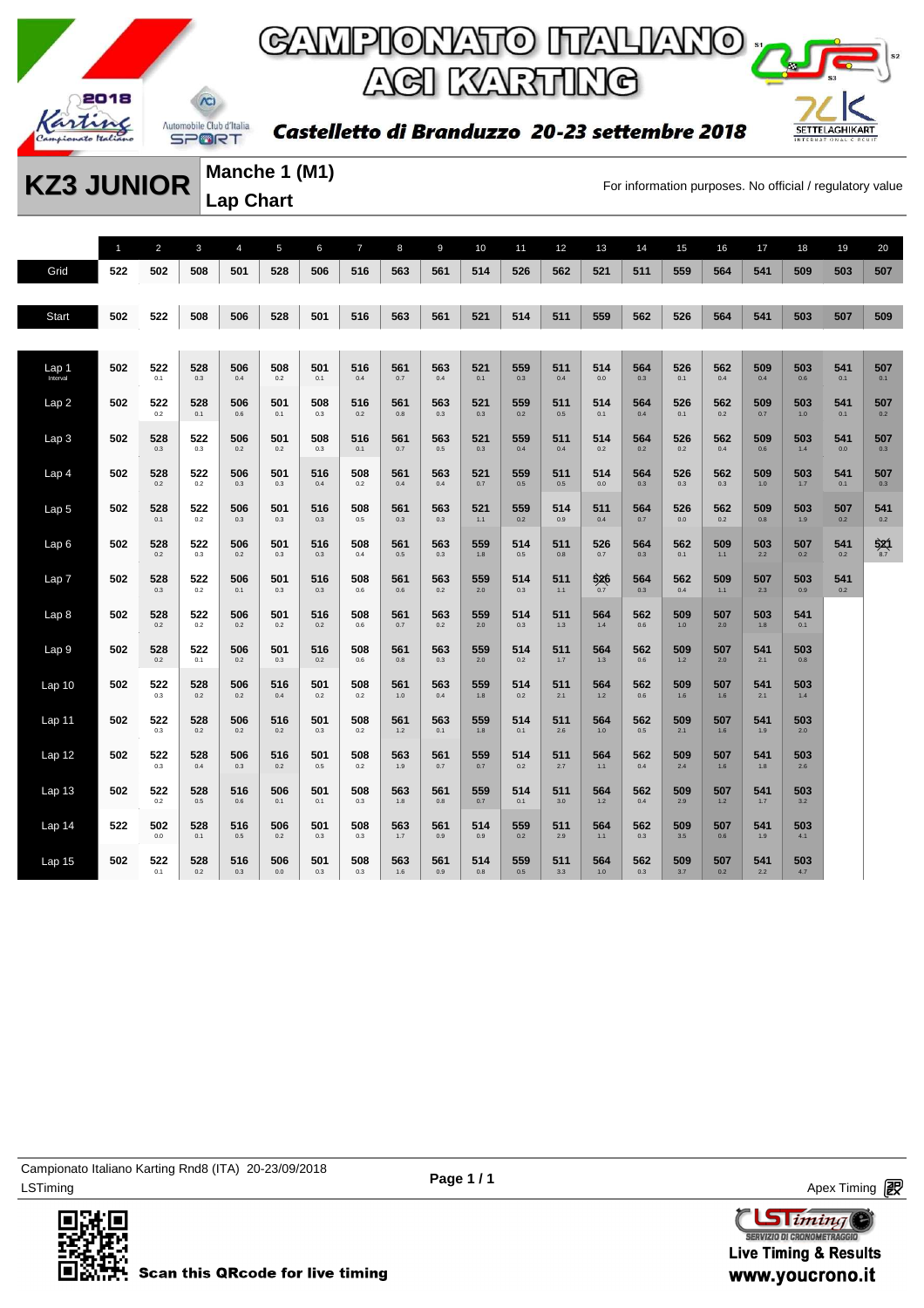

**SETTELAGHIKART** 

#### Castelletto di Branduzzo 20-23 settembre 2018

#### **KZ3 JUNIOR** Manche 1 (M1)<br>For information purposes. No official / regulatory value **Manche 1 (M1) Analysis**

| Laps           | Sector 1                       | Sector 2 | Sector 3 | Lap Time | Laps           | Sector 1                | Sector 2 | Sector 3 | Lap Time | Laps           | Sector 1                   | Sector 2 | Sector 3 | Lap Time |
|----------------|--------------------------------|----------|----------|----------|----------------|-------------------------|----------|----------|----------|----------------|----------------------------|----------|----------|----------|
| No.501         | <b>Castagnetti Paolo</b>       |          |          |          | 3              | 17.046                  | 12.678   | 18.507   | 48.231   | 6              | 17.149                     | 12.835   | 18.833   | 48.817   |
| $\mathbf{1}$   | 18.965                         | 13.068   | 18.837   | 50.870   | 4              | 16.972                  | 12.685   | 18.449   | 48.106   | 7              | 17.221                     | 12.802   | 18.655   | 48.678   |
| $\overline{c}$ | 17.250                         | 12.662   | 18.612   | 48.524   | 5              | 16.936                  | 12.593   | 18.389   | 47.918   | 8              | 17.256                     | 12.782   | 18.742   | 48.780   |
| 3              | 17.114                         | 12.676   | 18.557   | 48.347   | 6              | 16.798                  | 12.590   | 18.549   | 47.937   | 9              | 16.994                     | 12.789   | 18.659   | 48.442   |
| 4              | 16.921                         | 12.666   | 18.575   | 48.162   | $\overline{7}$ | 16.916                  | 12.591   | 18.408   | 47.915   | 10             | 17.236                     | 12.843   | 18.766   | 48.845   |
| 5              | 16.923                         | 12.606   | 18.431   | 47.960   | 8              | 16.977                  | 12.613   | 18.502   | 48.092   | 11             | 17.195                     | 12.809   | 18.701   | 48.705   |
| $\,6$          | 16.830                         | 12.606   | 18.470   | 47.906   | 9              | 16.895                  | 12.556   | 18.475   | 47.926   | 12             | 17.171                     | 12.788   | 18.697   | 48.656   |
| $\overline{7}$ | 16.845                         | 12.569   | 18.465   | 47.879   | 10             | 17.171                  | 12.674   | 18.486   | 48.331   | 13             | 17.187                     | 12.907   | 18.855   | 48.949   |
| 8              | 16.955                         | 12.592   | 18.470   | 48.017   | 11             | 16.963                  | 12.565   | 18.476   | 48.004   | 14             | 17.197                     | 12.960   | 18.825   | 48.982   |
| 9              | 16.918                         | 12.538   | 18.571   | 48.027   | 12             | 16.956                  | 12.609   | 18.501   | 48.066   | 15             | 17.145                     | 12.871   | 18.764   | 48.780   |
| 10             | 17.056                         | 13.104   | 18.519   | 48.679   | 13             | 17.067                  | 12.667   | 18.913   | 48.647   | No.511         | <b>Menegatti Dennis</b>    |          |          |          |
| 11             | 16.852                         | 12.642   | 18.485   | 47.979   | 14             | 16.985                  | 12.649   | 18.498   | 48.132   | 1              | 19.602                     | 13.297   | 19.245   | 52.144   |
| 12             | 16.944                         | 12.563   | 18.634   | 48.141   | 15             | 16.993                  | 12.647   | 18.615   | 48.255   | $\sqrt{2}$     | 17.360                     | 12.820   | 18.783   | 48.963   |
| 13             | 16.940                         | 12.619   | 18.510   | 48.069   | No.507         | Damiani Antonio         |          |          |          | 3              | 17.091                     | 12.710   | 18.626   | 48.427   |
| 14             | 17.076                         | 12.621   | 18.630   | 48.327   | 1              | 21.653                  | 13.370   | 19.094   | 54.117   | $\overline{4}$ | 17.049                     | 12.674   | 18.720   | 48.443   |
| 15             | 17.016                         | 12.656   | 18.562   | 48.234   | $\overline{2}$ | 17.528                  | 12.977   | 19.080   | 49.585   | 5              | 17.139                     | 13.266   | 18.668   | 49.073   |
|                |                                |          |          |          | 3              | 17.287                  | 12.737   | 19.052   | 49.076   | 6              | 17.110                     | 12.665   | 18.594   | 48.369   |
| 1              | No.502 Tolfo Edoardo<br>18.791 | 12.850   | 18.891   | 50.532   | $\overline{4}$ | 17.270                  | 12.856   | 18.890   | 49.016   | $\overline{7}$ | 17.083                     | 12.741   | 18.622   | 48.446   |
| $\overline{2}$ | 17.184                         | 12.752   | 18.711   | 48.647   | 5              | 17.158                  | 12.742   | 19.019   | 48.919   | 8              | 16.973                     | 12.702   | 18.547   | 48.222   |
| 3              | 16.974                         |          | 18.562   | 48.274   | 6              | 17.333                  | 12.785   | 18.881   | 48.999   | 9              | 17.092                     | 12.739   | 18.601   | 48.432   |
|                |                                | 12.738   |          |          | $\overline{7}$ | 17.140                  | 12.740   | 18.724   | 48.604   | 10             | 17.090                     | 12.757   | 18.663   | 48.510   |
| 4              | 16.831                         | 12.691   | 18.600   | 48.122   | 8              | 17.019                  | 12.767   | 18.672   | 48.458   | 11             | 17.072                     | 12.724   | 18.709   | 48.505   |
| 5              | 16.905                         | 12.640   | 18.515   | 48.060   | 9              | 17.072                  | 12.743   | 18.652   | 48.467   | 12             | 17.027                     | 12.719   | 18.650   | 48.396   |
| 6              | 16.810                         | 12.663   | 18.459   | 47.932   | 10             | 17.060                  | 12.664   | 18.681   | 48.405   | 13             | 17.099                     | 12.672   | 18.637   | 48.408   |
| $\overline{7}$ | 16.852                         | 12.646   | 18.486   | 47.984   | 11             | 17.172                  | 12.790   | 18.795   | 48.757   | 14             | 17.062                     | 12.735   | 18.732   | 48.529   |
| 8              | 16.834                         | 12.632   | 18.581   | 48.047   |                |                         |          |          |          |                |                            |          |          | 48.668   |
| 9              | 16.867                         | 12.672   | 18.497   | 48.036   | 12             | 17.063                  | 12.757   | 18.778   | 48.598   | 15             | 17.151                     | 12.761   | 18.756   |          |
| 10             | 16.938                         | 12.620   | 18.565   | 48.123   | 13             | 17.084                  | 12.737   | 18.785   | 48.606   |                | No.514 Temperini Francesco |          |          |          |
| 11             | 16.835                         | 12.627   | 18.481   | 47.943   | 14             | 17.017                  | 12.666   | 18.663   | 48.346   | 1              | 20.049                     | 13.255   | 19.126   | 52.430   |
| 12             | 16.805                         | 12.601   | 18.451   | 47.857   | 15             | 17.056                  | 12.696   | 18.694   | 48.446   | $\sqrt{2}$     | 17.479                     | 12.824   | 18.696   | 48.999   |
| 13             | 16.953                         | 12.634   | 18.487   | 48.074   | <b>No.508</b>  | <b>Tuia Denis</b>       |          |          |          | 3              | 17.066                     | 12.799   | 18.679   | 48.544   |
| 14             | 16.917                         | 12.692   | 19.328   | 48.937   | 1              | 19.017                  | 13.173   | 18.856   | 51.046   | 4              | 17.008                     | 12.681   | 18.586   | 48.275   |
| 15             | 17.050                         | 12.687   | 18.596   | 48.333   | $\overline{2}$ | 17.684                  | 12.700   | 18.602   | 48.986   | 5              | 17.157                     | 12.812   | 18.555   | 48.524   |
| No.503         | Cioffi Luigi                   |          |          |          | 3              | 17.099                  | 12.630   | 18.586   | 48.315   | 6              | 16.860                     | 12.531   | 18.589   | 47.980   |
| $\mathbf{1}$   | 21.414                         | 13.172   | 19.521   | 54.107   | $\overline{4}$ | 17.056                  | 12.578   | 18.872   | 48.506   | 7              | 17.039                     | 12.622   | 18.505   | 48.166   |
| 2              | 17.469                         | 12.921   | 19.093   | 49.483   | 5              | 16.887                  | 12.752   | 18.525   | 48.164   | 8              | 16.890                     | 12.571   | 18.568   | 48.029   |
| 3              | 17.222                         | 12.787   | 19.035   | 49.044   | 6              | 16.884                  | 12.519   | 18.391   | 47.794   | 9              | 16.916                     | 12.600   | 18.515   | 48.031   |
| 4              | 17.301                         | 12.805   | 18.885   | 48.991   | $\overline{7}$ | 16.899                  | 12.583   | 18.648   | 48.130   | 10             | 16.892                     | 12.572   | 18.589   | 48.053   |
| 5              | 17.061                         | 12.948   | 19.085   | 49.094   | 8              | 16.890                  | 12.565   | 18.485   | 47.940   | 11             | 16.922                     | 12.634   | 18.464   | 48.020   |
| 6              | 17.210                         | 12.873   | 18.980   | 49.063   | 9              | 16.938                  | 12.582   | 18.441   | 47.961   | 12             | 17.080                     | 12.605   | 18.583   | 48.268   |
| $\overline{7}$ | 17.734                         | 12.999   | 19.034   | 49.767   | 10             | 16.940                  | 12.582   | 18.520   | 48.042   | 13             | 16.882                     | 12.671   | 18.581   | 48.134   |
| 8              | 17.306                         | 12.959   | 19.080   | 49.345   | 11             | 16.882                  | 12.601   | 18.562   | 48.045   | 14             | 16.994                     | 12.607   | 18.776   | 48.377   |
| 9              | 17.747                         | 12.893   | 19.080   | 49.720   | 12             | 16.968                  | 12.548   | 18.533   | 48.049   | 15             | 16.958                     | 12.582   | 18.491   | 48.031   |
| 10             | 17.203                         | 12.837   | 18.907   | 48.947   | 13             | 17.070                  | 12.631   | 18.501   | 48.202   |                | No.516 Del Brutto Fabrizio |          |          |          |
| 11             | 17.307                         | 12.938   | 18.972   | 49.217   | 14             | 17.035                  | 12.609   | 18.648   | 48.292   | 1              | 19.012                     | 13.111   | 18.949   | 51.072   |
| 12             | 17.257                         | 12.829   | 18.981   | 49.067   | 15             | 17.059                  | 12.602   | 18.611   | 48.272   | $\overline{c}$ | 17.260                     | 12.762   | 18.648   | 48.670   |
| 13             | 17.287                         | 12.858   | 18.907   | 49.052   |                | No.509 Nuccioni Filippo |          |          |          | 3              | 17.046                     | 12.638   | 18.563   | 48.247   |
| 14             | 17.390                         | 13.016   | 19.060   | 49.466   | $\mathbf{1}$   | 20.640                  | 13.210   | 19.248   | 53.098   | 4              | 17.021                     | 12.579   | 18.479   | 48.079   |
| 15             | 17.204                         | 12.860   | 19.184   | 49.248   | $\overline{2}$ | 17.246                  | 12.992   | 18.831   | 49.069   | 5              | 16.856                     | 12.581   | 18.434   | 47.871   |
|                | No.506 Giannini Mattia         |          |          |          | 3              | 17.132                  | 12.714   | 18.766   | 48.612   | 6              | 16.817                     | 12.591   | 18.512   | 47.920   |
| 1              | 18.731                         | 12.944   | 18.982   | 50.657   | $\overline{4}$ | 17.151                  | 12.713   | 18.844   | 48.708   | $\overline{7}$ | 16.814                     | 12.605   | 18.455   | 47.874   |
| $\overline{2}$ | 17.192                         | 12.741   | 18.787   | 48.720   | 5              | 17.158                  | 12.823   | 18.921   | 48.902   | 8              | 16.867                     | 12.551   | 18.530   | 47.948   |

ex Timing and the Company of the Company of the Company of the Company of the Company of the Apex Timing Apex Timing Campionato Italiano Karting Rnd8 (ITA) 20-23/09/2018



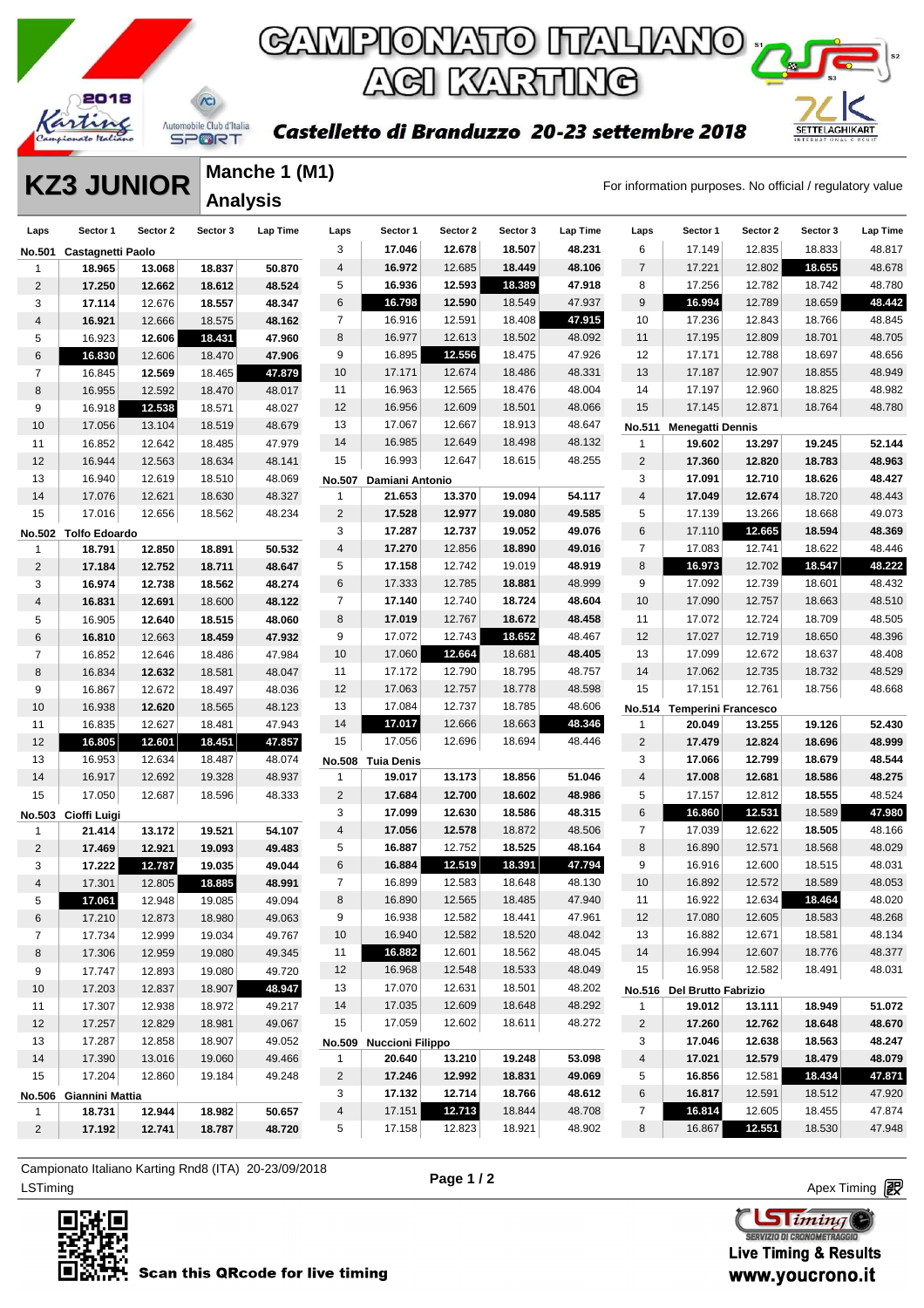

#### Castelletto di Branduzzo 20-23 settembre 2018



#### **KZ3 JUNIOR** Manche 1 (M1)<br>For information purposes. No official / regulatory value **Manche 1 (M1) Analysis**

| Laps           | Sector 1                | Sector 2 | Sector 3 | Lap Time | Laps           | Sector 1                 | Sector 2 | Sector 3 | Lap Time | Laps                    | Sector 1              | Sector 2         | Sector 3 | <b>Lap Time</b> |
|----------------|-------------------------|----------|----------|----------|----------------|--------------------------|----------|----------|----------|-------------------------|-----------------------|------------------|----------|-----------------|
| 9              | 16.822                  | 12.593   | 18.556   | 47.971   | 13             | 16.955                   | 12.573   | 18.606   | 48.134   |                         | No.562 Corra' Alessio |                  |          |                 |
| 10             | 16.947                  | 12.755   | 18.486   | 48.188   | 14             | 16.958                   | 12.564   | 18.669   | 48.191   | 1                       | 20.083                | 14.026           | 19.184   | 53.293          |
| 11             | 16.819                  | 12.619   | 18.443   | 47.881   | 15             | 17.380                   | 12.616   | 18.667   | 48.663   | $\overline{\mathbf{c}}$ | 17.116                | 12.743           | 18.870   | 48.729          |
| 12             | 16.850                  | 12.632   | 18.520   | 48.002   | No.541         | <b>Morandi Simone</b>    |          |          |          | 3                       | 17.121                | 12.793           | 18.834   | 48.748          |
| 13             | 17.071                  | 12.573   | 18.615   | 48.259   | 1              | 21.875                   | 13.223   | 19.263   | 54.361   | 4                       | 16.937                | 12.642           | 18.714   | 48.293          |
| 14             | 16.902                  | 12.614   | 18.521   | 48.037   | $\overline{2}$ | 17.483                   | 12.982   | 19.024   | 49.489   | 5                       | 16.926                | 13.320           | 18.859   | 49.105          |
| 15             | 17.031                  | 12.633   | 18.794   | 48.458   | 3              | 17.252                   | 12.807   | 18.919   | 48.978   | 6                       | 17.156                | 12.698           | 18.704   | 48.558          |
| No.521         | Loddo Alessandro        |          |          |          | $\overline{4}$ | 17.383                   | 12.837   | 18.789   | 49.009   | $\overline{7}$          | 17.298                | 12.780           | 18.583   | 48.661          |
| 1              | 19.896                  | 12.933   | 19.091   | 51.920   | 5              | 17.230                   | 12.940   | 19.308   | 49.478   | 8                       | 17.394                | 12.728           | 18.725   | 48.847          |
| $\overline{c}$ | 17.440                  | 12.720   | 18.787   | 48.947   | 6              | 17.381                   | 12.854   | 18.834   | 49.069   | 9                       | 16.996                | 12.727           | 18.599   | 48.322          |
| 3              | 16.950                  | 12.673   | 18.613   | 48.236   | $\overline{7}$ | 17.348                   | 13.073   | 19.105   | 49.526   | 10                      | 17.029                | 12.725           | 18.621   | 48.375          |
| 4              | 16.886                  | 12.677   | 18.801   | 48.364   | 8              | 17.234                   | 12.961   | 19.014   | 49.209   | 11                      | 17.066                | 12.644           | 18.549   | 48.259          |
| 5              | 16.975                  | 12.635   | 18.761   | 48.371   | 9              | 17.299                   | 12.803   | 18.599   | 48.701   | 12                      | 17.063                | 12.592           | 18.684   | 48.339          |
| 6              | 16.907                  | 12.708   | 34.378   | 1:03.993 | 10             | 16.957                   | 12.751   | 18.700   | 48.408   | 13                      | 17.008                | 12.654           | 18.811   | 48.473          |
| <b>No.522</b>  | <b>Loddo Gian Marco</b> |          |          |          | 11             | 16.944                   | 12.840   | 18.783   | 48.567   | 14                      | 16.959                | 12.718           | 18.664   | 48.341          |
| 1              | 18.800                  | 12.777   | 18.823   | 50.400   | 12             | 16.935                   | 12.799   | 18.722   | 48.456   | 15                      | 17.146                | 12.634           | 18.785   | 48.565          |
| 2              | 17.224                  | 12.724   | 18.747   | 48.695   | 13             | 16.983                   | 12.768   | 18.761   | 48.512   | <b>No.563</b>           | Denti Emanuele        |                  |          |                 |
| 3              | 17.058                  | 13.132   | 18.567   | 48.757   | 14             | 16.957                   | 12.821   | 18.781   | 48.559   | 1                       | 19.874                | 12.949           | 19.239   | 52.062          |
| 4              | 16.870                  | 12.564   | 18.576   | 48.010   | 15             | 17.001                   | 12.708   | 18.968   | 48.677   | $\sqrt{2}$              | 17.282                | 12.748           | 18.683   | 48.713          |
| 5              | 16.857                  | 12.509   | 18.534   | 47.900   |                | No.559 Gaffuri Christian |          |          |          | 3                       | 17.044                | 12.644           | 18.590   | 48.278          |
| 6              | 16.899                  | 12.622   | 18.534   | 48.055   | 1              | 19.456                   | 13.236   | 19.010   | 51.702   | 4                       | 16.804                | 12.622           | 18.526   | 47.952          |
| $\overline{7}$ | 16.779                  | 12.634   | 18.570   | 47.983   | $\overline{2}$ | 17.256                   | 12.800   | 18.821   | 48.877   | 5                       | 16.922                | 12.554           | 18.458   | 47.934          |
| 8              | 16.996                  | 12.530   | 18.483   | 48.009   | 3              | 17.103                   | 12.686   | 18.683   | 48.472   | 6                       | 16.854                | 12.639           | 18.564   | 48.057          |
| 9              | 16.868                  | 12.488   | 18.597   | 47.953   | $\overline{4}$ | 17.029                   | 12.687   | 18.697   | 48.413   | $\overline{7}$          | 16.915                | 12.637           | 18.514   | 48.066          |
| 10             | 17.023                  | 12.536   | 18.539   | 48.098   | 5              | 16.891                   | 12.622   | 18.617   | 48.130   | 8                       | 16.942                | 12.635           | 18.594   | 48.171          |
| 11             | 16.878                  | 12.567   | 18.495   | 47.940   | 6              | 16.915                   | 12.678   | 18.816   | 48.409   | 9                       | 16.901                | 12.569           | 18.639   | 48.109          |
| 12             | 16.775                  | 12.518   | 18.476   | 47.769   | $\overline{7}$ | 17.029                   | 12.648   | 18.665   | 48.342   | 10                      | 16.882                | 12.701           | 18.652   | 48.235          |
| 13             | 16.905                  | 12.587   | 18.573   | 48.065   | 8              | 16.825                   | 12.671   | 18.607   | 48.103   | 11                      | 16.937                | 12.598           | 18.552   | 48.087          |
| 14             | 16.864                  | 12.555   | 19.173   | 48.592   | 9              | 16.943                   | 12.617   | 18.561   | 48.121   | 12                      | 17.401                |                  | 18.532   | 48.544          |
| 15             |                         |          |          |          | 10             |                          | 12.580   | 18.569   | 48.045   | 13                      | 16.942                | 12.611<br>12.577 | 18.567   | 48.086          |
|                | 17.373                  | 12.549   | 18.662   | 48.584   |                | 16.896                   |          |          |          |                         |                       |                  |          |                 |
|                | No.526 Minguzzi Simone  |          |          |          | 11             | 16.922                   | 12.596   | 18.581   | 48.099   | 14                      | 16.960                | 12.668           | 18.556   | 48.184          |
| 1              | 20.304                  | 13.357   | 19.051   | 52.712   | 12             | 17.006                   | 12.615   | 18.573   | 48.194   | 15                      | 16.961                | 12.620           | 18.644   | 48.225          |
| $\overline{c}$ | 17.214                  | 12.919   | 18.841   | 48.974   | 13             | 16.871                   | 12.645   | 18.685   | 48.201   | No.564                  | Lepri Simone          |                  |          |                 |
| 3              | 17.150                  | 12.688   | 18.692   | 48.530   | 14             | 16.959                   | 12.653   | 19.148   | 48.760   | $\mathbf{1}$            | 20.019                | 13.271           | 19.202   | 52.492          |
| $\overline{4}$ | 16.949                  | 12.791   | 18.650   | 48.390   | 15             | 17.094                   | 12.619   | 18.615   | 48.328   | 2                       | 17.228                | 12.889           | 18.885   | 49.002          |
| 5              | 16.952                  | 13.487   | 18.753   | 49.192   |                | No.561 Lucini Riccardo   |          |          |          | 3                       | 17.093                | 12.605           | 18.711   | 48.409          |
| 6              | 17.028                  | 12.671   | 18.604   | 48.303   | 1              | 19.393                   | 13.101   | 18.999   | 51.493   | 4                       | 16.974                | 12.631           | 18.758   | 48.363          |
| $\overline{7}$ | 17.031                  | 12.745   | 18.655   | 48.431   | $\overline{2}$ | 17.371                   | 12.766   | 18.693   | 48.830   | 5                       | 17.035                | 13.601           | 18.796   | 49.432          |
|                | No.528 Cesari Roberto   |          |          |          | 3              | 16.879                   | 12.717   | 18.498   | 48.094   | 6                       | 17.356                | 12.637           | 18.744   | 48.737          |
| $\mathbf{1}$   | 18.563                  | 12.900   | 18.736   | 50.199   | 4              | 16.883                   | 12.665   | 18.460   | 48.008   | $\overline{7}$          | 17.073                | 12.651           | 18.682   | 48.406          |
| $\overline{2}$ | 17.100                  | 12.708   | 18.688   | 48.496   | 5              | 16.932                   | 12.557   | 18.577   | 48.066   | 8                       | 17.117                | 12.686           | 18.789   | 48.592          |
| 3              | 17.055                  | 12.820   | 18.447   | 48.322   | 6              | 16.927                   | 12.585   | 18.506   | 48.018   | 9                       | 16.968                | 12.740           | 18.585   | 48.293          |
| 4              | 16.839                  | 12.600   | 18.604   | 48.043   | 7              | 16.980                   | 12.611   | 18.626   | 48.217   | 10                      | 17.064                | 12.683           | 18.677   | 48.424          |
| 5              | 16.845                  | 12.594   | 18.543   | 47.982   | 8              | 17.008                   | 12.543   | 18.533   | 48.084   | 11                      | 17.017                | 12.642           | 18.677   | 48.336          |
| 6              | 16.824                  | 12.596   | 18.552   | 47.972   | 9              | 16.970                   | 12.577   | 18.528   | 48.075   | 12                      | 17.009                | 12.787           | 18.642   | 48.438          |
| $\overline{7}$ | 16.860                  | 12.566   | 18.650   | 48.076   | 10             | 16.966                   | 12.611   | 18.583   | 48.160   | 13                      | 17.051                | 12.789           | 18.695   | 48.535          |
| 8              | 16.910                  | 12.606   | 18.407   | 47.923   | 11             | 16.967                   | 12.659   | 18.690   | 48.316   | 14                      | 17.025                | 12.644           | 18.698   | 48.367          |
| 9              | 16.879                  | 12.582   | 18.592   | 48.053   | 12             | 18.217                   | 12.696   | 18.590   | 49.503   | 15                      | 17.103                | 12.732           | 18.779   | 48.614          |
| 10             | 17.472                  | 12.614   | 18.458   | 48.544   | 13             | 16.977                   | 12.727   | 18.496   | 48.200   |                         |                       |                  |          |                 |
| 11             | 16.951                  | 12.582   | 18.453   | 47.986   | 14             | 16.962                   | 12.627   | 18.690   | 48.279   |                         |                       |                  |          |                 |
| 12             | 16.956                  | 12.554   | 18.455   | 47.965   | 15             | 16.939                   | 12.628   | 18.587   | 48.154   |                         |                       |                  |          |                 |

ex Timing and the Company of the Company of the Company of the Company of the Company of the Apex Timing (1990) and the Company of the Company of the Company of the Company of the Company of the Company of the Company of t Campionato Italiano Karting Rnd8 (ITA) 20-23/09/2018



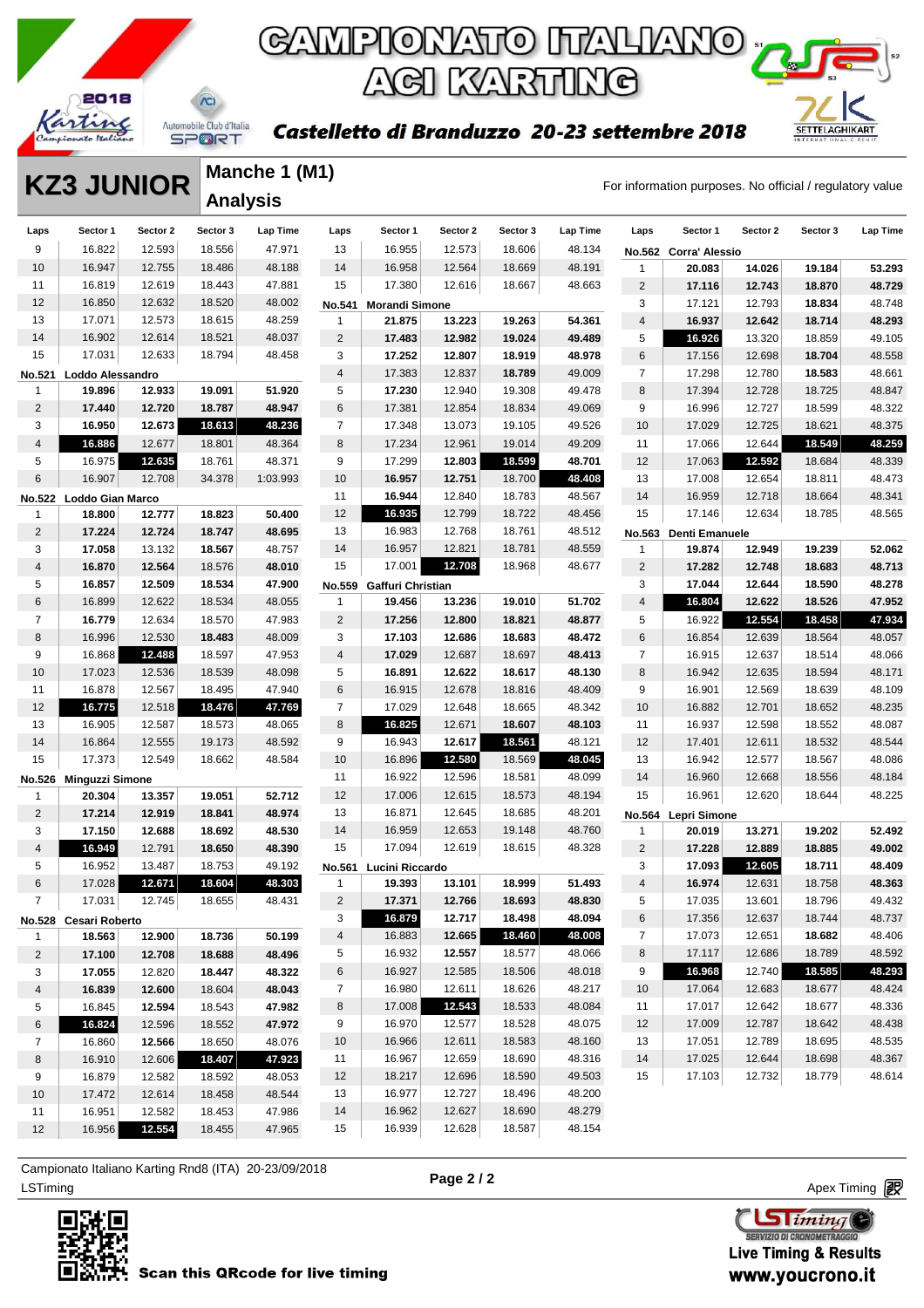

Castelletto di Branduzzo 20-23 settembre 2018



**KZ3 JUNIOR** Manche 1 (M1) Document 8

# **Starting Grid**

| 503 | Cioffi Luigi<br>Birel Art / Tm Racing / Vega          |     | 10             | 507 | Damiani Antonio<br>Intrepid / Tm Racing / Vega              |  |
|-----|-------------------------------------------------------|-----|----------------|-----|-------------------------------------------------------------|--|
| 541 | <b>Morandi Simone</b><br>Crg / Tm Racing / Vega       | é I | 9              | 509 | <b>Nuccioni Filippo</b><br>Gold Kart / Tm Racing / Vega     |  |
| 559 | Gaffuri Christian<br>Crg / Tm Racing / Vega           |     | 8              | 564 | Lepri Simone<br>Energy / Tm Racing / Vega                   |  |
| 521 | Loddo Alessandro<br>Crg / Tm Racing / Vega            |     | $\overline{ }$ | 511 | <b>Menegatti Dennis</b><br>Vrk / Tm Racing / Vega           |  |
| 526 | <b>Minguzzi Simone</b><br>Srk / Dea / Vega            |     | 6              | 562 | Corra' Alessio<br>Righetti Ridolfi / Tm Racing / Vega       |  |
| 561 | <b>Lucini Riccardo</b><br>Tb Kart / Tm Racing / Vega  |     | 5              | 514 | <b>Temperini Francesco</b><br>Tony Kart / Tm Racing / Vega  |  |
| 516 | Del Brutto Fabrizio<br>Crg / Tm Racing / Vega         |     | 4              | 563 | <b>Denti Emanuele</b><br>Ckr / Tm Racing / Vega             |  |
| 528 | <b>Cesari Roberto</b><br>Formula K / Tm Racing / Vega |     | $\mathbf{3}$   | 506 | Giannini Mattia<br>Maranello / Tm Racing / Vega             |  |
| 508 | <b>Tuia Denis</b><br>Intrepid / Tm Racing / Vega      |     | $\overline{a}$ | 501 | <b>Castagnetti Paolo</b><br>Gp/alu Group / Tm Racing / Vega |  |
| 522 | Loddo Gian Marco<br>Crg / Tm Racing / Vega            |     | 1              | 502 | <b>Tolfo Edoardo</b><br>Formula K / Tm Racing / Vega        |  |
|     | <b>POLE POSITION</b>                                  |     |                |     |                                                             |  |

**Start : 22/09 - 10:50 15 Laps = 18,840 Km**

LSTiming Apex Timing Apex Timing Apex Timing Apex Timing Apex Timing Apex Timing Apex Timing Campionato Italiano Karting Rnd8 (ITA) 20-23/09/2018



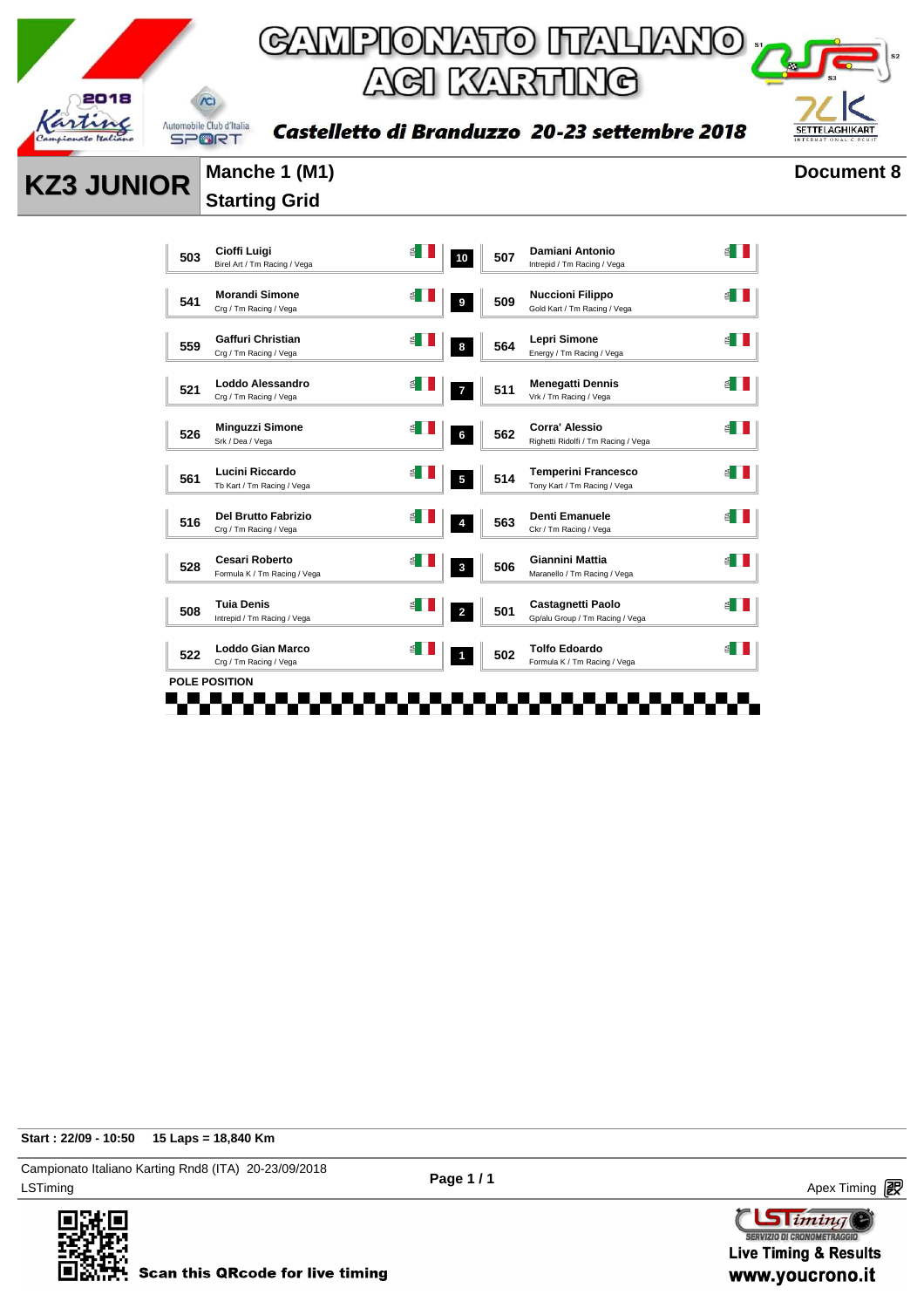

### GAMPIONATO ITALIANO ; ACI KARTING

Castelletto di Branduzzo 20-23 settembre 2018



#### **KZ3 JUNIOR Qualifying Practice (QP) Document 7.1 OFFICIAL Results**

| Rnk            | No. | <b>Entrant</b>                 | <b>Nation Driver</b>   |                            |                       | <b>Nation Equipment</b>          |        | Sector 1 Sector 2 Sector 3 |        | Spd   | Time   | 2nd Best | Gap   | Laps           |
|----------------|-----|--------------------------------|------------------------|----------------------------|-----------------------|----------------------------------|--------|----------------------------|--------|-------|--------|----------|-------|----------------|
|                | 522 | LODDO GIAN MARCO               | E I                    | <b>Loddo Gian Marco</b>    | ≦ II                  | Crg / Tm Racing / Vega           | 16.787 | 12.500                     | 18.324 | 119.8 | 47.611 | 47.664   |       | 6              |
| $\overline{2}$ | 502 | <b>NGM MOTORSPORT ASD</b>      | $\leq$ $\blacksquare$  | <b>Tolfo Edoardo</b>       |                       | Formula K / Tm Racing / Vega     | 16.785 | 12.524                     | 18.398 | 119,3 | 47.707 | 47.762   | 0.096 | 6              |
| 3              | 508 | <b>TUIA DENIS</b>              | 6∎                     | <b>Tuia Denis</b>          | $\leq$ 1              | Intrepid / Tm Racing / Vega      | 16.821 | 12.516                     | 18.370 | 119.2 | 47.707 | 47.920   | 0.096 | $\overline{7}$ |
| $\overline{4}$ | 501 | <b>CASTAGNETTI PAOLO</b>       | $\leq$ $\blacksquare$  | Castagnetti Paolo          | $\leq$ $\blacksquare$ | Gp/alu Group / Tm Racing / Ve    | 16.726 | 12.562                     | 18.562 | 118.5 | 47.850 | 47.939   | 0.239 | 6              |
| 5              | 528 | <b>CESARI ROBERTO</b>          | 1≦ 1                   | <b>Cesari Roberto</b>      | ≝ ∐                   | Formula K / Tm Racing / Vega     | 16.844 | 12.560                     | 18.462 | 119.3 | 47.866 | 48.591   | 0.255 | 5              |
| 6              | 506 | ORACLE RACING S.S.D. A.R.      | $\leq$ $\blacksquare$  | Giannini Mattia            |                       | Maranello / Tm Racing / Vega     | 16.818 | 12.621                     | 18.429 | 117,8 | 47.868 | 47.905   | 0.257 | $\overline{7}$ |
| 7              | 516 | <b>MODENA KART ASD</b>         | £.                     | <b>Del Brutto Fabrizio</b> | ≝ ∐                   | Crg / Tm Racing / Vega           | 16.836 | 12.574                     | 18.476 | 118.2 | 47.886 | 47.959   | 0.275 | $\overline{7}$ |
| 8              | 563 | <b>RSC RACING DENTLEY ASD</b>  | $\leq$ $\blacksquare$  | <b>Denti Emanuele</b>      |                       | Ckr / Tm Racing / Vega           | 16.862 | 12.565                     | 18.482 | 119,5 | 47.909 | 47.980   | 0.298 | 6              |
| 9              | 561 | <b>LUCINI RICCARDO</b>         | 11                     | Lucini Riccardo            | ≝ ∐                   | Tb Kart / Tm Racing / Vega       | 16.840 | 12.597                     | 18.476 | 120,1 | 47.913 | 48.062   | 0.302 | 6              |
| 10             | 514 | <b>TEMPERINI FRANCESCO</b>     | $\leq$ $\vert$ $\vert$ | <b>Temperini Francesco</b> |                       | Tony Kart / Tm Racing / Vega     | 16.848 | 12.525                     | 18.549 | 119.2 | 47.922 | 48.025   | 0.311 | 6              |
| 11             | 526 | MINGUZZI SIMONE                | $\epsilon$             | <b>Minguzzi Simone</b>     | ≝ ∐                   | Srk / Dea / Vega                 | 16.917 | 12.568                     | 18.473 | 119,2 | 47.958 | 48.050   | 0.347 | 6              |
| 12             | 562 | <b>CORRA' ALESSIO</b>          | 图                      | <b>Corra' Alessio</b>      |                       | Righetti Ridolfi / Tm Racing / V | 16.877 | 12.640                     | 18.497 | 120,1 | 48.014 | 48.179   | 0.403 | $\overline{7}$ |
| 13             | 521 | <b>GALIFFA KART</b>            | $\epsilon$             | Loddo Alessandro           | $\leq$ 1              | Crg / Tm Racing / Vega           | 16.914 | 12.557                     | 18.611 | 118.8 | 48.082 | 48.156   | 0.471 | 6              |
| 14             | 511 | VRK S.R.L.                     |                        | <b>Menegatti Dennis</b>    | $\leq$ $\blacksquare$ | Vrk / Tm Racing / Vega           | 16.959 | 12.642                     | 18.563 | 119.9 | 48.164 | 48.325   | 0.553 | 6              |
| 15             | 559 | <b>GAFFURI VALERIANO</b>       | EII                    | <b>Gaffuri Christian</b>   | $\leq$ $\blacksquare$ | Crg / Tm Racing / Vega           | 16.923 | 12.638                     | 18.609 | 118.1 | 48.170 | 48.229   | 0.559 | 6              |
| 16             | 564 | <b>LEPRI SIMONE</b>            | E                      | Lepri Simone               |                       | Energy / Tm Racing / Vega        | 16.899 | 12.694                     | 18.666 | 117,4 | 48.259 | 48.361   | 0.648 | $\overline{7}$ |
| 17             | 541 | <b>MORANDI MARCO</b>           | £.                     | <b>Morandi Simone</b>      | $\leq$ 1              | Crg / Tm Racing / Vega           | 16.854 | 12.759                     | 18.699 | 117.1 | 48.312 | 48.333   | 0.701 | $\overline{7}$ |
| 18             | 509 | <b>3DK PERUGIA RACING TEAM</b> | 舌                      | <b>Nuccioni Filippo</b>    |                       | Gold Kart / Tm Racing / Vega     | 17.136 | 12.730                     | 18.666 | 117.6 | 48.532 | 48.674   | 0.921 | $\overline{7}$ |
| 19             | 503 | <b>LAUDATO RACING</b>          | 11 13                  | Cioffi Luigi               | ≝ ∐                   | Birel Art / Tm Racing / Vega     | 17.005 | 12.745                     | 18.801 | 118.4 | 48.551 | 48.681   | 0.940 | 7              |
| 20             | 507 | <b>DAMIANI ANTONIO</b>         | 집                      | Damiani Antonio            |                       | Intrepid / Tm Racing / Vega      | 17.139 | 12.876                     | 18.772 | 117.1 | 48.787 | 49.096   | 1.176 | 8              |

**Weather : Sunny Air : 27°C Track : Dry**

**Start Time : 21/09 - 16:12:17 Start Time : 21/09 - 16:12:17 Best Lap : No.522 Loddo Gian Marco** 47.611 94,96 Kph

LSTiming Apex Timing Apex Timing Apex Timing Apex Timing Apex Timing Apex Timing Apex Timing Campionato Italiano Karting Rnd8 (ITA) 20-23/09/2018

**Page 1 / 1**

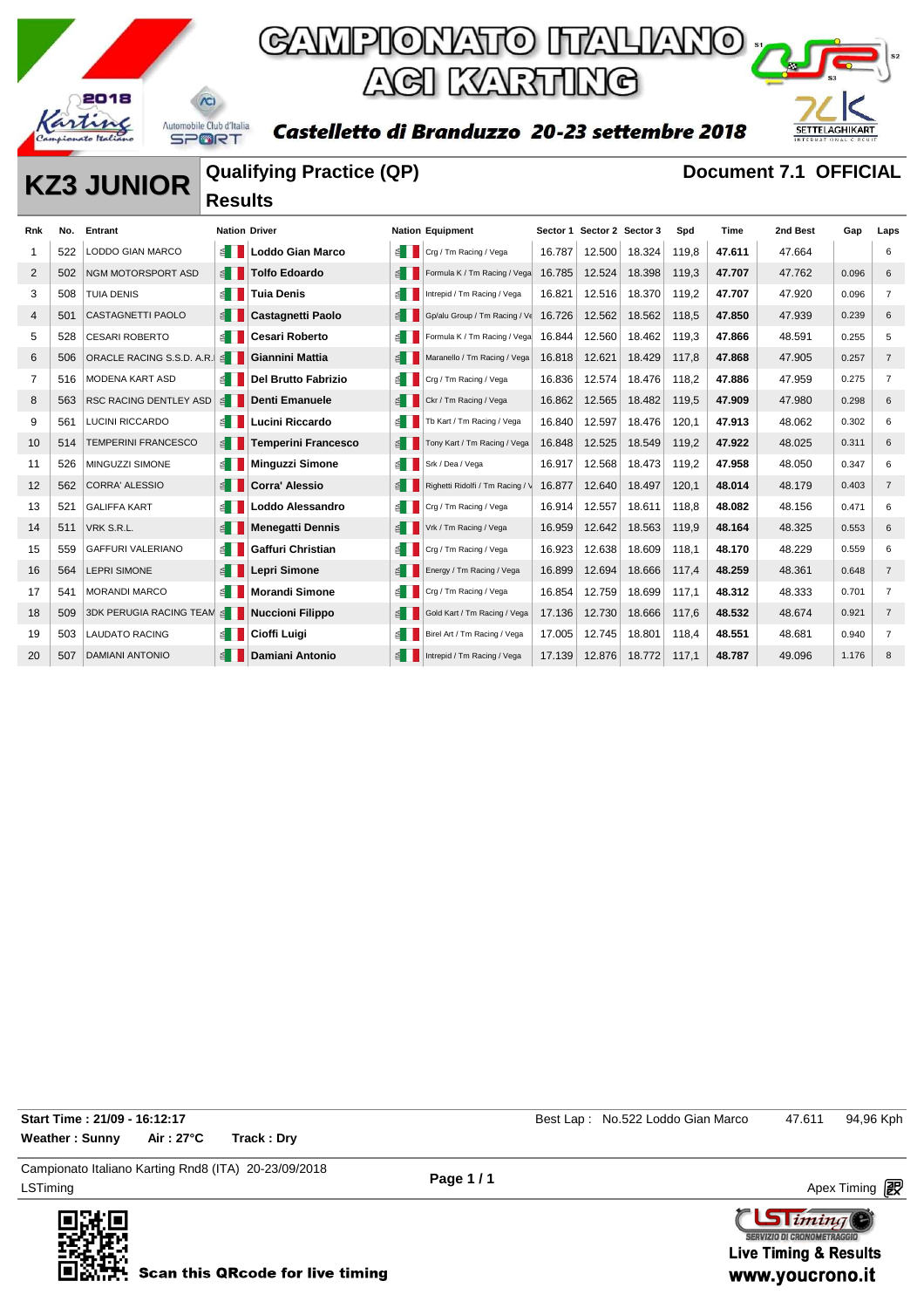

## **GAMPIONATO ITALIANO** y ACI KARTING

Castelletto di Branduzzo 20-23 settembre 2018



#### **KZ3 JUNIOR** Qualitying Practice (QP) For information purposes. No official / regulatory value **Qualifying Practice (QP) Best Sectors Analysis**

| Rnk            | S <sub>1</sub><br>No. | Time   | <b>Rnk</b>     | S <sub>2</sub><br>No. | Time   | <b>Rnk</b>     | S <sub>3</sub><br>No. | Time   | Rnk            | No. | <b>Driver</b>              | <b>Ideal Lap Times</b><br><b>Nation</b> | <b>Ideal Lap</b> | <b>Best Lap</b> | Diff. |
|----------------|-----------------------|--------|----------------|-----------------------|--------|----------------|-----------------------|--------|----------------|-----|----------------------------|-----------------------------------------|------------------|-----------------|-------|
|                |                       |        |                |                       |        |                |                       |        |                |     |                            |                                         |                  |                 |       |
| 1              | 501                   | 16.642 | 1              | 522                   | 12.456 | $\mathbf{1}$   | 522                   | 18.314 | $\mathbf{1}$   | 522 | <b>Loddo Gian Marco</b>    | E                                       | 47.528           | 47.611          | 0.083 |
| 2              | 502                   | 16.737 | 2              | 502                   | 12.495 | 2              | 508                   | 18.370 | $\overline{2}$ | 502 | <b>Tolfo Edoardo</b>       | E                                       | 47.630           | 47.707          | 0.077 |
| 3              | 522                   | 16.758 | 3              | 508                   | 12.516 | 3              | 502                   | 18.398 | 3              | 508 | <b>Tuia Denis</b>          | 된                                       | 47.707           | 47.707          |       |
| $\overline{4}$ | 506                   | 16.789 | $\overline{4}$ | 514                   | 12.525 | $\overline{4}$ | 516                   | 18.428 | $\overline{4}$ | 501 | <b>Castagnetti Paolo</b>   | 뙵                                       | 47.739           | 47.850          | 0.111 |
| 5              | 508                   | 16.821 | 5              | 521                   | 12.557 | 5              | 506                   | 18.429 | 5              | 514 | <b>Temperini Francesco</b> | E                                       | 47.836           | 47.922          | 0.086 |
| 6              | 521                   | 16.834 | 6              | 528                   | 12.560 | 6              | 563                   | 18.458 | 6              | 516 | <b>Del Brutto Fabrizio</b> | 뙵.                                      | 47.838           | 47.886          | 0.048 |
| $\overline{7}$ | 516                   | 16.836 | $\overline{7}$ | 501                   | 12.562 | $\overline{7}$ | 528                   | 18.462 | $\overline{7}$ | 506 | <b>Giannini Mattia</b>     | 斗                                       | 47.839           | 47.868          | 0.029 |
| 8              | 561                   | 16.840 | 8              | 563                   | 12.565 | 8              | 526                   | 18.463 | 8              | 528 | <b>Cesari Roberto</b>      | 뙵.                                      | 47.866           | 47.866          |       |
| 9              | 528                   | 16.844 | 9              | 526                   | 12.568 | 8              | 514                   | 18.463 | 9              | 563 | <b>Denti Emanuele</b>      | ₫                                       | 47.885           | 47.909          | 0.024 |
| 10             | 514                   | 16.848 | 10             | 516                   | 12.574 | 10             | 561                   | 18.476 | 10             | 561 | Lucini Riccardo            | 뙵.                                      | 47.913           | 47.913          |       |
| 11             | 541                   | 16.854 | 11             | 561                   | 12.597 | 11             | 562                   | 18.497 | 11             | 526 | <b>Minguzzi Simone</b>     | E                                       | 47.948           | 47.958          | 0.010 |
| 12             | 563                   | 16.862 | 12             | 562                   | 12.603 | 12             | 501                   | 18.535 | 12             | 562 | Corra' Alessio             | 뙵.                                      | 47.972           | 48.014          | 0.042 |
| 13             | 562                   | 16.872 | 13             | 559                   | 12.608 | 13             | 511                   | 18.563 | 13             | 521 | Loddo Alessandro           | 된                                       | 48.002           | 48.082          | 0.080 |
| 14             | 511                   | 16.892 | 14             | 506                   | 12.621 | 14             | 564                   | 18.599 | 14             | 511 | <b>Menegatti Dennis</b>    | 죕                                       | 48.097           | 48.164          | 0.067 |
| 15             | 564                   | 16.899 | 15             | 511                   | 12.642 | 15             | 559                   | 18.609 | 15             | 559 | <b>Gaffuri Christian</b>   | E                                       | 48.117           | 48.170          | 0.053 |
| 16             | 559                   | 16.900 | 16             | 564                   | 12.694 | 16             | 521                   | 18.611 | 16             | 564 | <b>Lepri Simone</b>        | E                                       | 48.192           | 48.259          | 0.067 |
| 17             | 526                   | 16.917 | 17             | 509                   | 12.730 | 17             | 509                   | 18.618 | 17             | 541 | <b>Morandi Simone</b>      | 된                                       | 48.244           | 48.312          | 0.068 |
| 18             | 503                   | 17.005 | 18             | 541                   | 12.738 | 18             | 541                   | 18.652 | 18             | 509 | <b>Nuccioni Filippo</b>    | 죕                                       | 48.446           | 48.532          | 0.086 |
| 19             | 509                   | 17.098 | 19             | 503                   | 12.745 | 19             | 503                   | 18.752 | 19             | 503 | Cioffi Luigi               | ₫                                       | 48.502           | 48.551          | 0.049 |
| 20             | 507                   | 17.139 | 20             | 507                   | 12.876 | 20             | 507                   | 18.772 | 20             | 507 | <b>Damiani Antonio</b>     |                                         | 48.787           | 48.787          |       |

LSTiming Apex Timing Apex Timing Apex Timing Apex Timing Apex Timing Apex Timing Apex Timing Campionato Italiano Karting Rnd8 (ITA) 20-23/09/2018



**Sliming** SERVIZIO DI CRONOMETRAGG **Live Timing & Results** www.youcrono.it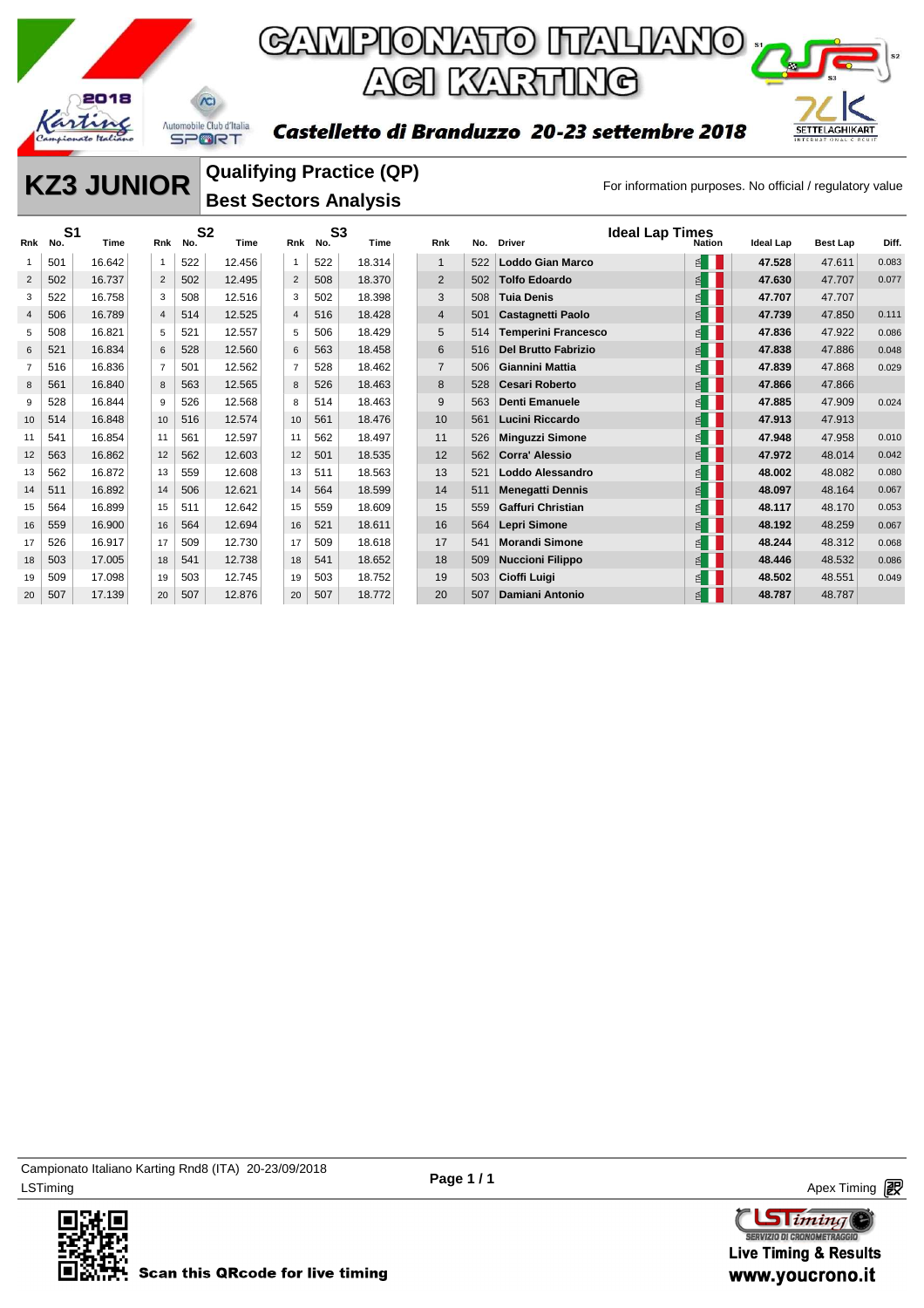

## **GAMPIONATO ITALIANO** ACI KARTING

#### Castelletto di Branduzzo 20-23 settembre 2018



**KZ3 JUNIOR** WILLIANS PLACTIC (WP) For information purposes. No official / regulatory value **Qualifying Practice (QP) Analysis** 

|                |                                   |          | Analysis |          |                         |                                 |          |          |          |                |                          |          |          |                 |
|----------------|-----------------------------------|----------|----------|----------|-------------------------|---------------------------------|----------|----------|----------|----------------|--------------------------|----------|----------|-----------------|
| Laps           | Sector 1                          | Sector 2 | Sector 3 | Lap Time | Laps                    | Sector 1                        | Sector 2 | Sector 3 | Lap Time | Laps           | Sector 1                 | Sector 2 | Sector 3 | <b>Lap Time</b> |
|                | No.501 Castagnetti Paolo          |          |          |          | 4                       | 17.339                          | 12.835   | 18.618   | 48.792   | 4              | 19.380                   | 12.748   | 18.464   | 50.592          |
| 1              | 20.425                            | 13.201   | 19.155   | 52.781   | 5                       | 17.098                          | 12.824   | 18.752   | 48.674   | 5              | 16.847                   | 12.681   | 19.063   | 48.591          |
| $\overline{2}$ | 16.815                            | 12.589   | 18.535   | 47.939   | 6                       | 17.105                          | 12.842   | 18.780   | 48.727   | <b>No.541</b>  | <b>Morandi Simone</b>    |          |          |                 |
| 3              | 16.642                            | 12.633   | 19.526   | 48.801   | $\overline{7}$          | 17.136                          | 12.730   | 18.666   | 48.532   | 1              | 17.663                   | 13.008   | 18.803   | 49.474          |
| 4              | 16.726                            | 12.562   | 18.562   | 47.850   | No.511                  | <b>Menegatti Dennis</b>         |          |          |          | $\overline{2}$ | 17.093                   | 12.904   | 18.798   | 48.795          |
| 5              | 16.778                            | 12.692   | 19.623   | 49.093   | $\mathbf{1}$            | 20.364                          | 16.523   | 20.267   | 57.154   | 3              | 16.943                   | 12.738   | 18.652   | 48.333          |
| 6              | 16.765                            | 12.589   | 18.720   | 48.074   | $\overline{2}$          | 17.085                          | 12.698   | 18.633   | 48.416   | $\overline{4}$ | 16.854                   | 12.759   | 18.699   | 48.312          |
|                | No.502 Tolfo Edoardo              |          |          |          | 3                       | 16.959                          | 12.642   | 18.563   | 48.164   | 5              | 16.929                   | 12.766   | 18.873   | 48.568          |
| 1              | 17.037                            | 12.787   | 18.742   | 48.566   | $\overline{\mathbf{4}}$ | 16.892                          | 12.664   | 18.915   | 48.471   | 6              | 17.026                   | 14.392   | 25.122   | 56.540          |
| $\overline{c}$ | 16.906                            | 12.775   | 18.534   | 48.215   | 5                       | 17.114                          | 15.323   | 23.368   | 55.805   | $\overline{7}$ | 17.359                   | 12.806   | 18.830   | 48.995          |
| 3              | 16.737                            | 12.536   | 18.489   | 47.762   | 6                       | 16.914                          | 12.707   | 18.704   | 48.325   |                | No.559 Gaffuri Christian |          |          |                 |
| 4              | 16.854                            | 12.495   | 18.578   | 47.927   |                         | No.514 Temperini Francesco      |          |          |          | 1              | 18.970                   | 13.505   | 18.915   | 51.390          |
| 5              | 17.405                            | 18.040   | 19.045   | 54.490   | $\mathbf{1}$            | 17.548                          | 12.924   | 18.767   | 49.239   | $\overline{2}$ | 16.927                   | 12.755   | 18.853   | 48.535          |
| 6              | 16.785                            | 12.524   | 18.398   | 47.707   | $\overline{c}$          | 17.070                          | 12.642   | 18.615   | 48.327   | 3              | 17.044                   | 12.883   | 18.713   | 48.640          |
| <b>No.503</b>  | Cioffi Luigi                      |          |          |          | 3                       | 16.977                          | 12.625   | 18.481   | 48.083   | $\overline{4}$ | 16.900                   | 12.608   | 18.721   | 48.229          |
| 1              | 17.684                            | 13.029   | 18.844   | 49.557   | $\overline{4}$          | 16.848                          | 12.525   | 18.549   | 47.922   | 5              | 16.923                   | 12.638   | 18.609   | 48.170          |
| $\overline{c}$ | 17.242                            | 12.976   | 18.752   | 48.970   | 5                       | 16.937                          | 12.625   | 18.463   | 48.025   | 6              | 16.964                   | 12.684   | 18.706   | 48.354          |
| 3              | 17.005                            | 12.745   | 18.801   | 48.551   | 6                       | 16.958                          | 14.655   | 20.801   | 52.414   | <b>No.561</b>  | Lucini Riccardo          |          |          |                 |
| 4              | 17.007                            | 12.745   | 18.929   | 48.681   |                         | No.516 Del Brutto Fabrizio      |          |          |          | 1              | 17.542                   | 14.918   | 19.366   | 51.826          |
| 5              | 17.036                            | 12.750   | 18.897   | 48.683   | $\mathbf{1}$            | 17.591                          | 13.221   | 18.924   | 49.736   | $\overline{2}$ | 16.888                   | 12.659   | 18.580   | 48.127          |
| 6              | 17.065                            | 12.858   | 18.919   | 48.842   | $\overline{2}$          | 17.052                          | 12.729   | 18.631   | 48.412   | 3              | 16.876                   | 12.652   | 18.534   | 48.062          |
| $\overline{7}$ | 17.131                            | 13.728   | 19.019   | 49.878   | 3                       | 17.003                          | 12.681   | 18.528   | 48.212   | $\overline{4}$ | 17.036                   | 14.465   | 26.517   | 58.018          |
|                | No.506 Giannini Mattia            |          |          |          | 4                       | 18.198                          | 13.670   | 18.649   | 50.517   | 5              | 16.840                   | 12.597   | 18.476   | 47.913          |
| 1              | 19.815                            | 13.992   | 19.979   | 53.786   | 5                       | 16.836                          | 12.574   | 18.476   | 47.886   | 6              | 17.052                   | 12.696   | 22.157   | 51.905          |
| $\overline{2}$ | 17.090                            | 12.779   | 18.556   | 48.425   | 6                       | 16.858                          | 12.641   | 18.520   | 48.019   |                | No.562 Corra' Alessio    |          |          |                 |
| 3              | 16.849                            | 12.633   | 18.492   | 47.974   | $\overline{7}$          | 16.869                          | 12.662   | 18.428   | 47.959   | 1              | 17.029                   | 12.827   | 18.697   | 48.553          |
| $\overline{4}$ | 16.789                            | 12.645   | 18.471   | 47.905   |                         | No.521 Loddo Alessandro         |          |          |          | $\overline{2}$ | 16.958                   | 12.663   | 18.558   | 48.179          |
| 5              | 16.818                            | 12.621   | 18.429   | 47.868   | 1                       | 20.290                          | 14.410   | 18.817   | 53.517   | 3              | 16.877                   | 12.640   | 18.497   | 48.014          |
| 6              | 17.713                            | 15.165   | 18.750   | 51.628   | $\overline{2}$          | 16.986                          | 12.730   | 18.778   | 48.494   | 4              | 16.872                   | 12.619   | 18.740   | 48.231          |
| $\overline{7}$ | 16.953                            | 12.662   | 18.559   | 48.174   | 3                       | 16.914                          | 12.557   | 18.611   | 48.082   | 5              | 17.071                   | 12.603   | 18.638   | 48.312          |
| <b>No.507</b>  | Damiani Antonio                   |          |          |          | $\overline{4}$          | 16.834                          | 12.600   | 18.722   | 48.156   | 6              | 17.109                   | 12.739   | 18.729   | 48.577          |
| $\mathbf{1}$   | 19.578                            | 14.404   | 19.392   | 53.374   | 5                       | 17.105                          | 13.420   | 20.570   | 51.095   | $\overline{7}$ | 17.004                   | 12.755   | 19.565   | 49.324          |
| $\overline{c}$ | 17.490                            | 13.008   | 19.182   | 49.680   | 6                       | 16.888                          | 12.597   | 19.514   | 48.999   | <b>No.563</b>  | Denti Emanuele           |          |          |                 |
| 3              | 17.485                            | 12.936   | 19.038   | 49.459   |                         | No.522 Loddo Gian Marco         |          |          |          | $\mathbf{1}$   | 21.199                   | 13.667   | 18.806   | 53.672          |
| 4              | 17.243                            | 12.978   | 19.089   | 49.310   | $\mathbf{1}$            | 20.184                          | 14.289   | 18.724   | 53.197   | $\overline{2}$ | 17.022                   | 12.632   | 18.531   | 48.185          |
| 5              | 17.333                            | 12.950   | 18.813   | 49.096   | $\overline{2}$          | 16.915                          | 12.542   | 18.491   | 47.948   | 3              | 16.900                   | 12.622   | 18.458   | 47.980          |
| 6              | 17.416                            | 12.876   | 18.842   | 49.134   | 3                       | 16.786                          | 12.564   | 18.314   | 47.664   | 4              | 16.948                   | 12.665   | 25.935   | 55.548          |
| 7              | 21.431                            | 15.653   | 19.006   | 56.090   | 4                       | 16.787                          | 12.500   | 18.324   | 47.611   | 5              | 25.093                   | 19.761   | 20.264   | 1:05.118        |
| 8              | 17.139                            | 12.876   | 18.772   | 48.787   | 5                       | 17.472                          | 14.353   | 19.445   | 51.270   | 6              | 16.862                   | 12.565   | 18.482   | 47.909          |
|                | No.508 Tuia Denis                 |          |          |          | 6                       | 16.758                          | 12.456   | 18.456   | 47.670   |                | No.564 Lepri Simone      |          |          |                 |
| 1              | 18.167                            | 12.957   | 18.609   | 49.733   |                         | No.526 Minguzzi Simone          |          |          |          | 1              | 23.177                   | 14.231   | 19.731   | 57.139          |
| 2              | 17.302                            | 12.758   | 18.456   | 48.516   | $\mathbf{1}$            | 17.117                          | 12.730   | 18.643   | 48.490   | 2              | 17.517                   | 13.154   | 18.930   | 49.601          |
| 3              | 16.860                            | 12.590   | 18.470   | 47.920   | $\overline{2}$          | 17.089                          | 12.676   | 18.543   | 48.308   | 3              | 17.179                   | 12.754   | 18.755   | 48.688          |
| 4              | 16.821                            | 12.516   | 18.370   | 47.707   | 3                       | 16.966                          | 12.621   | 18.463   | 48.050   | $\overline{4}$ | 17.055                   | 13.125   | 18.806   | 48.986          |
| 5              | 16.858                            | 12.582   | 18.541   | 47.981   | 4                       | 16.917                          | 12.568   | 18.473   | 47.958   | 5              | 17.020                   | 12.742   | 18.599   | 48.361          |
| 6              | 16.848                            | 12.721   | 19.164   | 48.733   | 5                       | 16.972                          | 12.821   | 18.571   | 48.364   | 6              | 16.899                   | 12.694   | 18.666   | 48.259          |
| $\overline{7}$ | 16.983                            | 12.628   | 18.783   | 48.394   | 6                       | 16.922                          | 12.671   | 18.517   | 48.110   | $\overline{7}$ | 17.030                   | 13.013   | 23.049   | 53.092          |
|                |                                   |          |          |          |                         |                                 |          |          |          |                |                          |          |          |                 |
| 1              | No.509 Nuccioni Filippo<br>17.802 | 13.107   | 19.277   | 50.186   | 1                       | No.528 Cesari Roberto<br>19.712 | 13.202   | 18.999   | 51.913   |                |                          |          |          |                 |
| $\overline{2}$ | 17.799                            | 12.909   | 18.922   | 49.630   | $\overline{2}$          | 16.844                          | 12.560   | 18.462   | 47.866   |                |                          |          |          |                 |
| 3              | 17.158                            | 12.821   |          |          | 3                       |                                 | 12.997   |          | 54.768   |                |                          |          |          |                 |
|                |                                   |          | 57.759   | 1:27.738 |                         | 16.919                          |          | 24.852   |          |                |                          |          |          |                 |

LSTiming Apex Timing Apex Timing Apex Timing Apex Timing Apex Timing Apex Timing Apex Timing Campionato Italiano Karting Rnd8 (ITA) 20-23/09/2018

**Page 1 / 1**



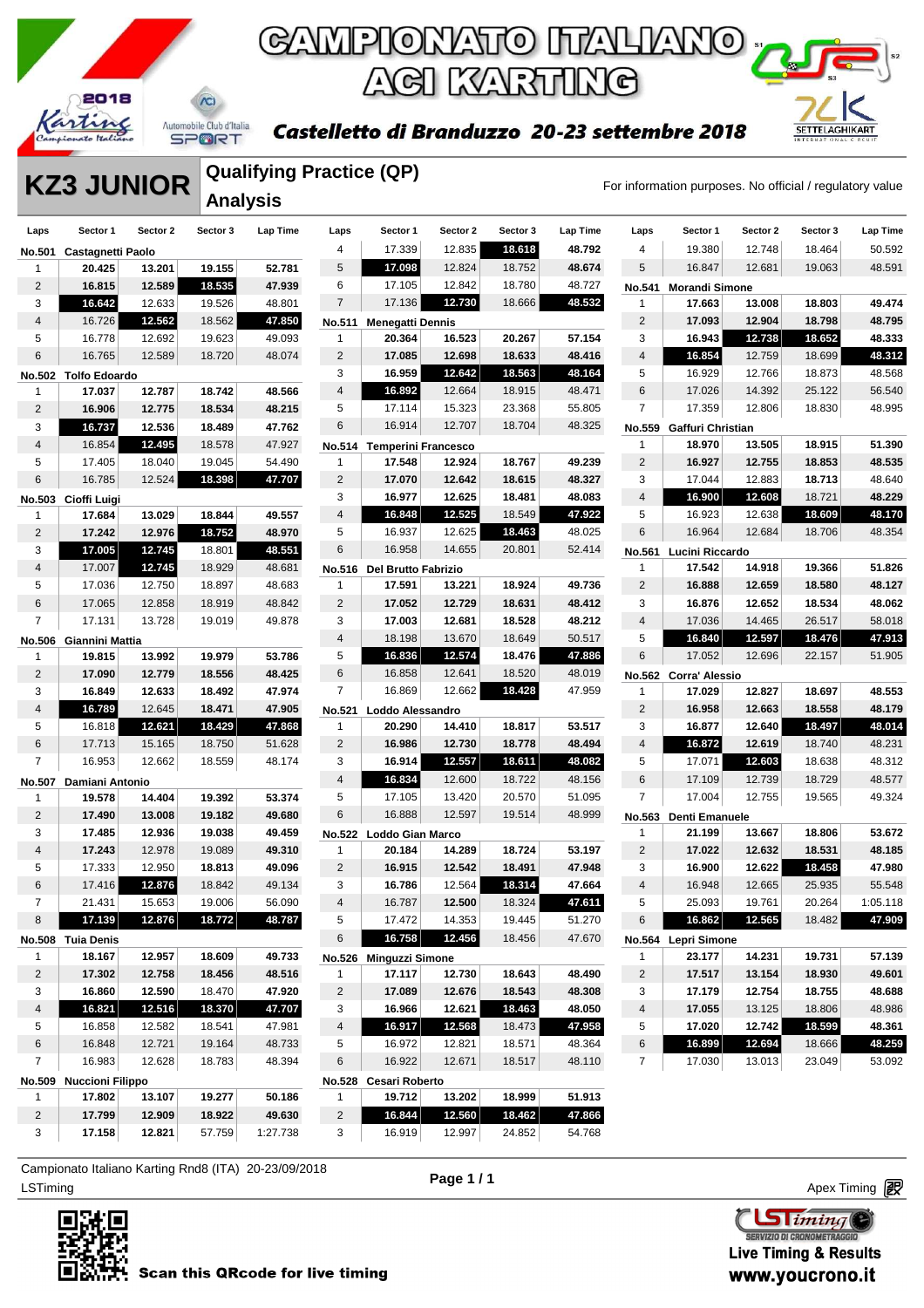

Castelletto di Branduzzo 20-23 settembre 2018



#### **KZ3 JUNIOR** Elenco Document 1 OFFICIAL **Verificati (20 Drivers)**

| No. | Entrant                        | Nation                | <b>Driver</b>              | Nation                | Equipment                           |
|-----|--------------------------------|-----------------------|----------------------------|-----------------------|-------------------------------------|
| 501 | CASTAGNETTI PAOLO              | $\leq$ $\blacksquare$ | Castagnetti Paolo          | $\leq$ $\blacksquare$ | Gp/alu Group / Tm Racing / Vega     |
| 502 | NGM MOTORSPORT ASD             | $\leq$ $\blacksquare$ | <b>Tolfo Edoardo</b>       | $\leq$ $\blacksquare$ | Formula K / Tm Racing / Vega        |
| 503 | <b>LAUDATO RACING</b>          | ⋹┃┃                   | Cioffi Luigi               | $\leq$ $\blacksquare$ | Birel Art / Tm Racing / Vega        |
| 506 | ORACLE RACING S.S.D. A.R.L.    | $\leq$ $\blacksquare$ | Giannini Mattia            | E                     | Maranello / Tm Racing / Vega        |
| 507 | <b>DAMIANI ANTONIO</b>         | ≦ ∐                   | Damiani Antonio            | ≦ II                  | Intrepid / Tm Racing / Vega         |
| 508 | <b>TUIA DENIS</b>              | ≦ ∐                   | <b>Tuia Denis</b>          | $\leq$ $\parallel$    | Intrepid / Tm Racing / Vega         |
| 509 | <b>3DK PERUGIA RACING TEAM</b> | ≝ ∐                   | <b>Nuccioni Filippo</b>    | $\leq$ $\blacksquare$ | Gold Kart / Tm Racing / Vega        |
| 511 | VRK S.R.L.                     | $\leq$ $\blacksquare$ | <b>Menegatti Dennis</b>    | $\leq$ $\blacksquare$ | Vrk / Tm Racing / Vega              |
| 514 | <b>TEMPERINI FRANCESCO</b>     | ⋹ा∥                   | <b>Temperini Francesco</b> | ≝ ∣                   | Tony Kart / Tm Racing / Vega        |
| 516 | <b>MODENA KART ASD</b>         | $\leq$ $\blacksquare$ | <b>Del Brutto Fabrizio</b> | $\leq$ $\blacksquare$ | Crg / Tm Racing / Vega              |
| 521 | <b>GALIFFA KART</b>            | ⋹▌▌                   | Loddo Alessandro           | $\leq$ $\blacksquare$ | Crg / Tm Racing / Vega              |
| 522 | <b>LODDO GIAN MARCO</b>        | $\leq$ $\blacksquare$ | <b>Loddo Gian Marco</b>    | $\leq$ $\blacksquare$ | Crg / Tm Racing / Vega              |
| 526 | MINGUZZI SIMONE                | ⋹┃┃                   | <b>Minguzzi Simone</b>     | ⋹∎                    | Srk / Dea / Vega                    |
| 528 | <b>CESARI ROBERTO</b>          | $\leq$ $\blacksquare$ | <b>Cesari Roberto</b>      | E                     | Formula K / Tm Racing / Vega        |
| 541 | <b>MORANDI MARCO</b>           | ≝∐                    | <b>Morandi Simone</b>      | $\leq$ $\blacksquare$ | Crg / Tm Racing / Vega              |
| 559 | <b>GAFFURI VALERIANO</b>       | ≝ ∐                   | Gaffuri Christian          | $\leq$ $\blacksquare$ | Crg / Tm Racing / Vega              |
| 561 | LUCINI RICCARDO                | $\leq$ $\blacksquare$ | Lucini Riccardo            | $\leq$ $\blacksquare$ | Tb Kart / Tm Racing / Vega          |
| 562 | <b>CORRA' ALESSIO</b>          | $\leq$ $\blacksquare$ | <b>Corra' Alessio</b>      | E                     | Righetti Ridolfi / Tm Racing / Vega |
| 563 | RSC RACING DENTLEY ASD         | ⋹▏▌                   | Denti Emanuele             | $\leq$ $\blacksquare$ | Ckr / Tm Racing / Vega              |
| 564 | <b>LEPRI SIMONE</b>            | ≝ ∐                   | Lepri Simone               | E                     | Energy / Tm Racing / Vega           |

LSTiming Apex Timing Apex Timing Apex Timing Apex Timing Apex Timing Apex Timing Apex Timing Campionato Italiano Karting Rnd8 (ITA) 20-23/09/2018